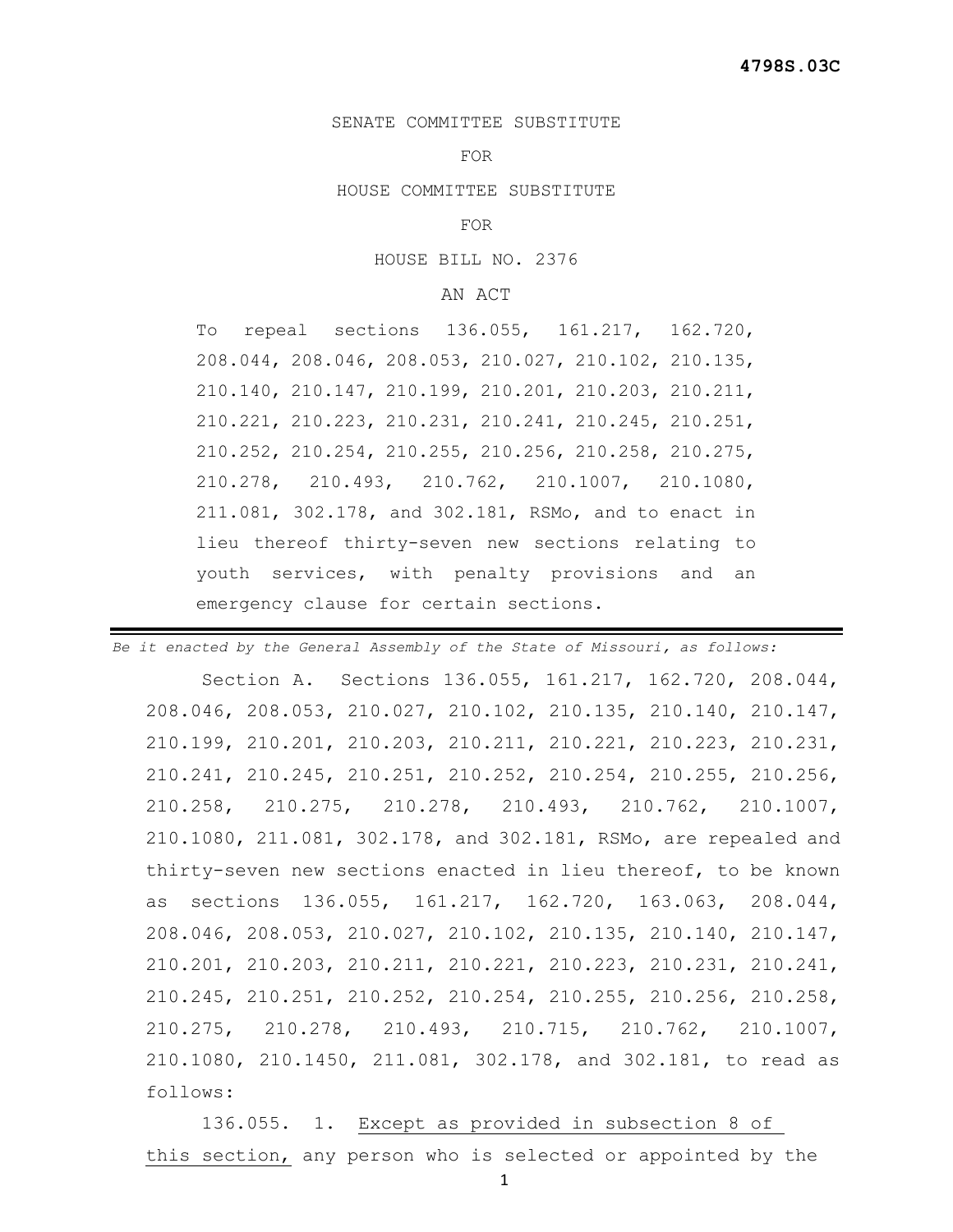state director of revenue as provided in subsection 2 of this section to act as an agent of the department of revenue, whose duties shall be the processing of motor vehicle title and registration transactions and the collection of sales and use taxes when required under sections 144.070 and 144.440, and who receives no salary from the department of revenue, shall be authorized to collect from the party requiring such services additional fees as compensation in full and for all services rendered on the following basis:

 (1) For each motor vehicle or trailer registration issued, renewed or transferred, six dollars and twelve dollars for those licenses sold or biennially renewed pursuant to section 301.147;

 (2) For each application or transfer of title, six dollars;

 (3) For each instruction permit, nondriver license, chauffeur's, operator's or driver's license issued for a period of three years or less, six dollars and twelve dollars for licenses or instruction permits issued or renewed for a period exceeding three years;

(4) For each notice of lien processed, six dollars;

 (5) Notary fee or electronic transmission per processing, two dollars.

 2. The director of revenue shall award fee office contracts under this section through a competitive bidding process. The competitive bidding process shall give priority to organizations and entities that are exempt from taxation under Section 501(c)(3), 501(c)(6), or 501(c)(4), except those civic organizations that would be considered action organizations under 26 C.F.R. Section 1.501 (c)(3)- 1(c)(3), of the Internal Revenue Code of 1986, as amended, with special consideration given to those organizations and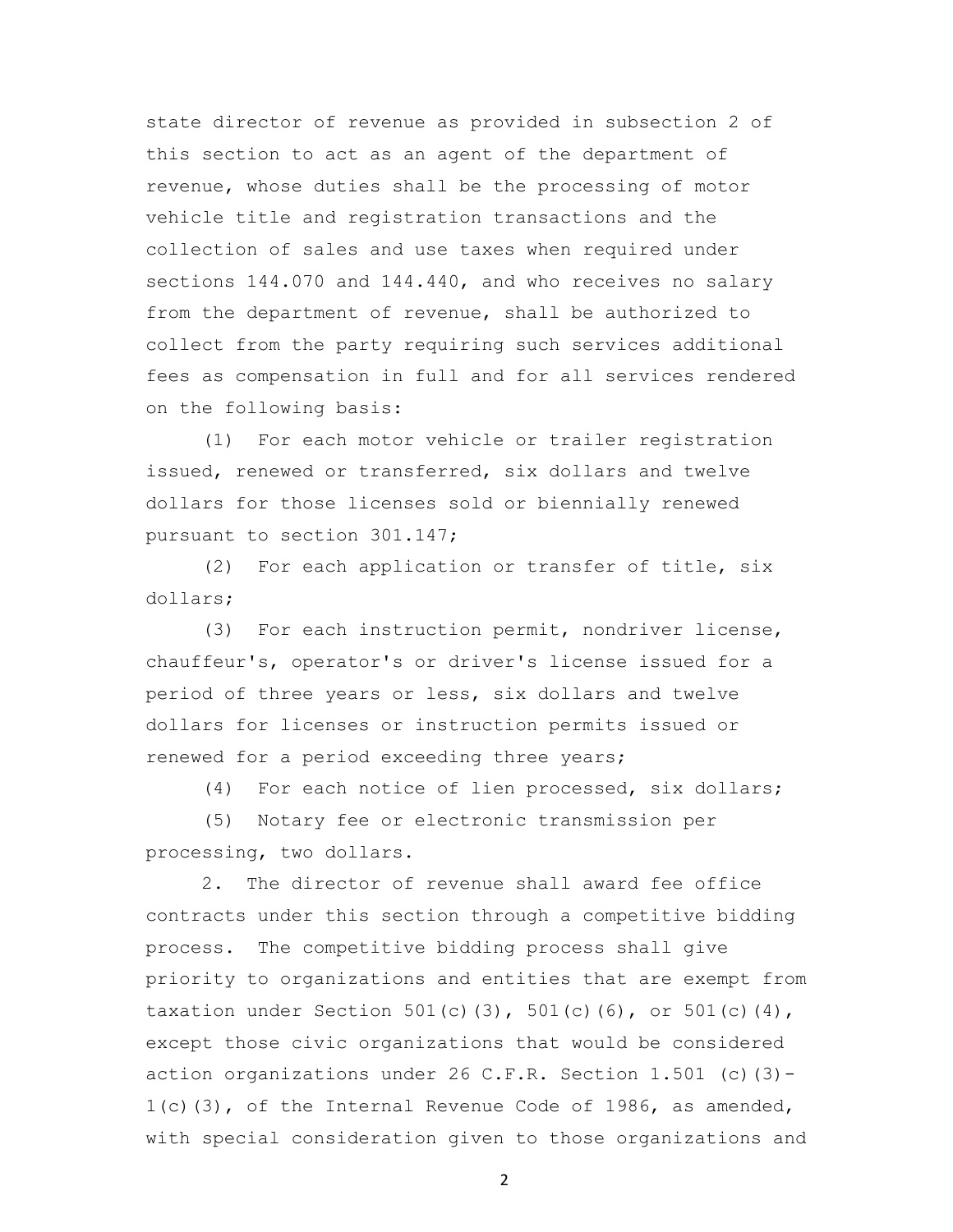entities that reinvest a minimum of seventy-five percent of the net proceeds to charitable organizations in Missouri, and political subdivisions, including but not limited to, municipalities, counties, and fire protection districts. The director of the department of revenue may promulgate rules and regulations necessary to carry out the provisions of this subsection. Any rule or portion of a rule, as that term is defined in section 536.010, that is created under the authority delegated in this subsection shall become effective only if it complies with and is subject to all of the provisions of chapter 536 and, if applicable, section 536.028. This section and chapter 536 are nonseverable and if any of the powers vested with the general assembly pursuant to chapter 536 to review, to delay the effective date, or to disapprove and annul a rule are subsequently held unconstitutional, then the grant of rulemaking authority and any rule proposed or adopted after August 28, 2009, shall be invalid and void.

 3. All fees collected by a tax-exempt organization may be retained and used by the organization.

 4. All fees charged shall not exceed those in this section. The fees imposed by this section shall be collected by all permanent offices and all full-time or temporary offices maintained by the department of revenue.

 5. Any person acting as agent of the department of revenue for the sale and issuance of registrations, licenses, and other documents related to motor vehicles shall have an insurable interest in all license plates, licenses, tabs, forms and other documents held on behalf of the department.

 6. The fees authorized by this section shall not be collected by motor vehicle dealers acting as agents of the department of revenue under section 32.095 or those motor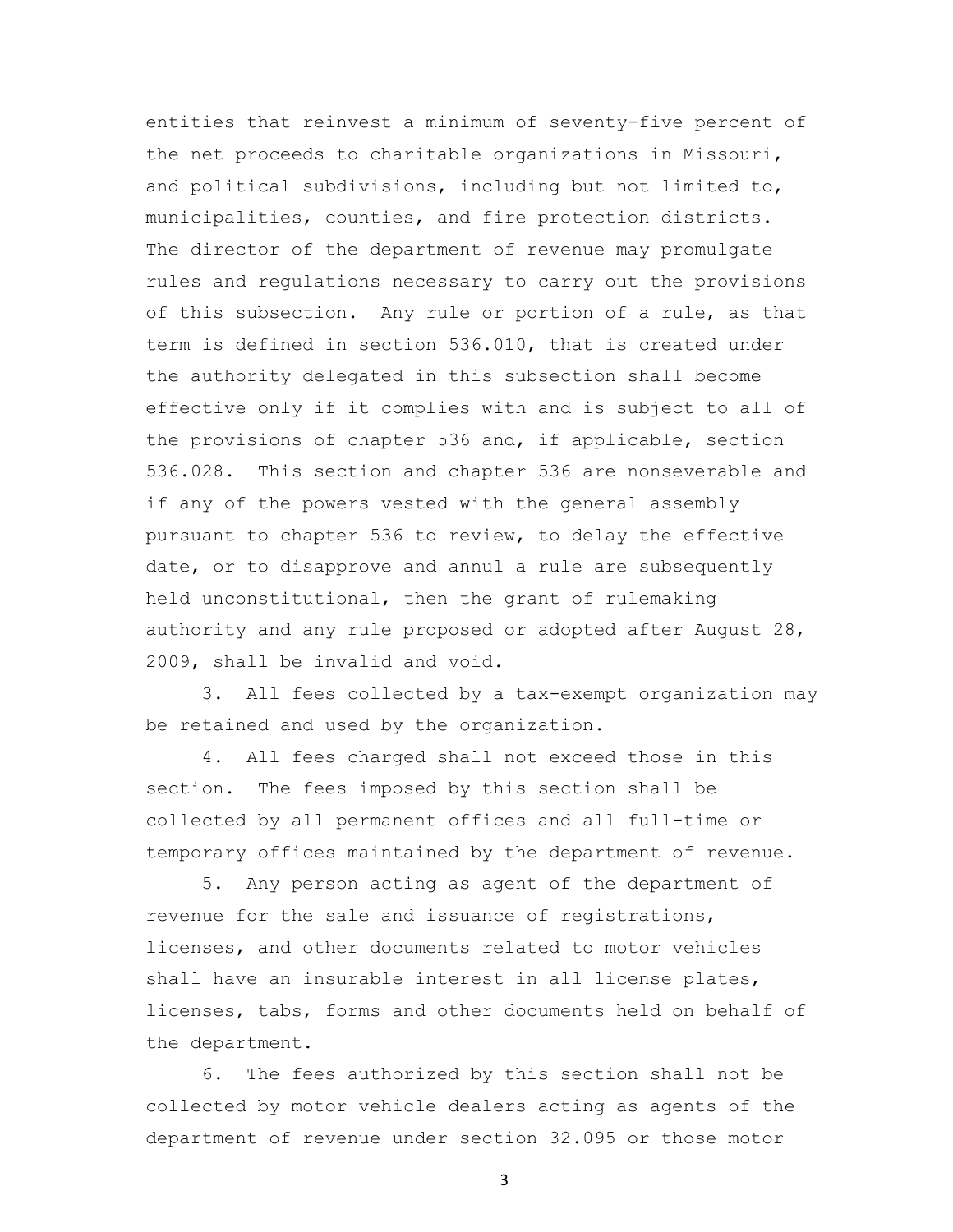vehicle dealers authorized to collect and remit sales tax under subsection 10 of section 144.070.

 7. Notwithstanding any other provision of law to the contrary, the state auditor may audit all records maintained and established by the fee office in the same manner as the auditor may audit any agency of the state, and the department shall ensure that this audit requirement is a necessary condition for the award of all fee office contracts. No confidential records shall be divulged in such a way to reveal personally identifiable information.

 8. The fees described in subsection 1 of this section shall not be collected from any person who qualifies as a homeless child or homeless youth, as defined in subsection 1 of section 167.020, or as an unaccompanied youth as defined in 42 U.S.C. Section 11434a(6). Such person's status as a homeless child or youth or unaccompanied youth shall be verified by a letter signed by one of the following persons:

 (1) A director or designee of a governmental or nonprofit agency that receives public or private funding to provide services to homeless persons;

 (2) A local education agency liaison for homeless children and youth designated under 42 U.S.C. Section 11432(g)(1)(J)(ii);

 (3) A licensed attorney representing the minor in any legal matter; or

(4) A school social worker or counselor.

 161.217. 1. The department of elementary and secondary education shall, in collaboration with the Missouri Head Start State Collaboration Office and the **[**departments**]** department of **[**health and senior services,**]** mental health**[**, and social services, shall develop, as a three-year pilot program, a voluntary**]** and as part of a program, provide a continuous quality improvement process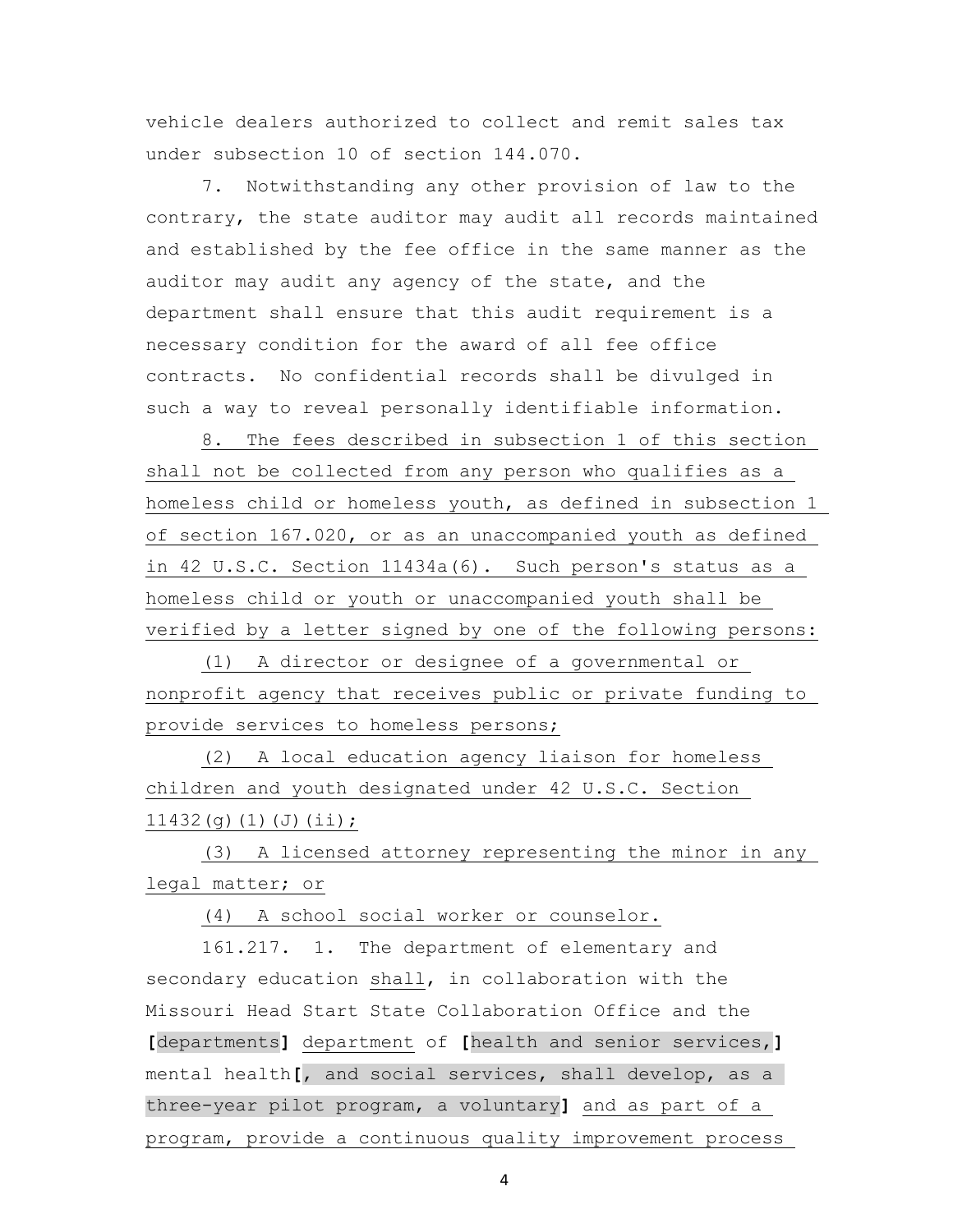for early learning programs and present families with updated consumer education about the quality of early learning programs by producing an early learning quality assurance report. The early learning quality assurance report shall be developed based on evidence-based practices.

 2. Participation in the early learning quality assurance report **[**pilot program**]** shall be voluntary for any licensed or license-exempt early learning providers that are center-based or home-based and are providing services for children from any ages from birth up to kindergarten.

 3. The early learning quality assurance report may include, but is not limited to, information regarding staff qualifications, instructional quality, professional development, health and safety standards, parent engagement, and community engagement.

 4. The early learning quality assurance report shall not be used for enforcement of

compliance with any law or for any punitive purposes.

 5. The department of elementary and secondary education shall promulgate all necessary rules and regulations for the administration of this section. Any rule or portion of a rule, as that term is defined in section 536.010, that is created under the authority delegated in this section shall become effective only if it complies with and is subject to all of the provisions of chapter 536 and, if applicable, section 536.028. This section and chapter 536 are nonseverable and if any of the powers vested with the general assembly pursuant to chapter 536 to review, to delay the effective date, or to disapprove and annul a rule are subsequently held unconstitutional, then the grant of rulemaking authority and any rule proposed or adopted after August 28, 2016, shall be invalid and void.

**[**6. Under section 23.253 of the Missouri sunset act: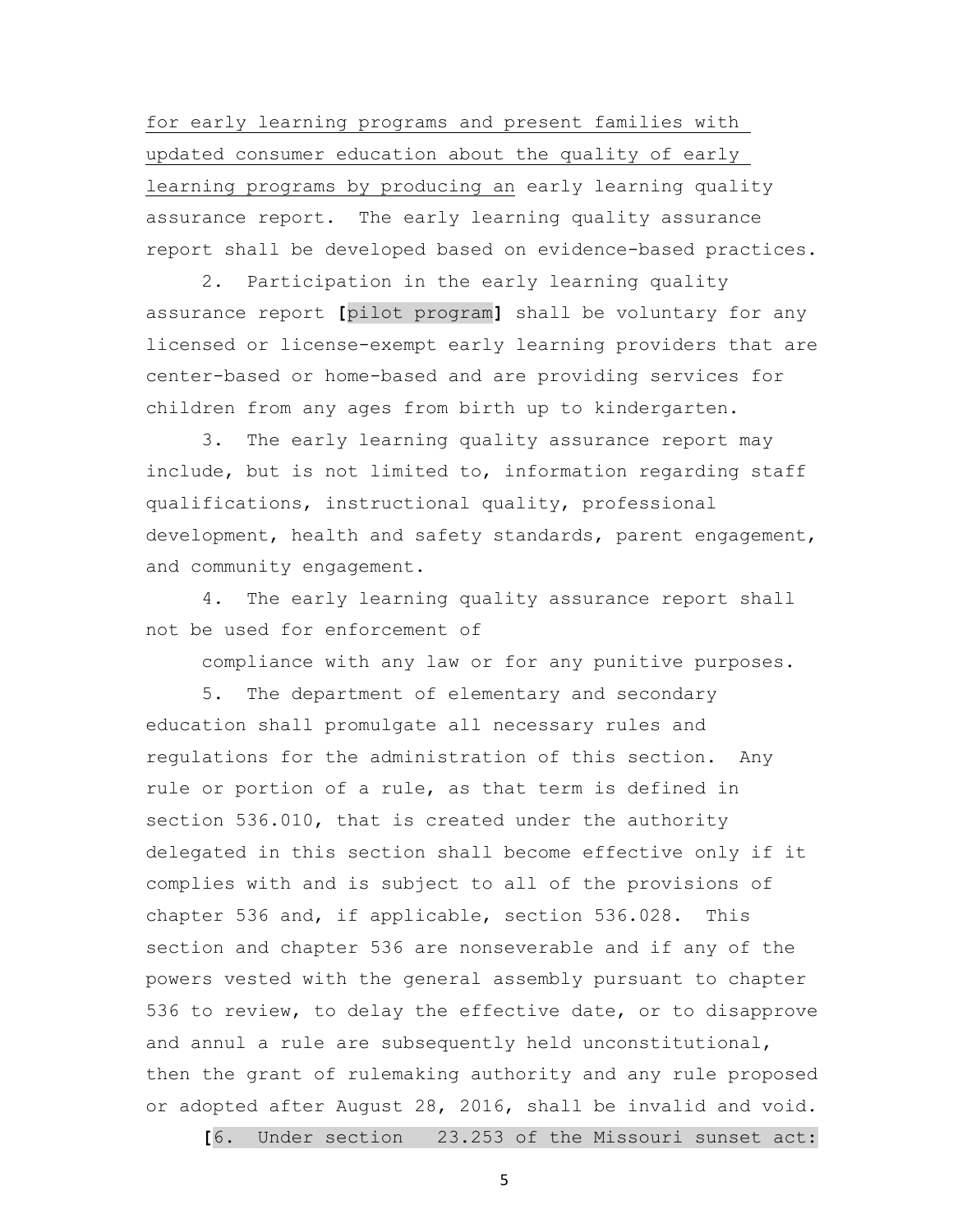(1) The provisions of the new program authorized under this section shall automatically sunset three years after August 28, 2019, unless reauthorized by an act of the general assembly; and

 (2) If such program is reauthorized, the program authorized under this section shall automatically sunset three years after the effective date of the reauthorization of this section; and

 (3) This section shall terminate on September first of the calendar year immediately following the calendar year in which the program authorized under this section is sunset. **]**

 162.720. 1. (1) This subdivision shall apply to all school years ending before July 1, 2024. Where a sufficient number of children are **[**determined to be**]** identified as gifted and their development requires programs or services beyond the level of those ordinarily provided in regular public school programs, districts may establish special programs for such gifted children.

 (2) For school year 2024-25 and all subsequent school years, if three percent or more of students enrolled in a school district are identified as gifted and their development requires programs or services beyond the level of those ordinarily provided in regular public school programs, the district shall establish a state-approved gifted program for gifted children.

 2. For school year 2024-25 and all subsequent school years, any teacher providing gifted services to students in districts with an average daily attendance of more than three hundred fifty students shall be certificated in gifted education. In districts with an average daily attendance of three hundred fifty students or fewer, any teacher providing gifted services shall not be required to be certificated to teach gifted education but such teacher shall annually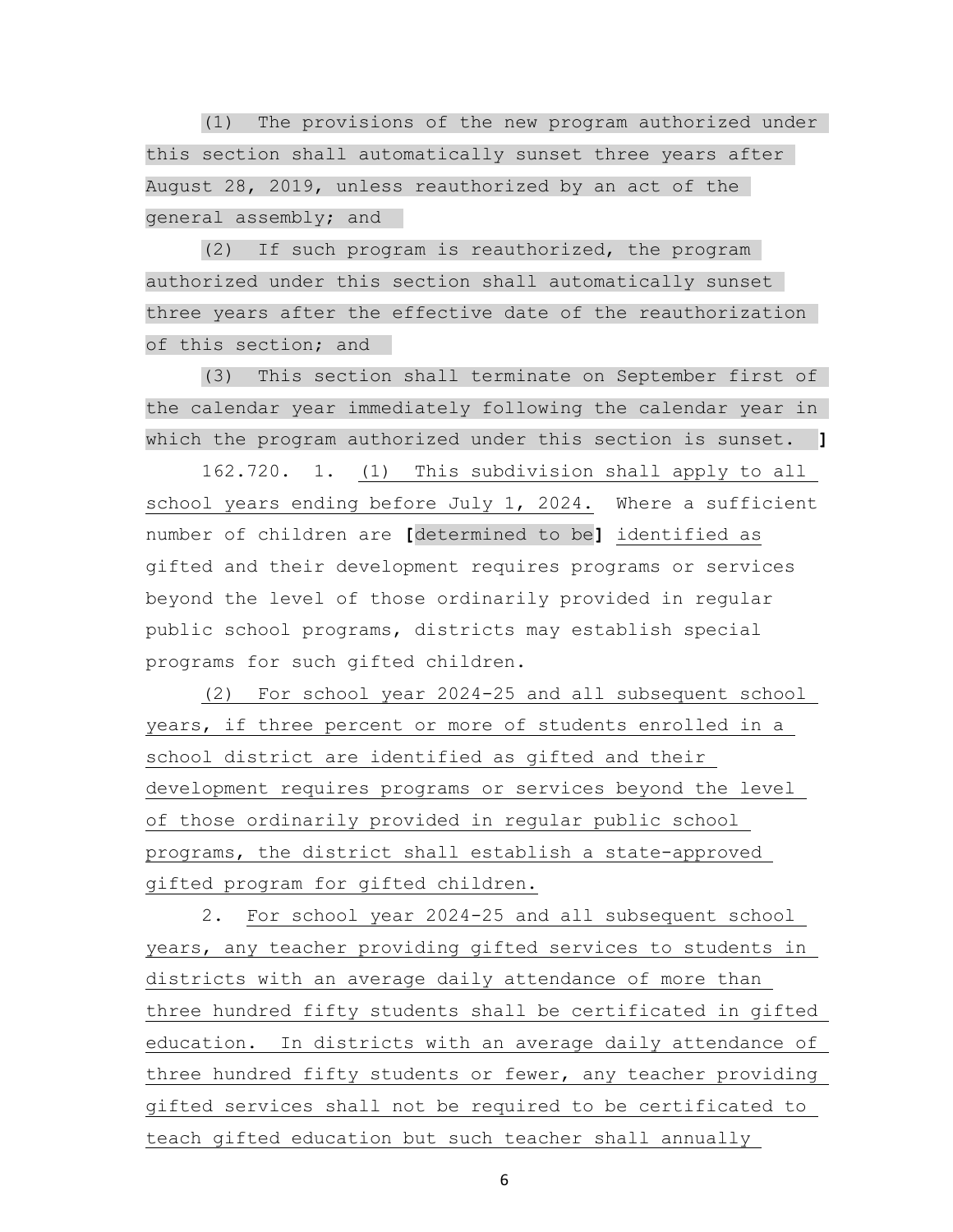participate in at least six clock hours of professional development focused on gifted services. The school district shall pay for such professional development focused on gifted services.

 3. The state board of education shall determine standards for such gifted programs and gifted services. Approval of **[**such**]** gifted programs shall be made by the state department of elementary and secondary education based upon project applications submitted **[**by July fifteenth of each year**]** at a time and in a form determined by the department of elementary and secondary education.

 **[**3.**]** 4. No district shall **[**make a determination as to whether**]** identify a child **[**is**]** as gifted based on the child's participation in an advanced placement course or international baccalaureate course. Districts shall **[**determine**]** identify a child **[**is**]** as gifted only if the child meets the definition of gifted children as provided in section 162.675.

 **[**4.**]** 5. Any district with a gifted education program approved under subsection **[**2**]** 3 of this section shall have a policy, approved by the board of education of the district, that establishes a process that outlines the procedures and conditions under which parents or guardians may request a review of the decision **[**that determined**]** that their child did not qualify to receive services through the district's gifted education program.

 **[**5.**]** 6. School districts and school district employees shall be immune from liability for any and all acts or omissions relating to the decision that a child did not qualify to receive services through the district's gifted education program.

 7. The department of elementary and secondary education may promulgate all necessary rules and regulations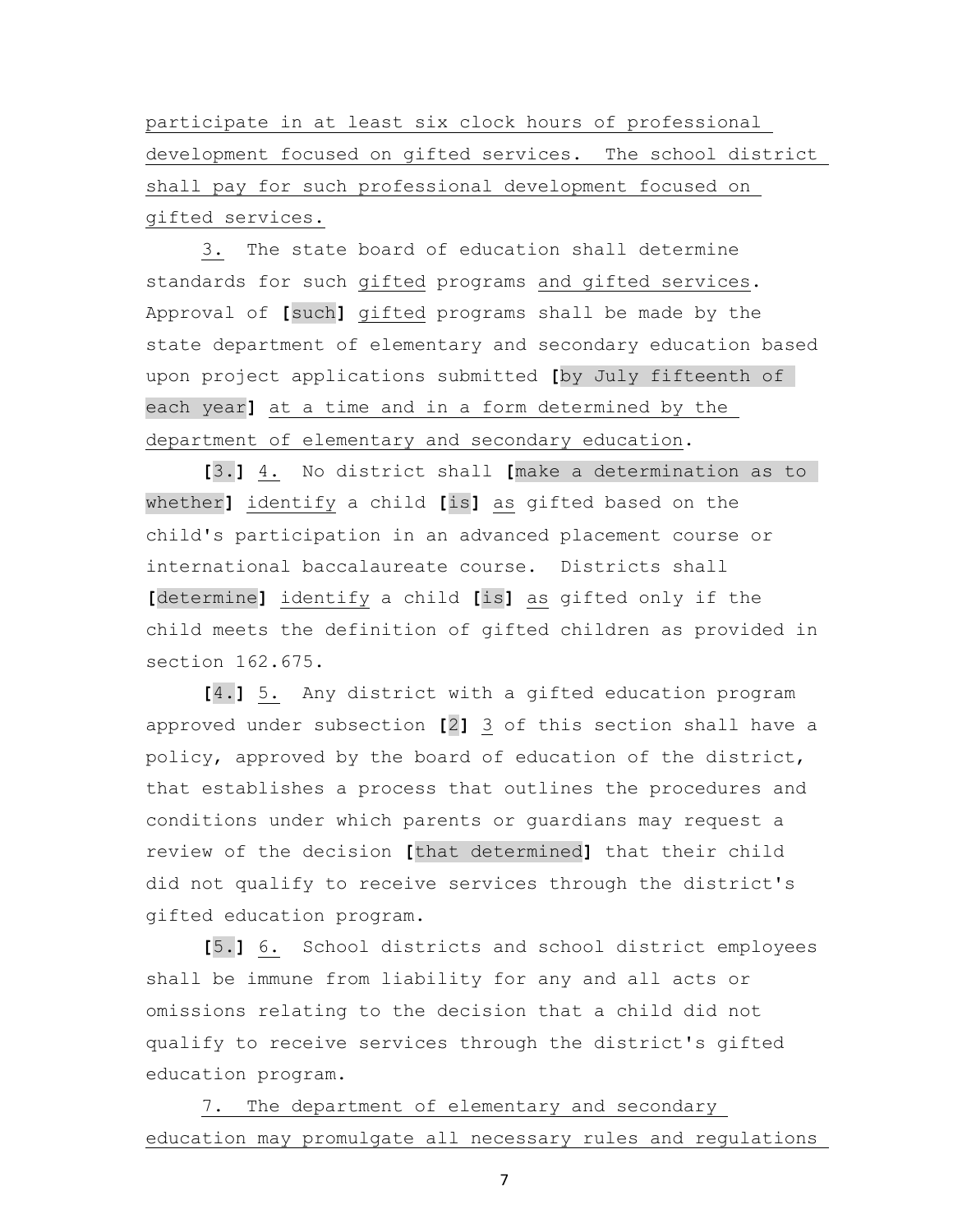for the implementation and administration of this section. Any rule or portion of a rule, as that term is defined in section 536.010, that is created under the authority delegated in this section shall become effective only if it complies with and is subject to all of the provisions of chapter 536 and, if applicable, section 536.028. This section and chapter 536 are nonseverable, and if any of the powers vested with the general assembly pursuant to chapter 536 to review, to delay the effective date, or to disapprove and annul a rule are subsequently held unconstitutional, then the grant of rulemaking authority and any rule proposed or adopted after August 28, 2022, shall be invalid and void.

 163.063. 1. For the purpose of determining state and local funding for a child's education, if the child resides in a residential treatment facility or other facility and is unable to attend in the public school district where the child resides, either because the child may be a safety risk or the child has behavioral conditions that support the need to educate the child on such facility's site or campus and the school district uses the residential care facility to provide any portion of the child's education, the school district shall pass through to such facility at least eighty percent of any state or local moneys paid to the district on a per-pupil basis for such child in addition to any other moneys available to the school district through the department of elementary and secondary education for such child.

 2. If the school district provides a teacher or other educational resources to such residential treatment facility or other facility, the district may use moneys provided under subsection 2 of this section to offset the cost of such teacher or other educational resources that are directly attributable to such child in state custody at such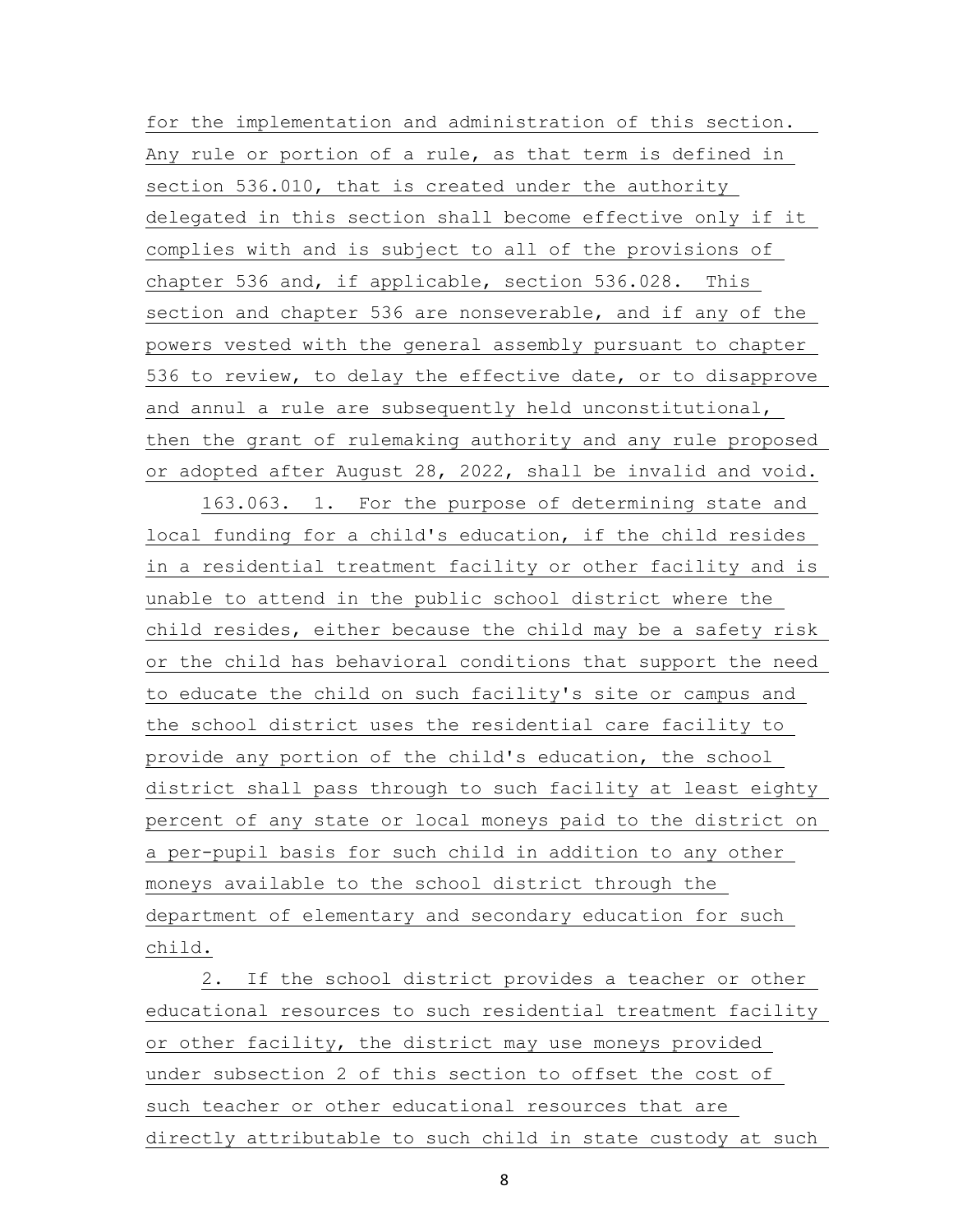facility's site or campus. Such facility shall be afforded reasonable costs associated with such child's education up to the average per-pupil cost. No such facility shall be required to offset the costs to the child's school district for the education of such child as long as such costs of education do not exceed the average per-pupil spending on an annual basis within the school district.

 3. The school district shall provide an annual accounting to the residential treatment facility or other facility and shall either support or approve the facility's education plan for such child or provide for the child's education on such facility's site or campus.

 4. If a child receives educational services from a residential care facility, it shall be the responsibility of the school district in which the child resides to provide for the education of the child and ensure the child is receiving education services that are substantially similar to the curriculum and standards of the school district.

 5. The provisions of this section shall not apply to school boards authorized under sections 162.670 to 162.999.

 208.044. 1. The **[**children's division**]** department of elementary and secondary education shall provide child day care services to any person who meets the qualifications set forth at sections 301 and 302 of the Family Support Act of 1988 (P.L. 100-485).

 2. The **[**division**]** department shall purchase the child day care services required by this section by making payments directly to any providers of day care services licensed pursuant to chapter 210 or to providers of day care services who are not required by chapter 210 to be licensed because they are providing care to no more than six children pursuant to section 210.211.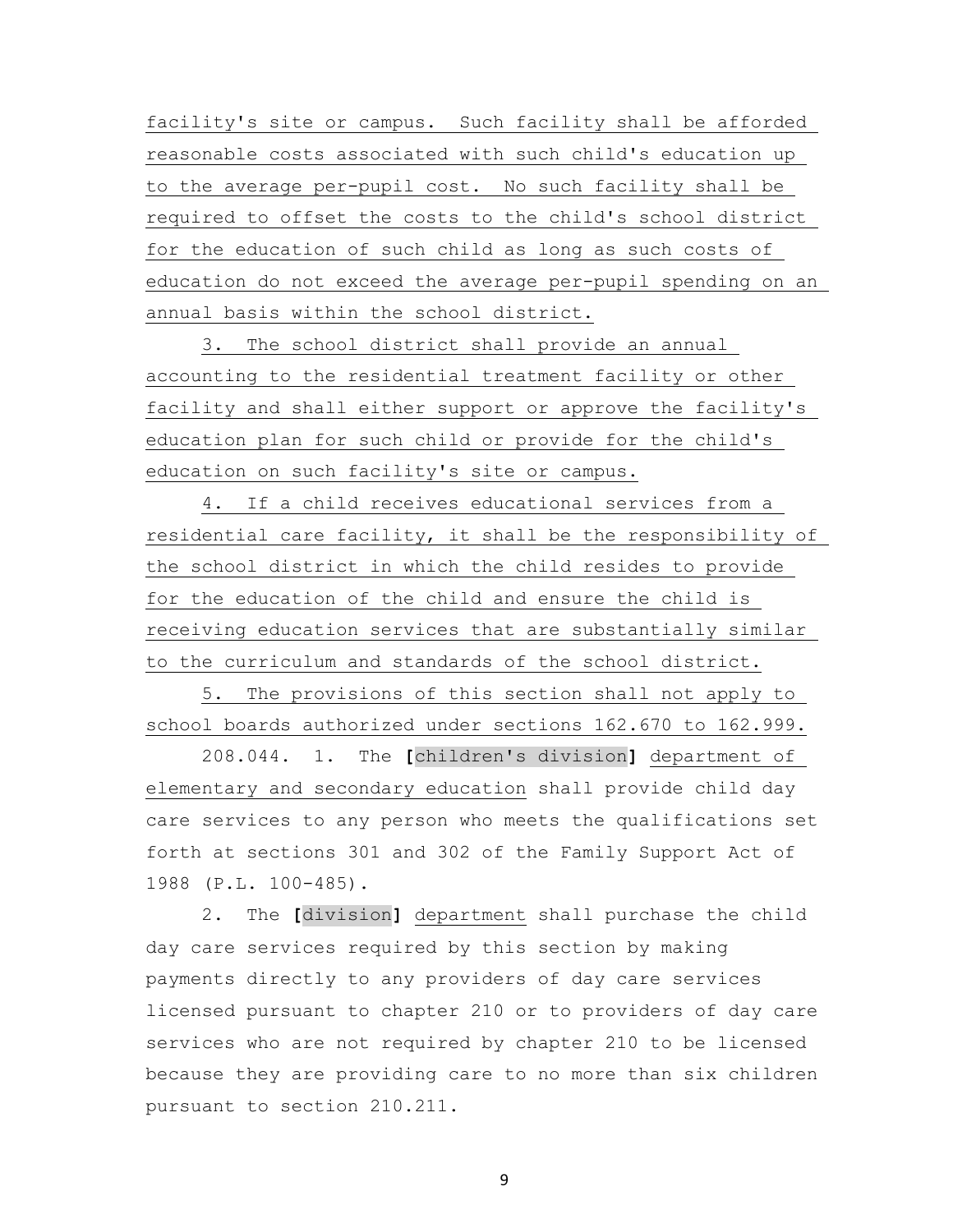3. When a person who has been eligible and receiving day care services under this section becomes ineligible due to the end of the twelve-month period of transitional day care, as defined in section 208.400, such person may receive day care services from the **[**division**]** department if otherwise eligible for such services.

 208.046. 1. The **[**children's division**]** department of elementary and secondary education shall promulgate rules **[**to become effective no later than July 1, 2011,**]** to modify the income eligibility criteria for any person receiving state-funded child care assistance **[**under this chapter**]**, either through vouchers or direct reimbursement to child care providers, as follows:

 (1) Child care recipients eligible under this chapter and the criteria set forth in **[**13 CSR 35-32.010**]** 5 CSR 25- 200 may pay a fee based on adjusted gross income and family size unit based on a child care sliding fee scale established by the **[**children's division**]** department of elementary and secondary education, which shall be subject to appropriations. However, a person receiving state-funded child care assistance under this chapter and whose income surpasses the annual appropriation level may continue to receive reduced subsidy benefits on a scale established by the **[**children's division**]** department, at which time such person will have assumed the full cost of the maximum base child care subsidy rate established by the **[**children's division**]** department and shall be no longer eligible for child care subsidy benefits;

 (2) The sliding scale fee may be waived for children with special needs as established by the **[**division**]** department; and

 (3) The maximum payment by the **[**division**]** department shall be the applicable rate minus the applicable fee.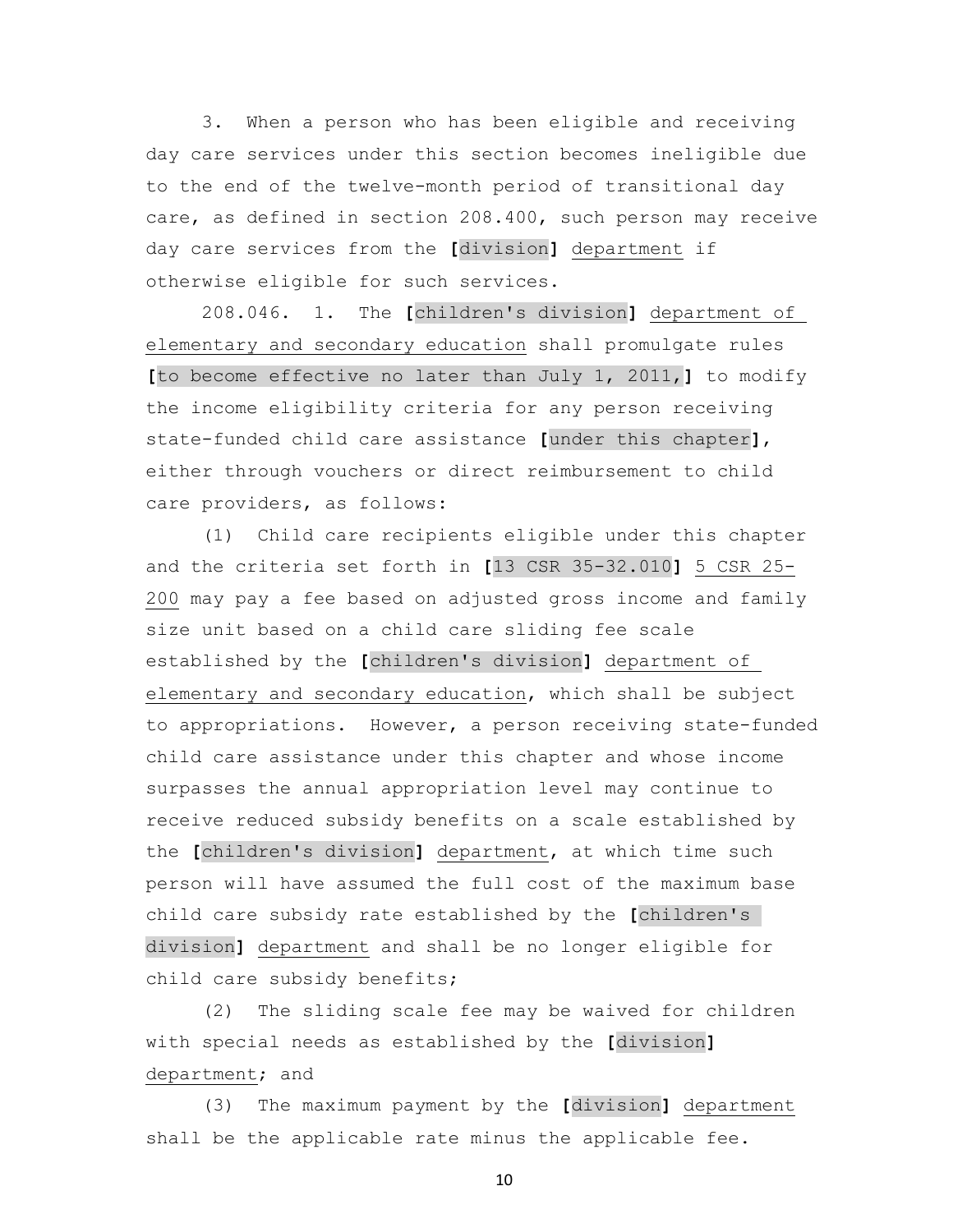2. For purposes of this section, "annual appropriation level" shall mean the maximum income level to be eligible for a full child care benefit as determined through the annual appropriations process.

 3. Any rule or portion of a rule, as that term is defined in section 536.010, that is created under the authority delegated in this section shall become effective only if it complies with and is subject to all of the provisions of chapter 536 and, if applicable, section 536.028. This section and chapter 536 are nonseverable and if any of the powers vested with the general assembly pursuant to chapter 536 to review, to delay the effective date, or to disapprove and annul a rule are subsequently held unconstitutional, then the grant of rulemaking authority and any rule proposed or adopted after August 28, 2010, shall be invalid and void.

 208.053. 1. The provisions of this section shall be known as the "Low-Wage Trap Elimination Act". In order to more effectively transition persons receiving state-funded child care subsidy benefits under this chapter, the **[**children's division**]** department of elementary and secondary education, in conjunction with the department of revenue, shall, subject to appropriations, by July 1, 2022, implement a pilot program in a county with a charter form of government and with more than six hundred thousand but fewer than seven hundred thousand inhabitants, a county of the first classification with more than two hundred sixty thousand but fewer than three hundred thousand inhabitants, and a county of the first classification with more than two hundred thousand but fewer than two hundred sixty thousand inhabitants, to be called the "Hand-Up Program", to allow applicants in the program to receive transitional child care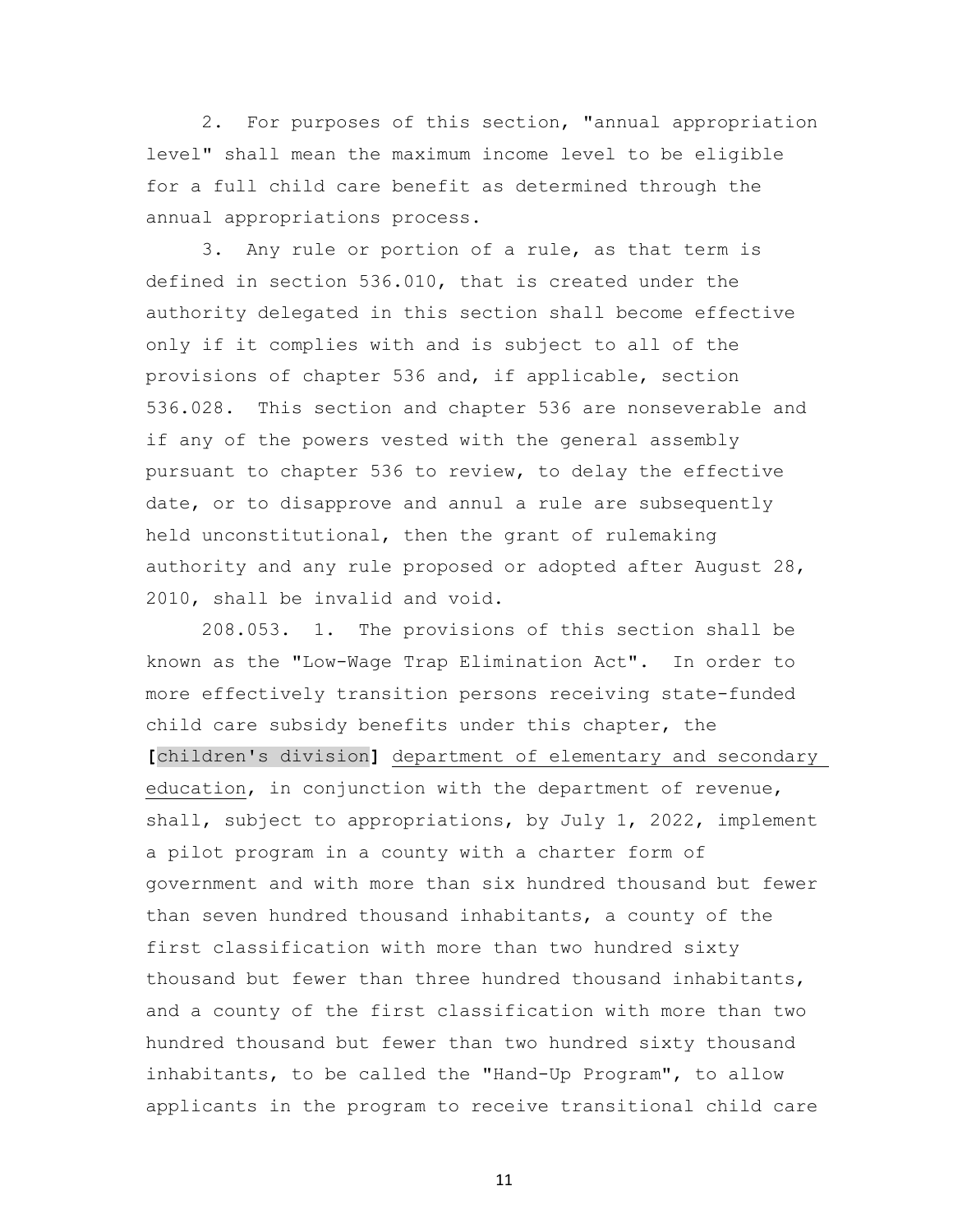benefits without the requirement that such applicants first be eligible for full child care benefits.

 (1) For purposes of this section, "full child care benefits" shall be the full benefits awarded to a recipient based on the income eligibility amount established by the **[**division**]** department through the annual appropriations process as of August 28, 2021, to qualify for the benefits and shall not include the transitional child care benefits that are awarded to recipients whose income surpasses the eligibility level for full benefits to continue. The handup program shall be voluntary and shall be designed such that an applicant may begin receiving the transitional child care benefit without having first qualified for the full child care benefit or any other tier of the transitional child care benefit. Under no circumstances shall any applicant be eligible for the hand-up program if the applicant's income does not fall within the transitional child care benefit income limits established through the annual appropriations process.

 (2) A participating recipient shall be allowed to opt out of the program at any time, but such person shall not be allowed to participate in the program a second time.

 2. The **[**division**]** department shall track the number of participants in the hand-up program and shall issue an annual report to the general assembly by September 1, 2023, and annually on September first thereafter, detailing the effectiveness of the pilot program in encouraging recipients to secure employment earning an income greater than the maximum wage eligible for the full child care benefit. The report shall also detail the costs of administration and the increased amount of state income tax paid as a result of the program, as well as an analysis of whether the pilot program could be expanded to include other types of benefits,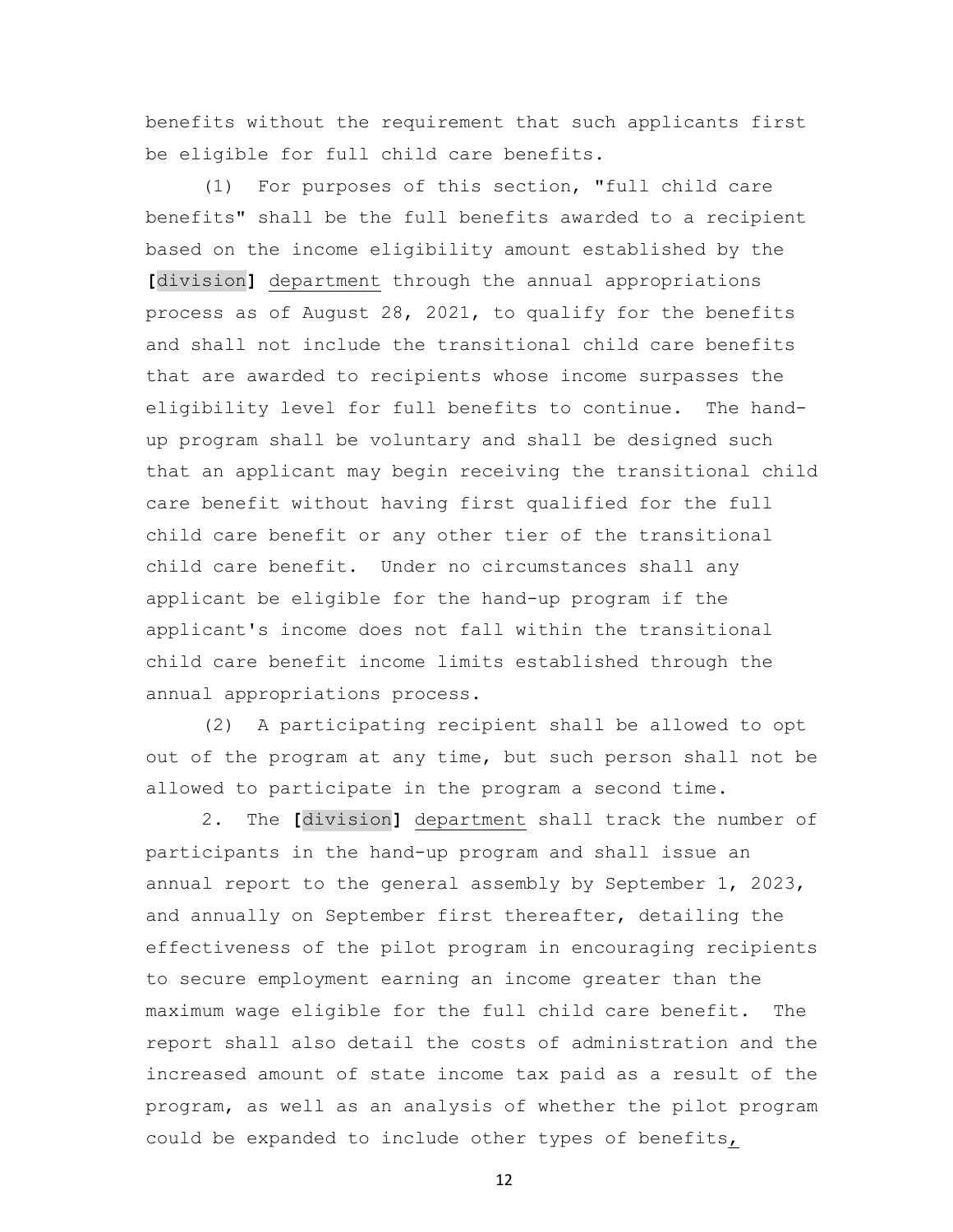including, but not limited to, food stamps, temporary assistance for needy families, low-income heating assistance, women, infants and children supplemental nutrition program, the state children's health insurance program, and MO HealthNet benefits.

 3. The **[**division**]** department shall pursue all necessary waivers from the federal government to implement the hand-up program. If the **[**division**]** department is unable to obtain such waivers, the **[**division**]** department shall implement the program to the degree possible without such waivers.

 4. Any rule or portion of a rule, as that term is defined in section 536.010, that is created under the authority delegated under this section shall become effective only if it complies with and is subject to all of the provisions of chapter 536 and, if applicable, section 536.028. This section and chapter 536 are nonseverable and if any of the powers vested with the general assembly pursuant to chapter 536 to review, to delay the effective date, or to disapprove and annul a rule are subsequently held unconstitutional, then the grant of rulemaking authority and any rule proposed or adopted after August 28, 2012, shall be invalid and void.

 5. Pursuant to section 23.253 of the Missouri sunset act:

 (1) The provisions of the new program authorized under this section shall sunset automatically three years after August 28, 2021, unless reauthorized by an act of the general assembly; and

 (2) If such program is reauthorized, the program authorized under this section shall sunset automatically three years after the effective date of the reauthorization of this section; and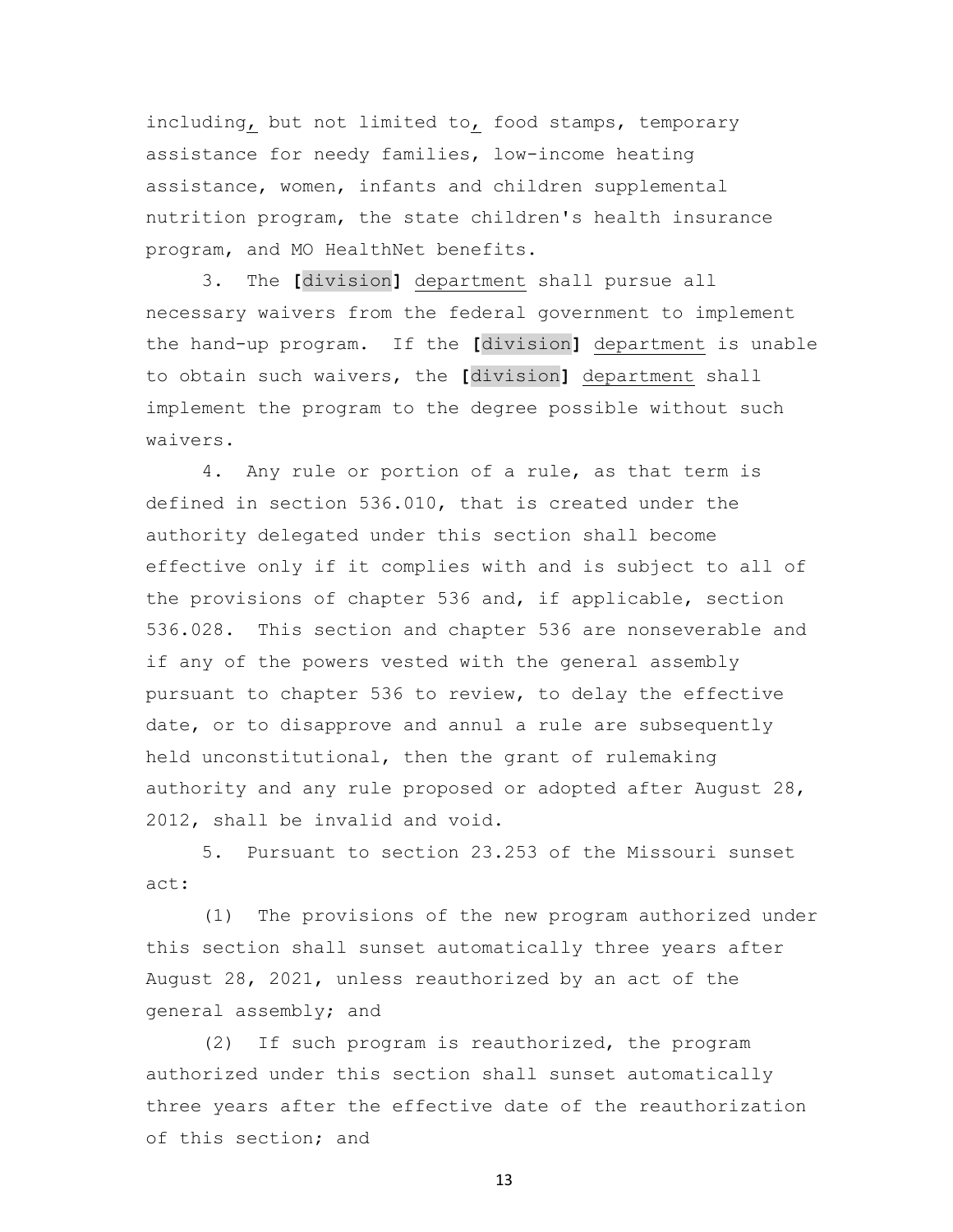(3) This section shall terminate on September first of the calendar year immediately following the calendar year in which the program authorized under this section is sunset.

 210.027. **[**1.**]** For child-care providers who receive state or federal funds for providing child-care services, either by direct payment or through reimbursement to a childcare beneficiary, the department of **[**social services**]** elementary and secondary education shall:

 (1) Establish publicly available website access to provider-specific information about any health and safety licensing or regulatory requirements for the providers, and including dates of inspections, history of violations, and compliance actions taken, as well as the consumer education information required under subdivision (12) of this section;

 (2) Establish or designate one hotline for parents to submit complaints about child care providers;

 (3) Be authorized to revoke the registration of a registered provider for due cause;

 (4) Require providers to be at least eighteen years of age;

 (5) Establish minimum requirements for building and physical premises to include:

 (a) Compliance with state and local fire, health, and building codes, which shall include the ability to evacuate children in the case of an emergency; and

(b) Emergency preparedness and response planning.

Child care providers shall meet these minimum requirements prior to receiving federal assistance. Where there are no local ordinances or regulations regarding smoke detectors, the department shall require providers, by rule, to install and maintain an adequate number of smoke detectors in the residence or other building where child care is provided;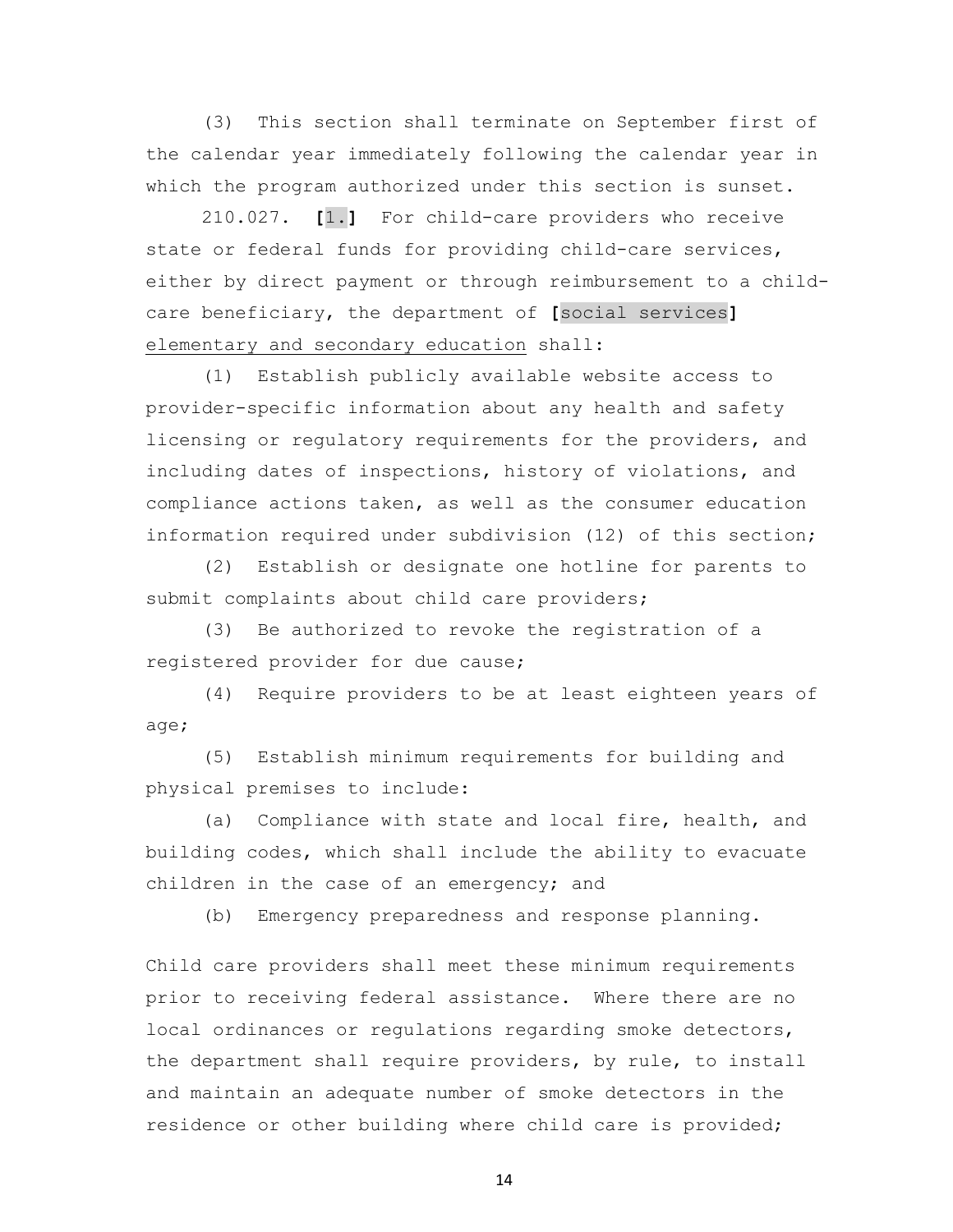(6) Require providers to be tested for tuberculosis on the schedule required for employees in licensed facilities;

 (7) Require providers to notify parents if the provider does not have immediate access to a telephone;

 (8) Make providers aware of local opportunities for training in first aid and child care;

 (9) Promulgate rules and regulations to define preservice training requirements for child care providers and employees pursuant to applicable federal laws and regulations;

 (10) Establish procedures for conducting unscheduled on-site monitoring of child care providers prior to receiving state or federal funds for providing child care services either by direct payment or through reimbursement to a child care beneficiary, and annually thereafter;

 (11) Require child care providers who receive assistance under applicable federal laws and regulations to report to the department any serious injuries or death of children occurring in child care; and

 (12) With input from statewide stakeholders such as parents, child care providers or administrators, and system advocate groups, establish a transparent system of quality indicators appropriate to the provider setting that shall provide parents with a way to differentiate between child care providers available in their communities as required by federal rules. The system shall describe the standards used to assess the quality of child care providers. The system shall indicate whether the provider meets Missouri's registration or licensing standards, is in compliance with applicable health and safety requirements, and the nature of any violations related to registration or licensing requirements. The system shall also indicate if the provider utilizes curricula and if the provider is in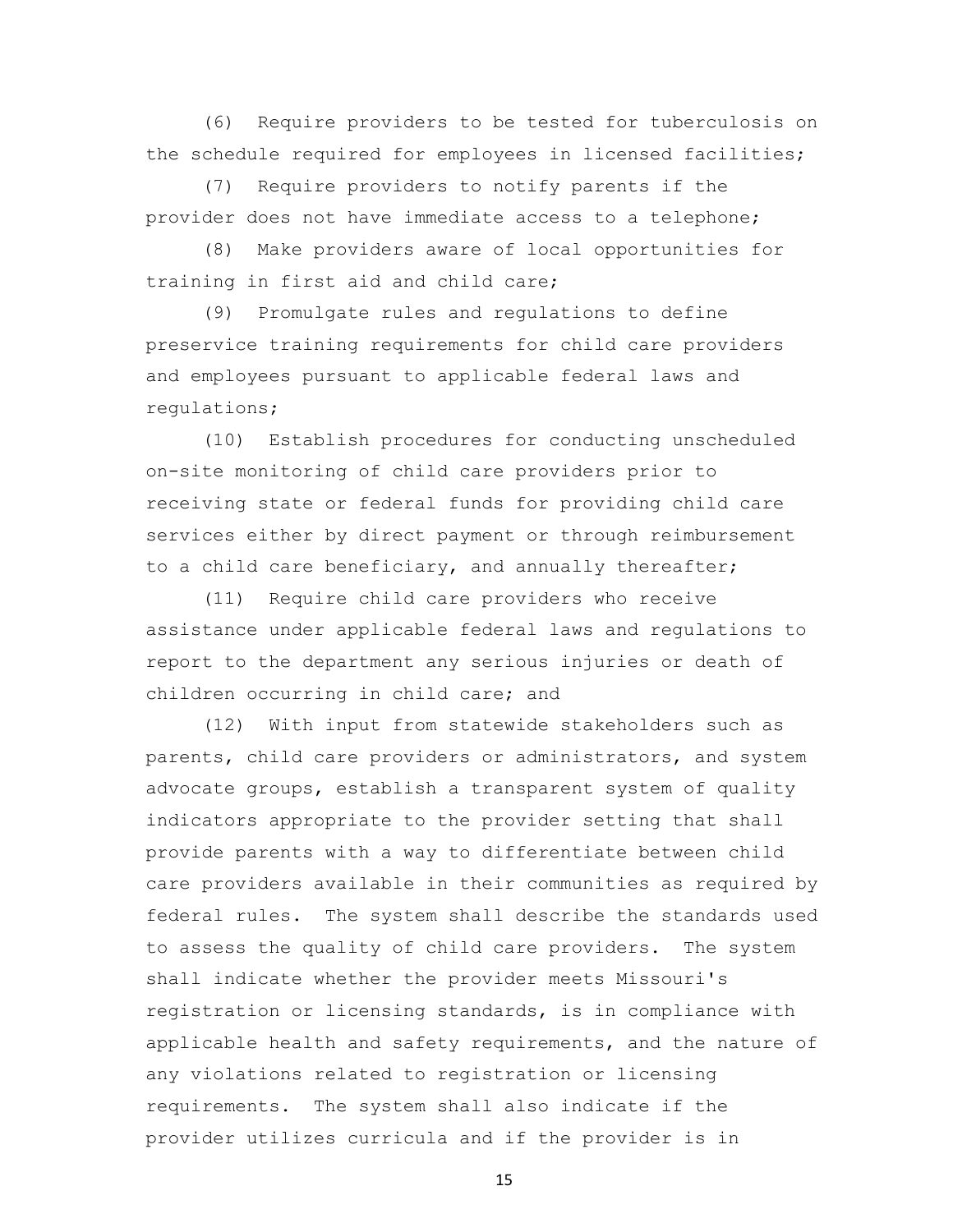compliance with staff educational requirements. Such system of quality indicators established under this subdivision with the input from stakeholders shall be promulgated by rules. Any rule or portion of a rule, as that term is defined in section 536.010, that is created under the authority delegated in this section shall become effective only if it complies with and is subject to all of the provisions of chapter 536 and, if applicable, section 536.028. This section and chapter 536 are nonseverable and if any of the powers vested with the general assembly pursuant to chapter 536 to review, to delay the effective date, or to disapprove and annul a rule are subsequently held unconstitutional, then the grant of rulemaking authority and any rule proposed or adopted after August 28, 2014, shall be invalid and void. This subdivision shall not be construed as authorizing the operation, establishment, maintenance, or mandating or offering of incentives to participate in a quality rating system under section **[**161.216**]** 161.217.

 **[**2. No state agency shall enforce the provisions of this section until October 1, 2015, or six months after the implementation of federal regulations mandating such provisions, whichever is later.**]**

 210.102. 1. There is hereby established within the department of **[**social services**]** elementary and secondary education the "Coordinating Board for Early Childhood", which shall constitute a body corporate and politic, and shall include, but not be limited to, the following members:

(1) A representative from the governor's office;

 (2) A representative from each of the following departments: health and senior services, mental health, social services, and elementary and secondary education;

(3) A representative of the judiciary;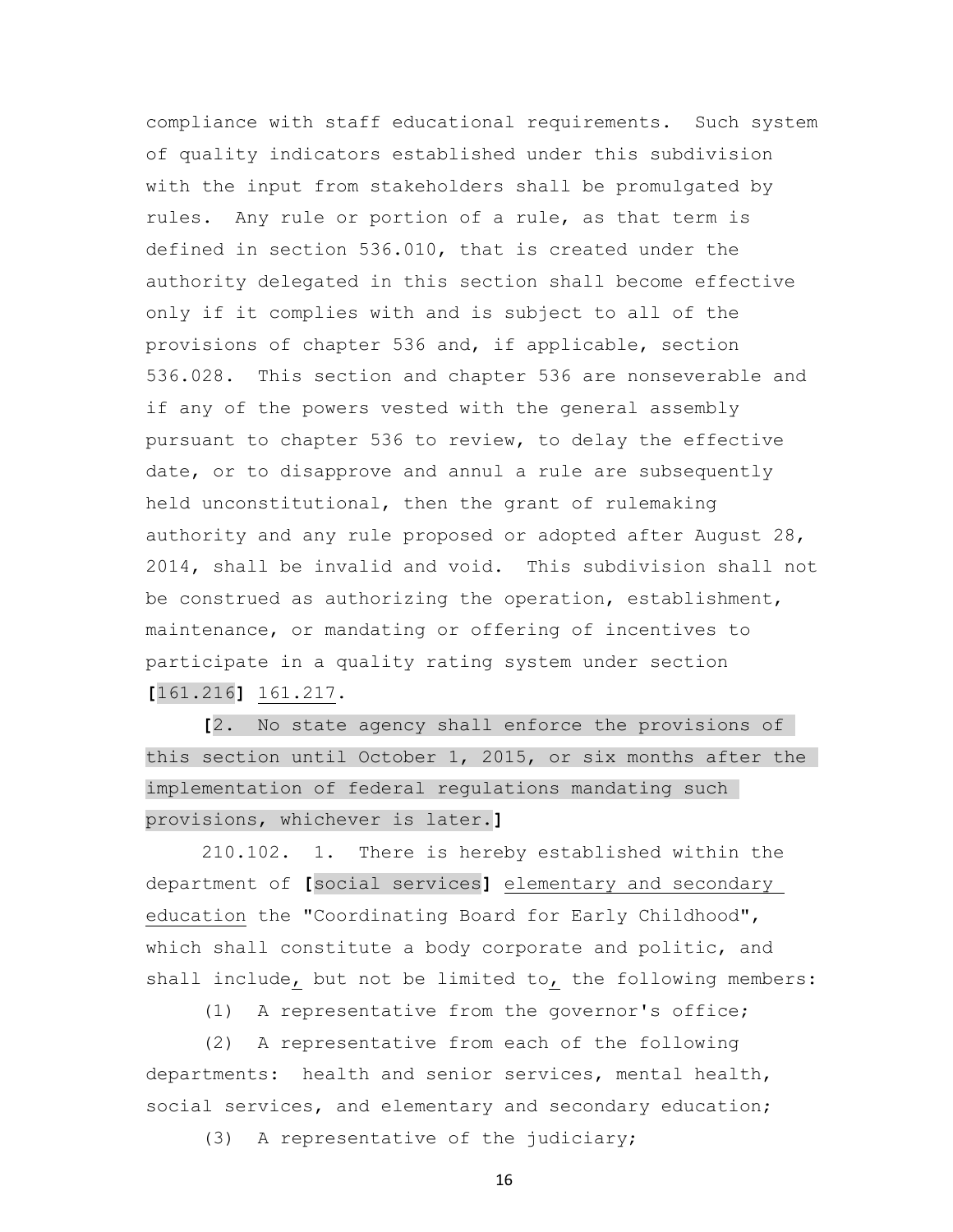(4) A representative of the family and community trust board (FACT);

(5) A representative from the head start program; and

 (6) Nine members appointed by the governor with the advice and consent of the senate who are representatives of the groups, such as business, philanthropy, civic groups, faith-based organizations, parent groups, advocacy organizations, early childhood service providers, and other stakeholders.

The coordinating board may make all rules it deems necessary to enable it to conduct its meetings, elect its officers, and set the terms and duties of its officers. The coordinating board shall elect from amongst its members a chairperson, vice chairperson, a secretary-reporter, and such other officers as it deems necessary. Members of the board shall serve without compensation but may be reimbursed for actual expenses necessary to the performance of their official duties for the board.

 2. The coordinating board for early childhood shall have the power to:

 (1) Develop a comprehensive statewide long-range strategic plan for a cohesive early childhood system;

 (2) Confer with public and private entities for the purpose of promoting and improving the development of children from birth through age five of this state;

 (3) Identify legislative recommendations to improve services for children from birth through age five;

 (4) Promote coordination of existing services and programs across public and private entities;

 (5) Promote research-based approaches to services and ongoing program evaluation;

 (6) Identify service gaps and advise public and private entities on methods to close such gaps;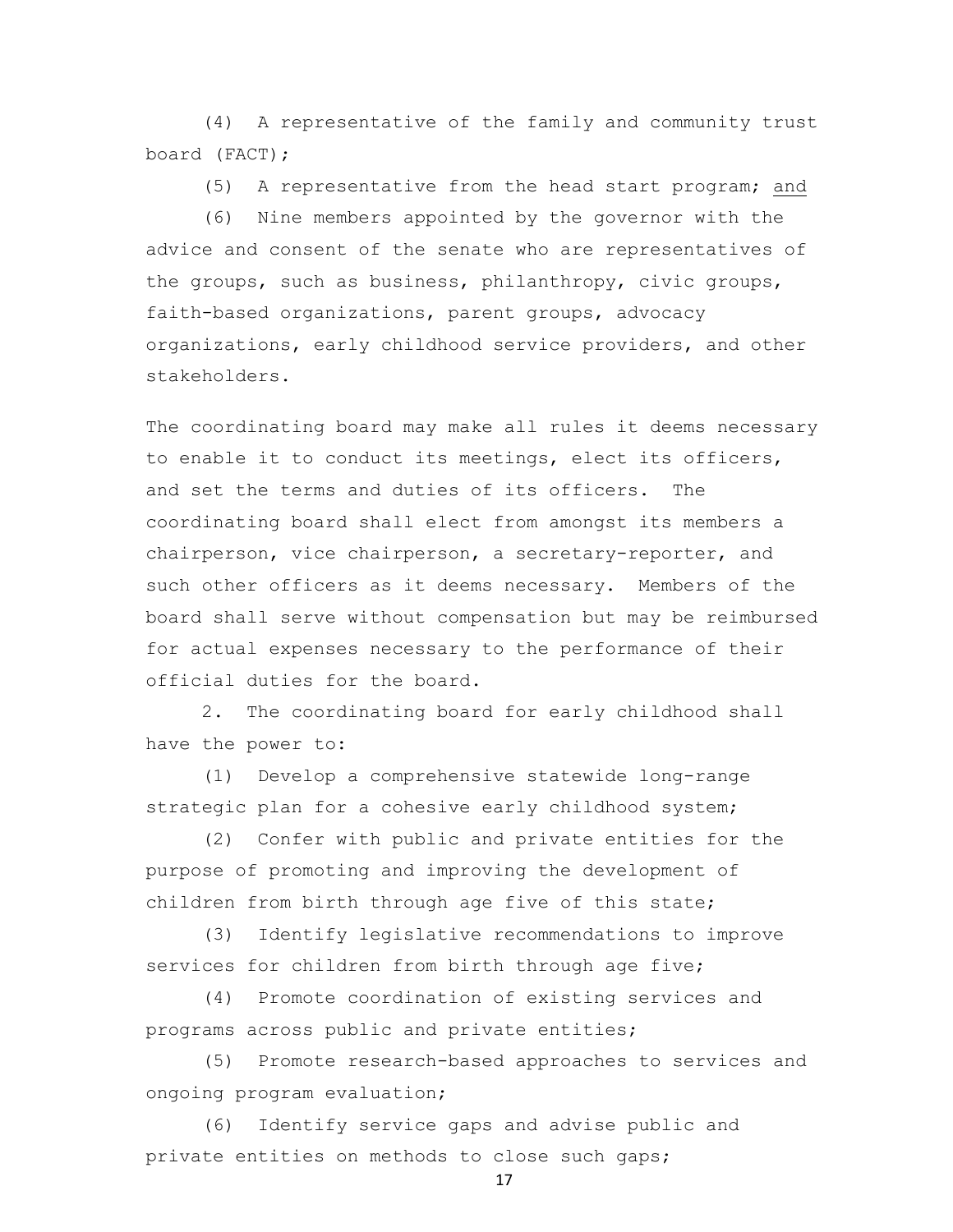(7) Apply for and accept gifts, grants, appropriations, loans, or contributions to the coordinating board for early childhood fund from any source, public or private, and enter into contracts or other transactions with any federal or state agency, any private organizations, or any other source in furtherance of the purpose of subsection 1 of this section and this subsection, and take any and all actions necessary to avail itself of such aid and cooperation;

 (8) Direct disbursements from the coordinating board for early childhood fund as provided in this section;

 (9) Administer the coordinating board for early childhood fund and invest any portion of the moneys not required for immediate disbursement in obligations of the United States or any agency or instrumentality of the United States, in obligations of the state of Missouri and its political subdivisions, in certificates of deposit and time deposits, or other obligations of banks and savings and loan associations, or in such other obligations as may be prescribed by the board;

 (10) Purchase, receive, take by grant, gift, devise, bequest or otherwise, lease, or otherwise acquire, own, hold, improve, employ, use, and otherwise deal with real or personal property or any interests therein, wherever situated;

 (11) Sell, convey, lease, exchange, transfer or otherwise dispose of all or any of its property or any interest therein, wherever situated;

 (12) Employ and fix the compensation of an executive director and such other agents or employees as it considers necessary;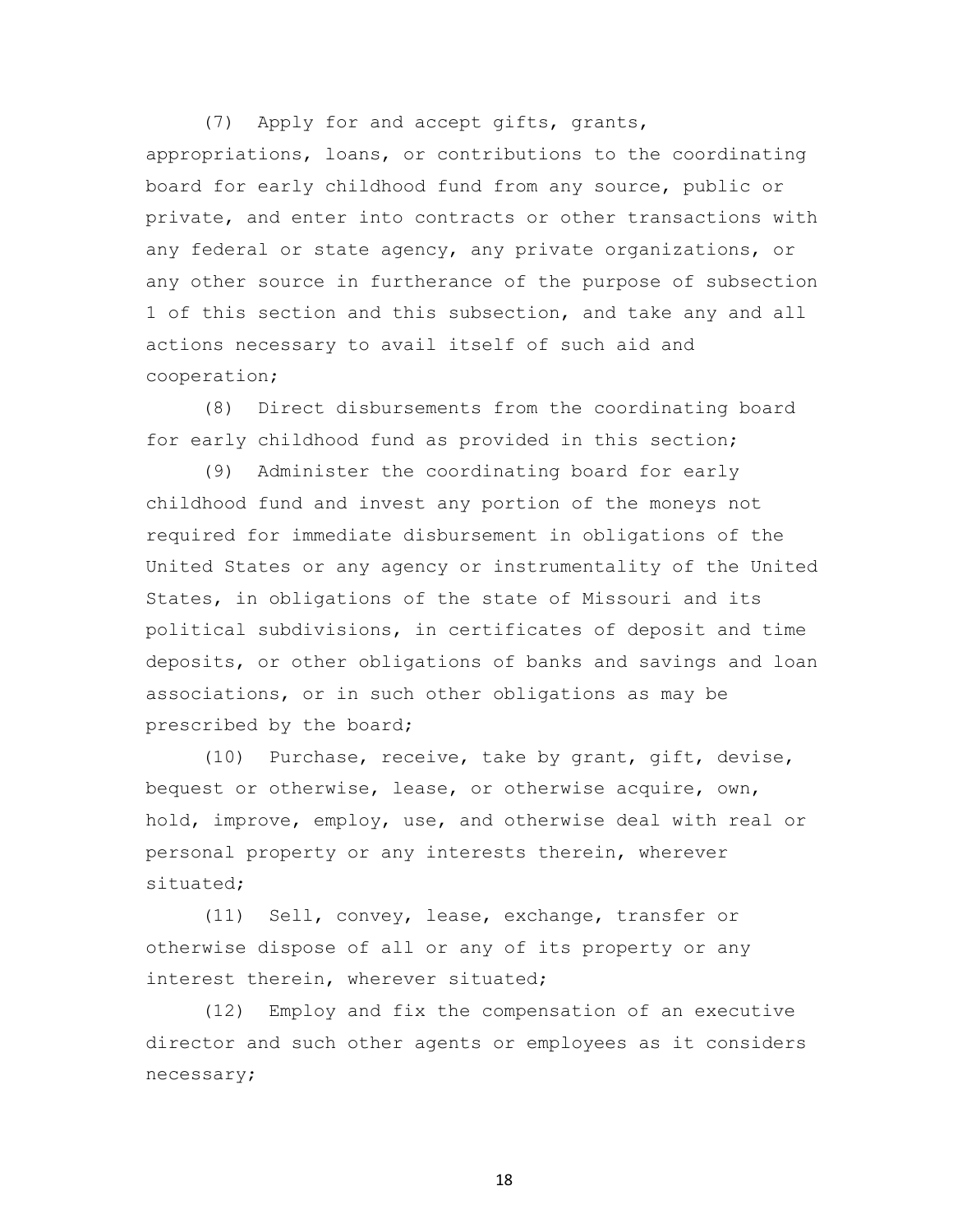(13) Adopt, alter, or repeal by its own bylaws, rules, and regulations governing the manner in which its business may be transacted;

(14) Adopt and use an official seal;

 (15) Assess or charge fees as the board determines to be reasonable to carry out its purposes;

 (16) Make all expenditures which are incident and necessary to carry out its purposes;

(17) Sue and be sued in its official name;

 (18) Take such action, enter into such agreements, and exercise all functions necessary or appropriate to carry out the duties and purposes set forth in this section.

 3. There is hereby created the "Coordinating Board for Early Childhood Fund" which shall consist of the following:

 (1) Any moneys appropriated by the general assembly for use by the board in carrying out the powers set out in subsections 1 and 2 of this section;

 (2) Any moneys received from grants or which are given, donated, or contributed to the fund from any source;

 (3) Any moneys received as fees authorized under subsections 1 and 2 of this section;

 (4) Any moneys received as interest on deposits or as income on approved investments of the fund;

 (5) Any moneys obtained from any other available source.

Notwithstanding the provisions of section 33.080 to the contrary, any moneys remaining in the coordinating board for early childhood fund at the end of the biennium shall not revert to the credit of the general revenue fund.

 210.135. 1. Any person, official, employee of the department of social services, or institution complying with the provisions of sections **[**210.110**]** 210.109 to 210.165 in the making of a report, the taking of color photographs, or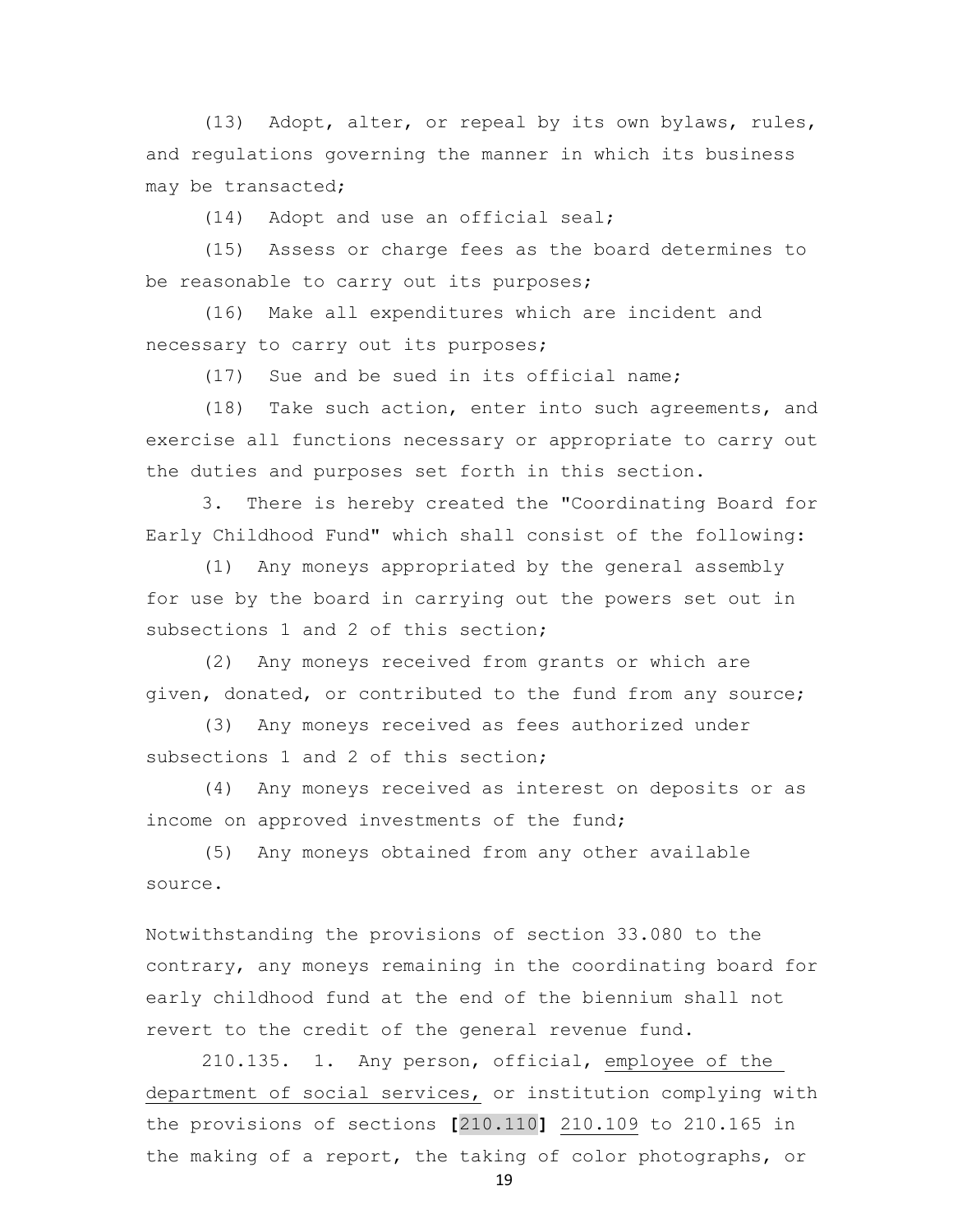the making of radiologic examinations pursuant to sections **[**210.110**]** 210.109 to 210.165, or both such taking of color photographs and making of radiologic examinations, or the removal or retaining a child pursuant to sections **[**210.110**]** 210.109 to 210.165 and chapter 211, or in cooperating with the division, or cooperating with a qualified individual pursuant to section 210.715, or any other law enforcement agency, juvenile office, court, state agency, or childprotective service agency of this or any other state, in any of the activities pursuant to sections **[**210.110**]** 210.109 to 210.165 and chapter 211, or any other allegation of child abuse, neglect or assault, pursuant to sections 568.045 to 568.060, shall have immunity from any liability, civil or criminal, that otherwise might result by reason of such actions. Provided, however, any person, official or institution intentionally filing a false report, acting in bad faith, or with ill intent, shall not have immunity from any liability, civil or criminal. Any such person, official, or institution shall have the same immunity with respect to participation in any judicial proceeding resulting from the report.

 2. An employee, including a contracted employee, of a state-funded child assessment center, as provided for in subsection 2 of section 210.001, shall be immune from any civil liability that arises from the employee's participation in the investigation process and services by the child assessment center, unless such person acted in bad faith. This subsection shall not displace or limit any other immunity provided by law.

 3. Any person, who is not a school district employee, who makes a report to any employee of the school district of child abuse by a school employee shall have immunity from any liability, civil or criminal, that otherwise might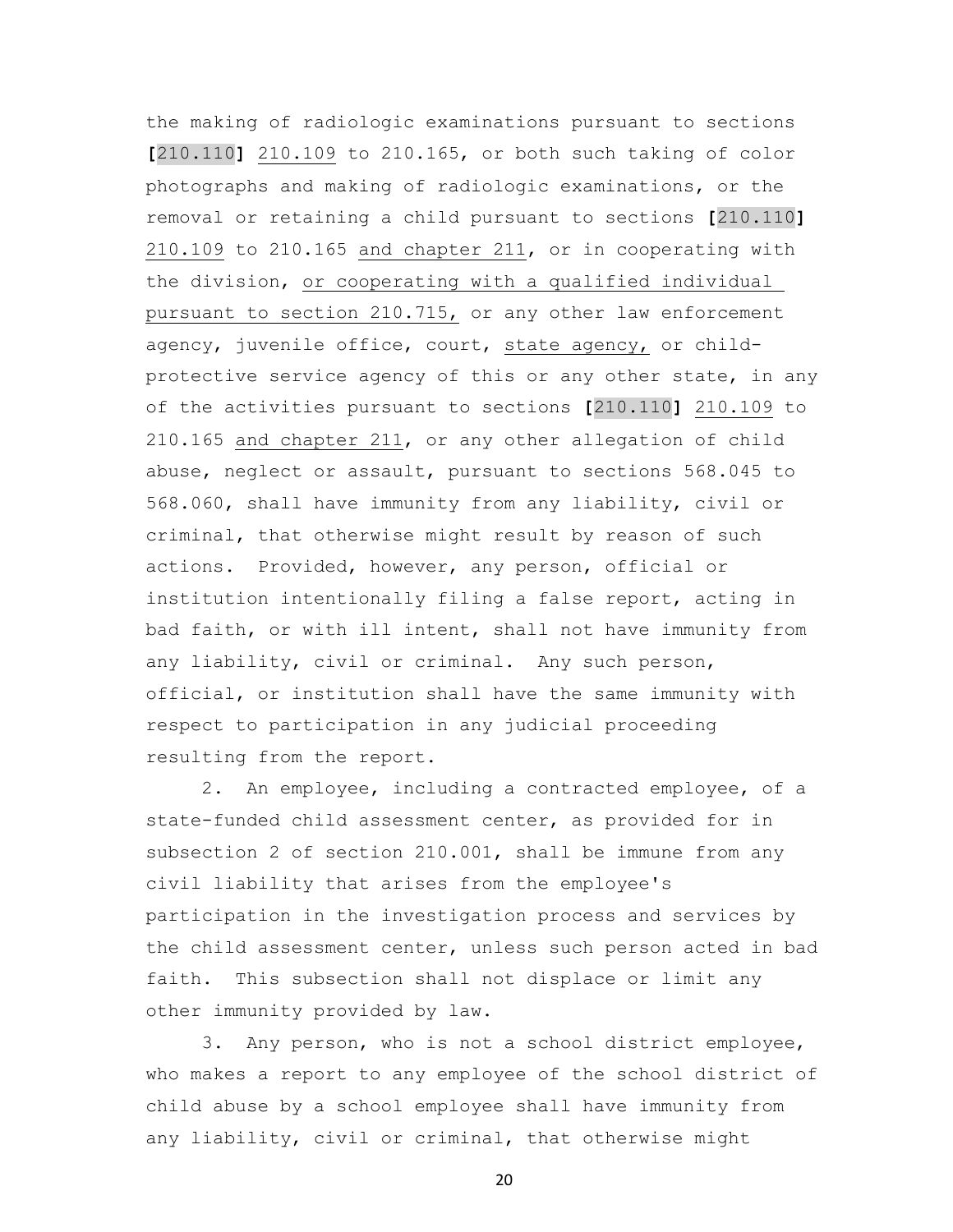result because of such report. Provided, however, that any such person who makes a false report, knowing that the report is false, or who acts in bad faith or with ill intent in making such report shall not have immunity from any liability, civil or criminal. Any such person shall have the same immunity with respect to participation in any judicial proceeding resulting from the report.

 4. In a case involving the death or serious injury of a child after a report has been made under sections 210.109 to 210.165, the division shall conduct a preliminary evaluation in order to determine whether a review of the ability of the circuit manager or case worker or workers to perform their duties competently is necessary. The preliminary evaluation shall examine:

 (1) The hotline worker or workers who took any reports related to such case;

 (2) The division case worker or workers assigned to the investigation of such report; and

 (3) The circuit manager assigned to the county where the report was investigated.

Any preliminary evaluation shall be completed no later than three days after the child's death. If the division determines a review and assessment is necessary, it shall be completed no later than three days after the child's death.

 210.140. Any legally recognized privileged communication, except that between attorney and client or involving communications made to a minister or clergyperson, shall not apply to situations involving known or suspected child abuse or neglect and shall not constitute grounds for failure to report as required or permitted by sections **[**210.110**]** 210.109 to 210.165, to cooperate with the division in any of its activities pursuant to **[**sections 210.110 to 210.165**]** this chapter, chapter 211, and chapter 453, or to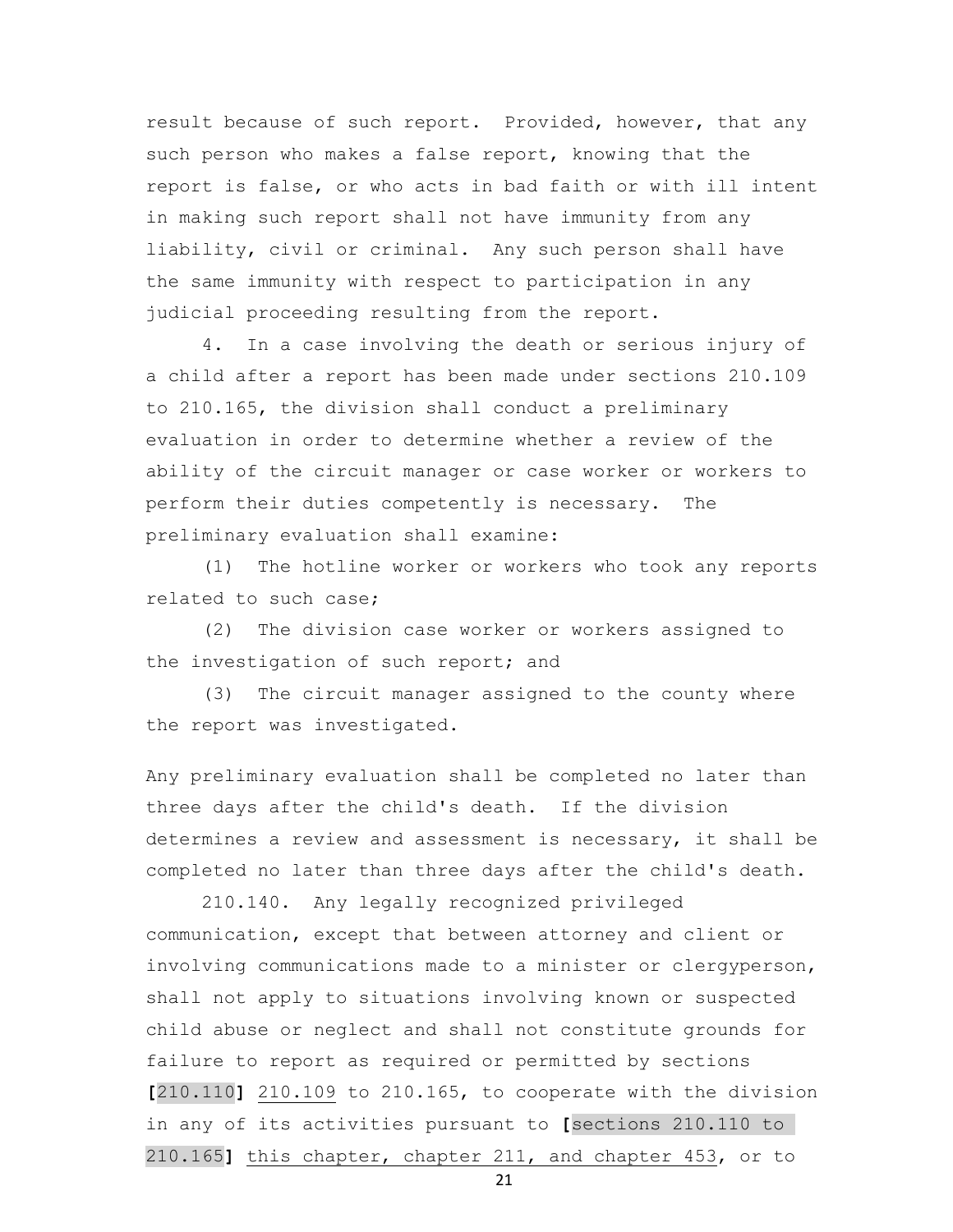give or accept evidence in any judicial proceeding relating to child abuse or neglect.

 210.147. **[**1. Except as otherwise provided by law,**]** All information provided at any family support team meeting **[**held in relation to the removal of a child from the child's home**]** is confidential; except that:

 (1) Any parent or party may waive confidentiality for himself or herself to the extent permitted by law; and

 (2) Any parent of the child shall have an absolute right to video and/or audio tape such team meetings to the extent permitted by law; and

 (3) No parent or party shall be required to sign a confidentiality agreement before testifying or providing information at such team meetings. Any person, other than a parent or party, who does not agree to maintain confidentiality of the information provided at such team meetings may be excluded from all or any portion of such team meetings during which such person is not testifying or providing information.

 **[**2. The division shall be responsible for developing a form to be signed at the conclusion of any team meeting held in relation to a child removed from the home and placed in the custody of the state that reflects the core commitments made by the children's division or the convenor of the team meeting and the parents of the child or any other party. The content of the form shall be consistent with service agreements or case plans required by statute, but not the specific address of the child; whether the child shall remain in current placement or be moved to a new placement; visitation schedule for the child's family; and any additional core commitments. Any dissenting views shall be recorded and attested to on such form. The parents and any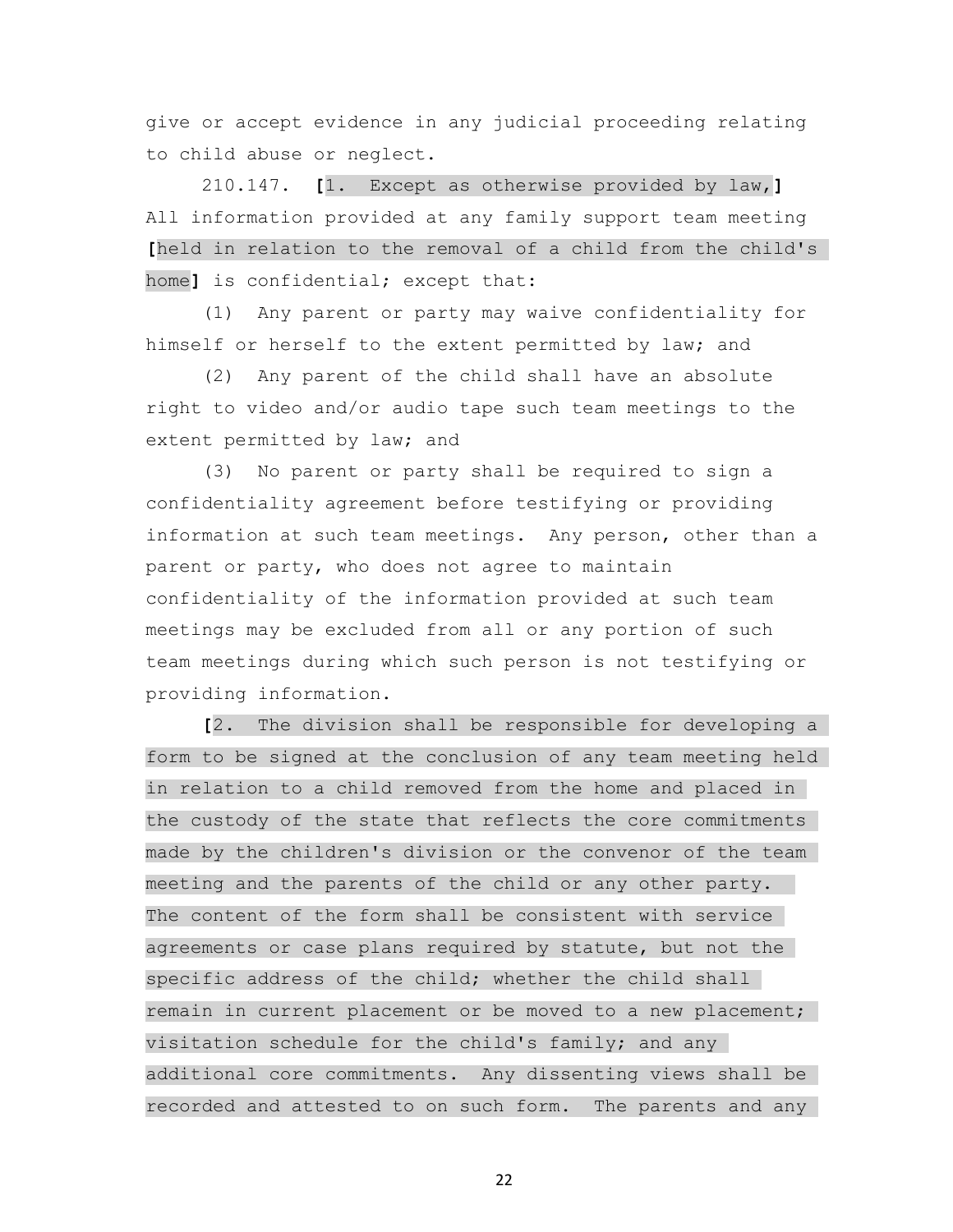other party shall be provided with a copy of the signed document.**]**

 210.201. As used in sections 210.201 to 210.257, the following terms mean:

 (1) "Child", an individual who is under the age of seventeen;

 (2) "Child care", care of a child away from his or her home for any part of the twenty-four-hour day for compensation or otherwise. Child care is a voluntary supplement to parental responsibility for the child's protection, development, and supervision;

 (3) "Child-care facility" or "child care facility", a house or other place conducted or maintained by any person who advertises or holds himself or herself out as providing child care for any part of the twenty-four-hour day for compensation or otherwise if providing child care to more than:

(a) Six children; or

(b) Three children under two years of age;

 (4) "Child care provider" or "provider", the person or persons licensed or required to be licensed under section 210.221 to establish, conduct, or maintain a child care facility;

 (5) "Day camp", a program operated by a person or organization between the hours of 6:00 a.m. and 7:00 p.m., when a local school system is not in session requiring actual pupil attendance, and with the primary function of providing a recreational program for children five years of age or older who are enrolled in kindergarten or any grade above kindergarten, but providing no child care for children under five years of age who are not yet enrolled in kindergarten in the same space or in the same outdoor play area simultaneously;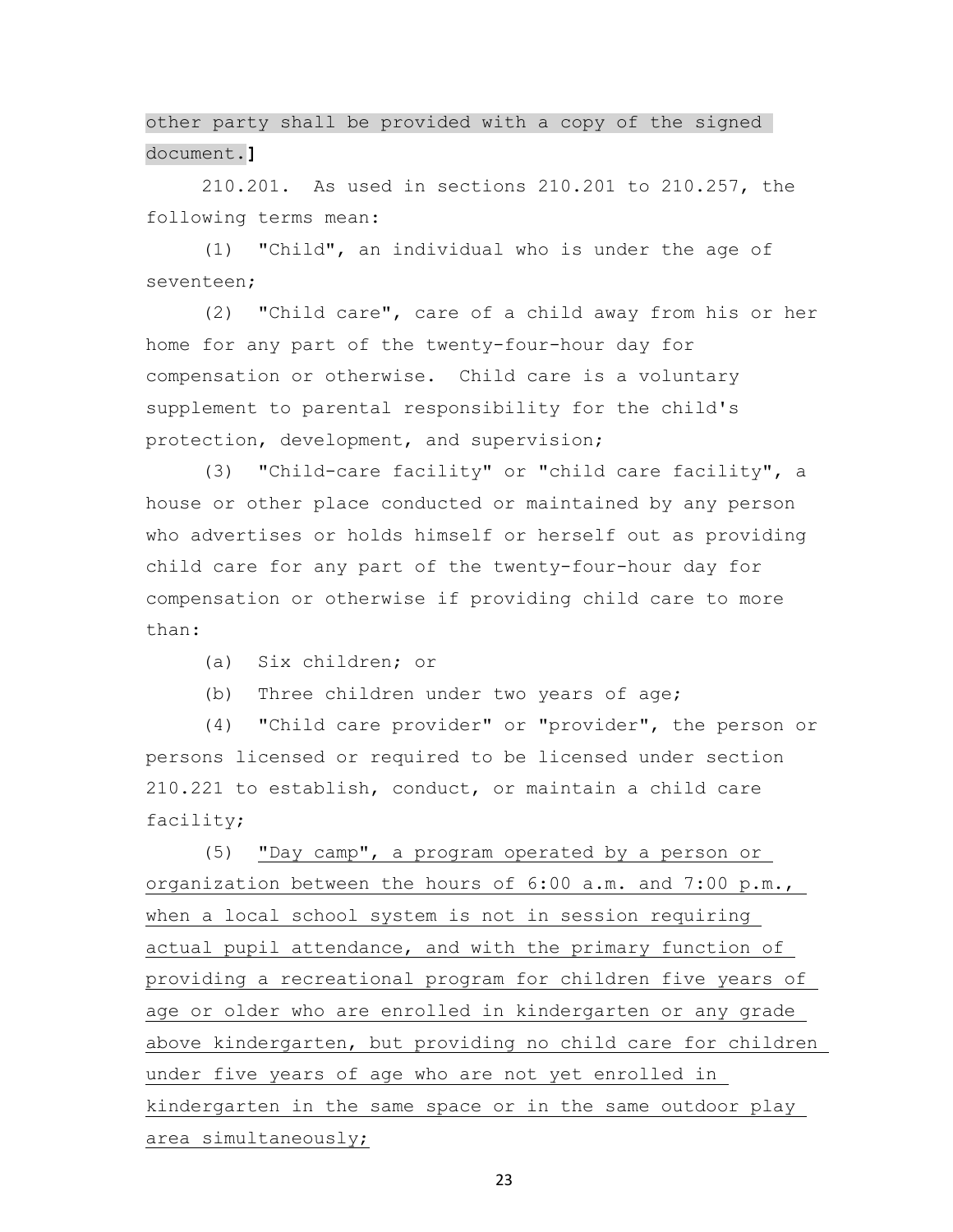(6) "Montessori school", a child care program that is either accredited by, actively seeking accreditation by, or maintains an active school membership with the American Montessori Society, the Association Montessori Internationale, the International Montessori Counsel, or the Montessori Educational Programs International;

 **[**(6)**]** (7) "Neighborhood youth development program", as described in section 210.278;

 **[**(7)**]** (8) "Nursery school", a program operated by a person or an organization with the primary function of providing an educational program for preschool-age children for no more than four hours per day per child;

 **[**(8)**]** (9) "Person", any individual, firm, corporation, partnership, association, agency, or an incorporated or unincorporated organization regardless of the name used;

 **[**(9)**]** (10) "Religious organization", a church, synagogue or mosque; an entity that has or would qualify for federal tax-exempt status as a nonprofit religious organization under Section 501(c) of the Internal Revenue Code; or an entity whose real estate on which the child-care facility is located is exempt from taxation because it is used for religious purposes;

 **[**(10)**]** (11) "School system", a program established primarily for education and that meets the following criteria:

 (a) Provides education in at least the first to the sixth grade; and

 (b) Provides evidence that the school system's records will be accepted by a public or private school for the transfer of any student;

 **[**(11)**]** (12) "Summer camp", a program operated from May to September by a person or organization with the primary function of providing a summer recreational program for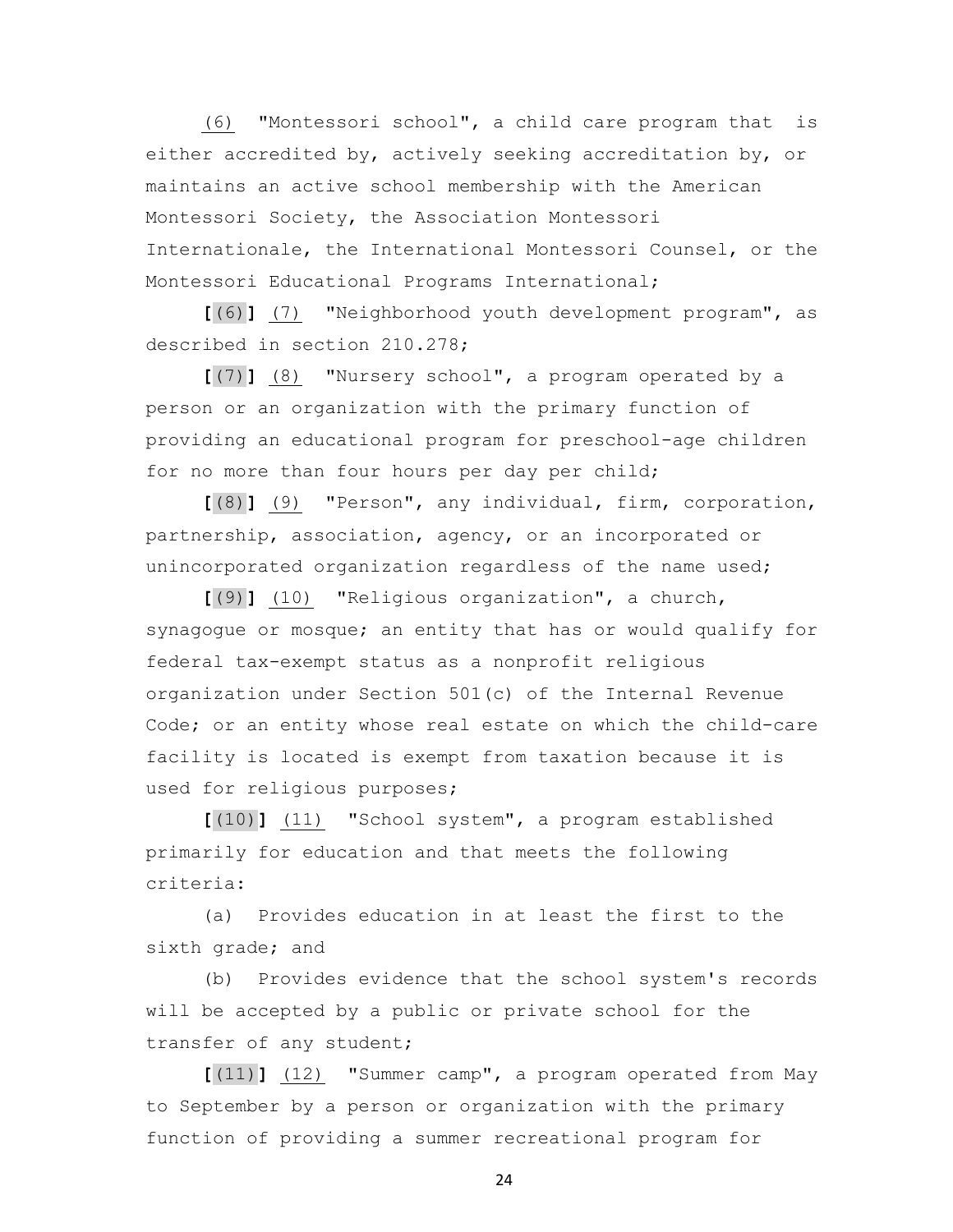children five years of age or older and providing no child care for children under five years of age in the same **[**building**]** space or in the same outdoor play area simultaneously.

 210.203. The department of **[**health and senior services**]** elementary and secondary education shall maintain a record of substantiated, signed parental complaints against child care facilities licensed pursuant to this chapter, and shall make such complaints and findings available to the public upon request, provided, however, that no information identifying the reporters shall be made available.

 210.211. 1. It shall be unlawful for any person to establish, maintain or operate a child-care facility for children, or to advertise or hold himself or herself out as being able to perform any of the services as defined in section 210.201, without having in effect a written license granted by the department of **[**health and senior services**]** elementary and secondary education; except that nothing in sections 210.203 to 210.245 shall apply to:

 (1) Any person who is caring for six or fewer children, including a maximum of three children under the age of two, at the same physical address. For purposes of this subdivision, children who live in the caregiver's home and who are eligible for enrollment in a public kindergarten, elementary, or high school shall not be considered in the total number of children being cared for;

 (2) Any person who receives free of charge, and not as a business, for periods not exceeding ninety consecutive days, as bona fide, occasional and personal guests the child or children of personal friends of such person, and who receives custody of no other unrelated child or children;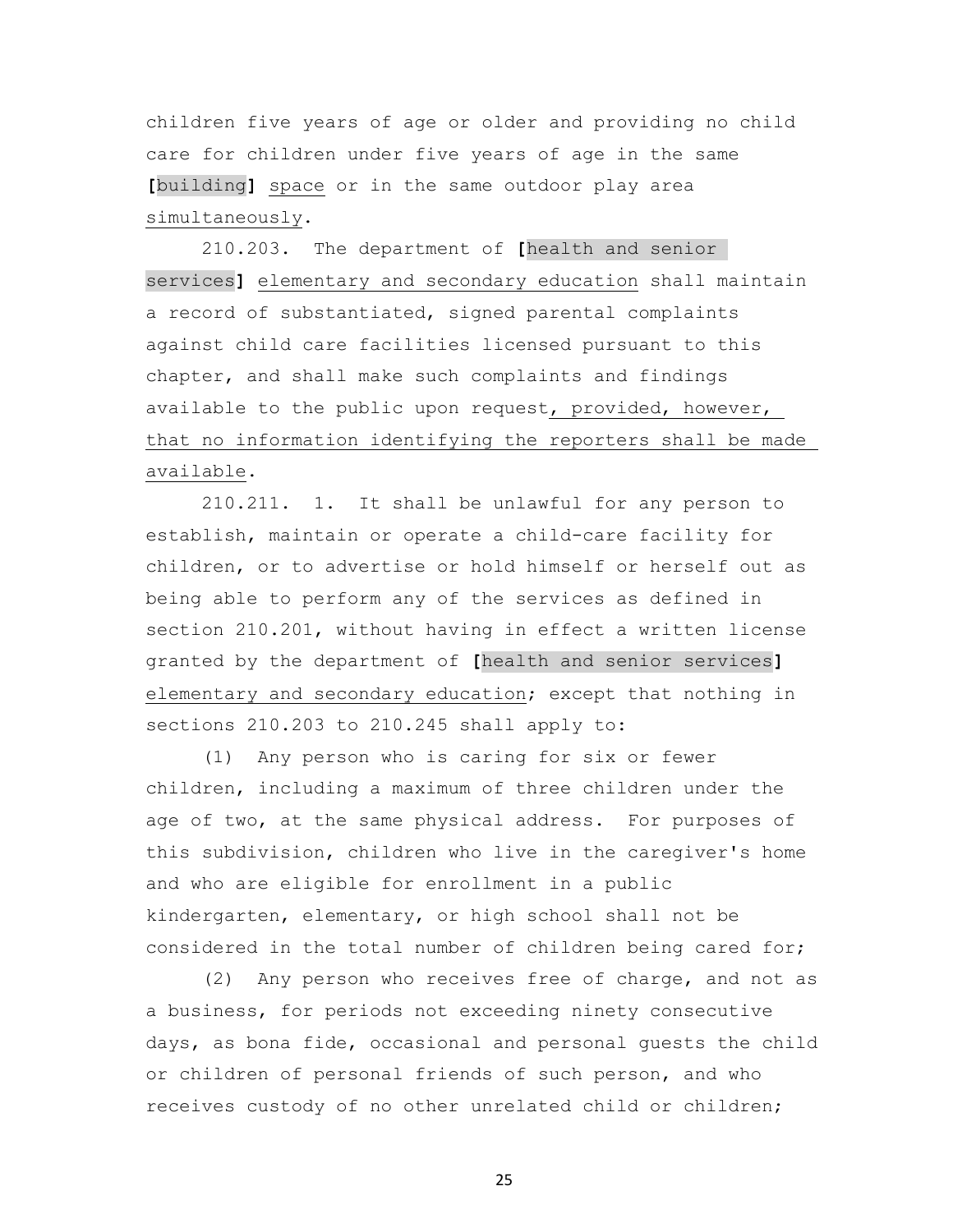(3) Any graded boarding school that is conducted in good faith primarily to provide education;

 (4) Any summer or day camp that is conducted in good faith primarily to provide recreation;

 (5) Any hospital, sanitarium, or home that is conducted in good faith primarily to provide medical treatment or nursing or convalescent care for children;

 (6) Any residential facility or day program licensed by the department of mental health under sections 630.705 to 630.760 that provides care, treatment, and habilitation exclusively to children who have a primary diagnosis of mental disorder, mental illness, intellectual disability, or developmental disability, as those terms are defined in section 630.005;

(7) Any school system as defined in section 210.201;

 (8) Any Montessori school as defined in section 210.201;

 (9) Any business that operates a child care program for the convenience of its customers or its employees if the following conditions are met:

 (a) The business provides child care for customers' or employees' children for no more than four hours per day; and

 (b) Customers or employees remain on site while their children are being cared for by the business establishment;

(10) Any home school as defined in section 167.031;

 (11) Any religious organization academic preschool or kindergarten for four- and five-year-old children;

 (12) Any weekly Sunday or Sabbath school, a vacation bible school, or child care made available while the parents or guardians are attending worship services or other meetings and activities conducted or sponsored by a religious organization;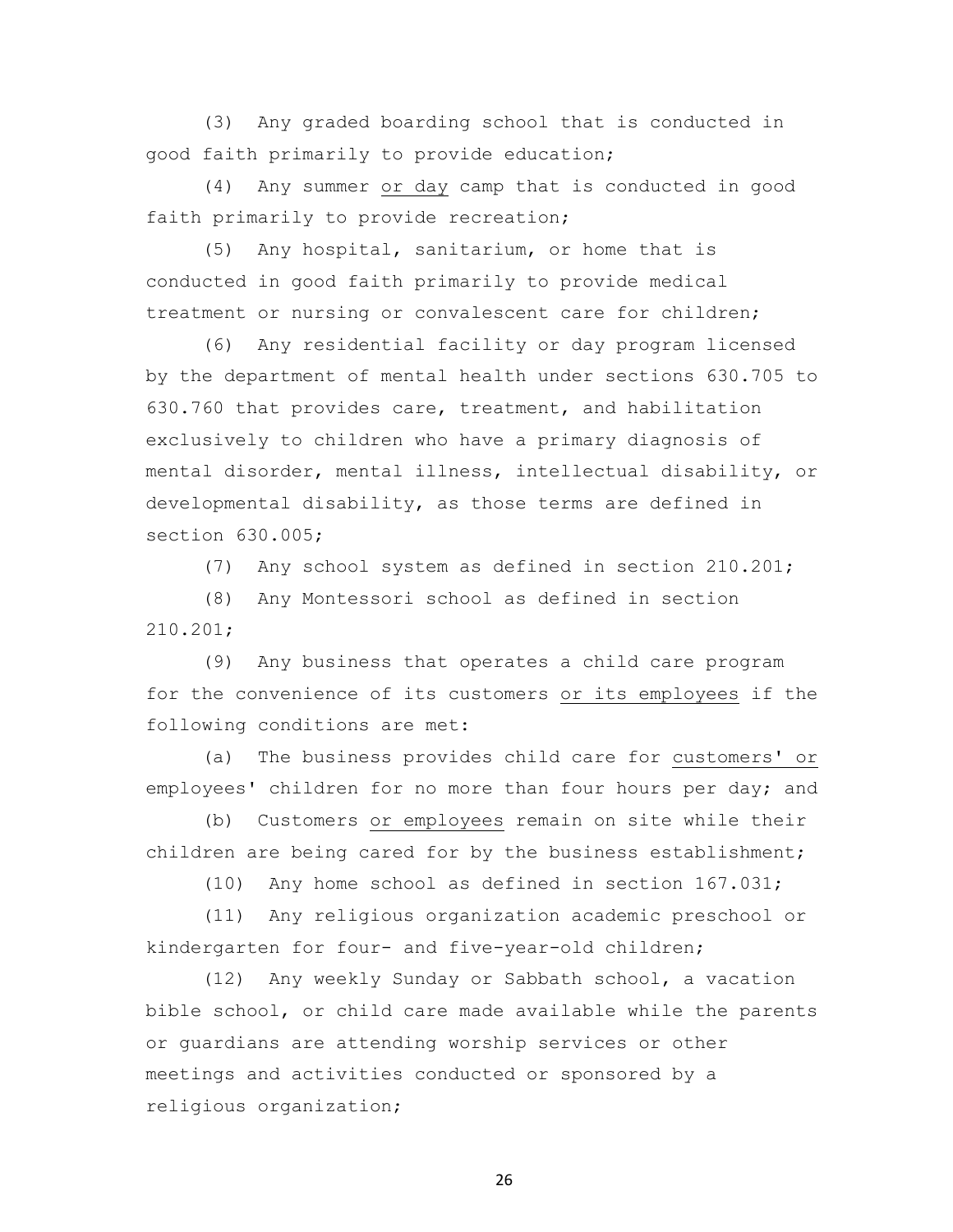(13) Any neighborhood youth development program under section 210.278;

 (14) Any religious organization elementary or secondary school;

 (15) Any private organization elementary or secondary school system providing child care to children younger than school age. If a facility or program is exempt from licensure based upon this exception, such facility or program shall submit documentation annually to the department to verify its licensure-exempt status;

 (16) Any nursery school as defined in section 210.201; and

 (17) Any child care facility maintained or operated under the exclusive control of a religious organization. If a nonreligious organization having as its principal purpose the provision of child care services enters into an arrangement with a religious organization for the maintenance or operation of a child care facility, the facility is not under the exclusive control of the religious organization.

 2. Notwithstanding the provisions of subsection 1 of this section, no child-care facility shall be exempt from licensure if such facility receives any state or federal funds for providing care for children, except for federal funds for those programs which meet the requirements for participation in the Child and Adult Care Food Program pursuant to 42 U.S.C. Section 1766. Grants to parents for child care pursuant to sections 210.201 to 210.257 shall not be construed to be funds received by a person or facility listed in subdivisions (1) and (17) of subsection 1 of this section.

 3. **[**Any**]** Every child care facility **[**not exempt from licensure**]** shall disclose the licensure status of the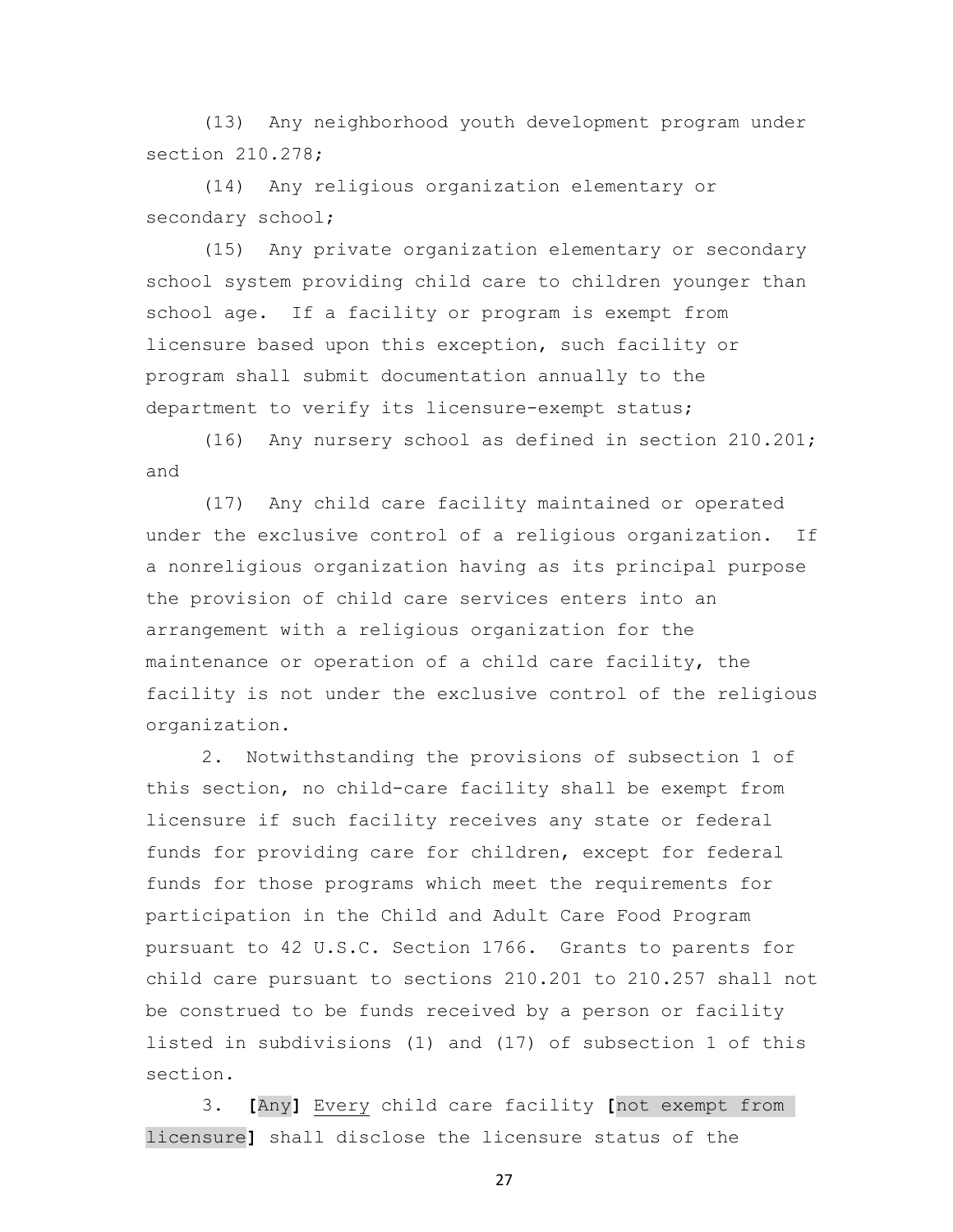facility to the parents or guardians of children for which the facility provides care. No child care facility exempt from licensure shall represent to any parent or guardian of children for which the facility provides care that the facility is licensed when such facility is in fact not licensed. A parent or guardian utilizing an unlicensed child care facility shall sign a written notice indicating he or she is aware of the **[**licensure**]** unlicensed status of the facility. The facility shall keep a copy of this signed written notice on file. All child care facilities shall provide the parent or guardian enrolling a child in the facility with a written explanation of the disciplinary philosophy and policies of the child care facility.

 4. Up to two children who are five years of age or older and who are related within the third degree of consanguinity or affinity to, adopted by, or under courtappointed guardianship or legal custody of a child care provider who is responsible for the daily operation of a licensed family child care home that is organized as a corporation, association, firm, partnership, limited liability company, sole proprietorship, or any other type of business entity in this state shall not be included in the number of children counted toward the maximum number of children for which the licensed family child care home is licensed under section 210.221. If more than one member of the corporation, association, firm, partnership, limited liability company, or other business entity is responsible for the daily operation of the licensed family child care home, then the related children of only one such member shall be excluded. A licensed family child care home caring for children not counted in the maximum number of children, as permitted under this subsection, shall disclose this to parents or guardians on the written notice required under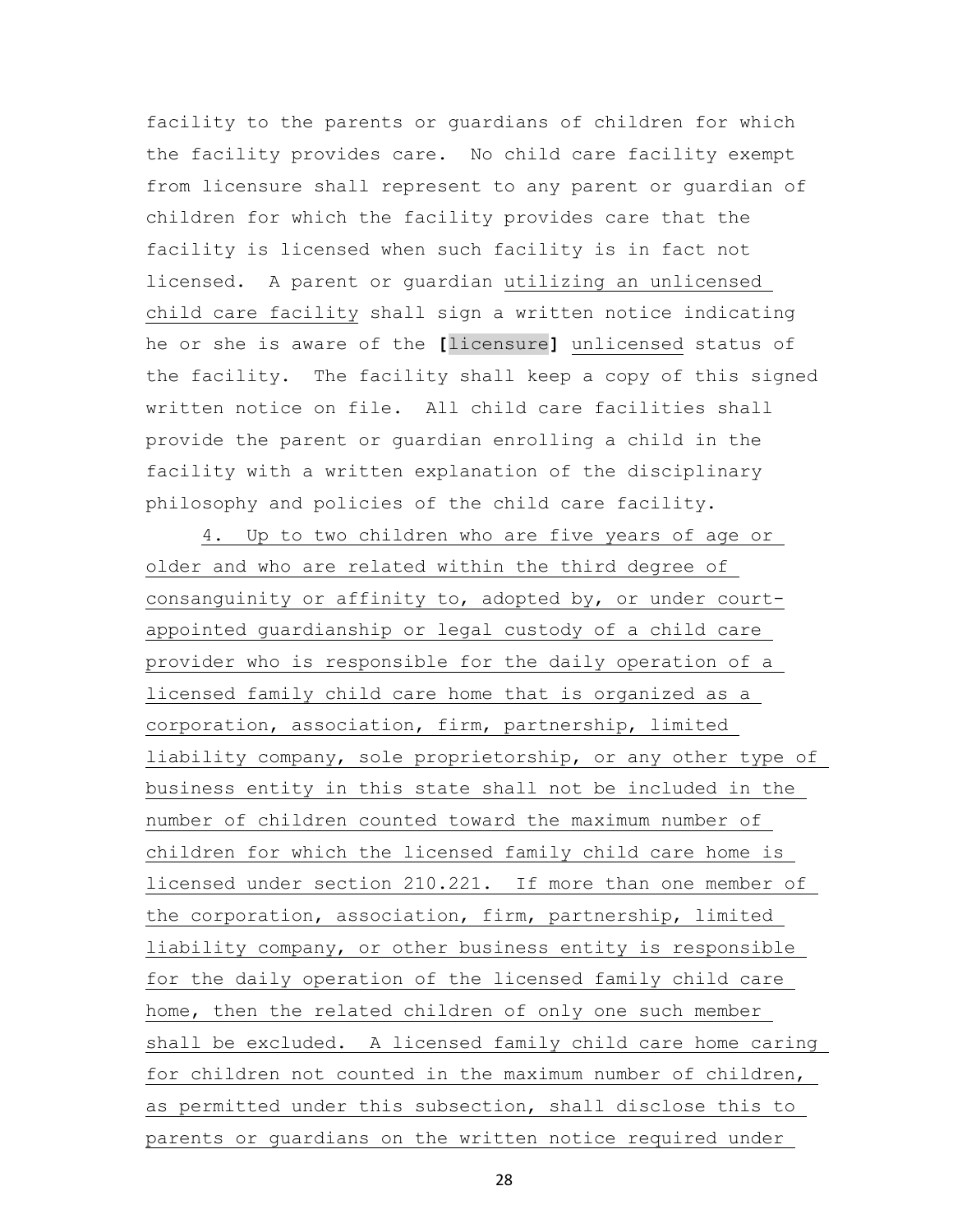subsection 3 of this section. If a licensed family child care home begins caring for children not counted in the maximum number of children after a parent or guardian has signed the written notice required under subsection 3 of this section, the licensed family child care home shall provide a separate notice to the parent or guardian that the licensed family child care home is caring for children not counted in the maximum number of children for which the licensed family child care home is licensed and shall keep a copy of the signed notice on file.

 5. Nothing in this section shall prevent the department from enforcing licensing regulations promulgated under this chapter, including, but not limited to, supervision requirements and capacity limitations based on the amount of child care space available.

 6. Notwithstanding any other provision of law to the contrary, any licensed child care facility receiving funding for a child in the facility's care under the Child Care and Development Block Grant Act of 2014, as amended, and not utilizing the exemptions outlined in this section, shall abide by the licensure provisions required under this chapter to receive such funding.

 210.221. 1. The department of **[**health and senior services**]** elementary and secondary education shall have the following powers and duties:

 (1) After inspection, to grant licenses to persons to operate child-care facilities if satisfied as to the good character and intent of the applicant and that such applicant is qualified and equipped to render care or service conducive to the welfare of children. Each license shall specify the kind of child-care services the licensee is authorized to perform, the number of children that can be received or maintained, and their ages **[**and sex**]**;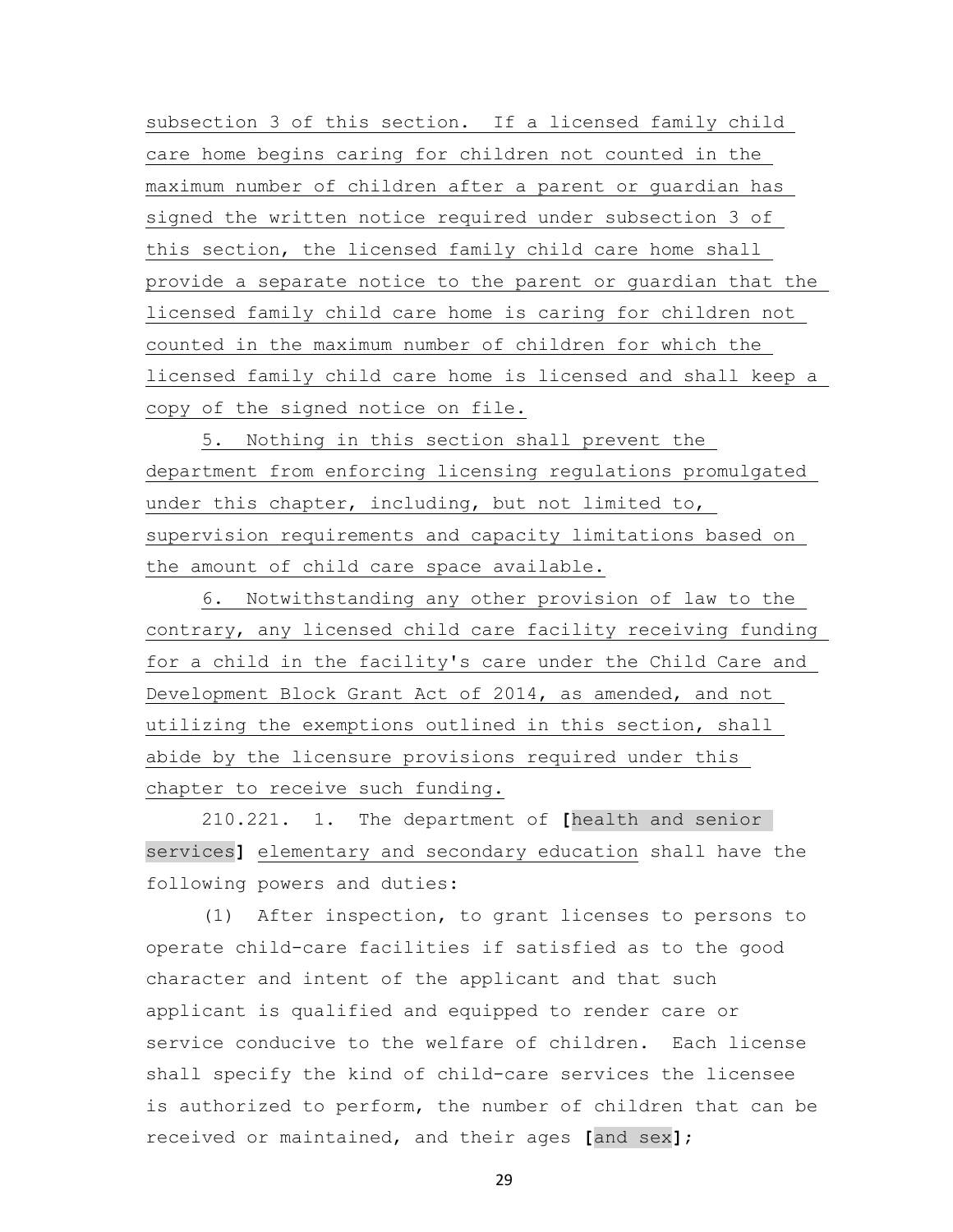(2) To inspect the conditions of the homes and other places in which the applicant operates a child-care facility, inspect their books and records, premises and children being served, examine their officers and agents, deny, suspend, place on probation or revoke the license of such persons as fail to obey the provisions of sections 210.201 to 210.245 or the rules and regulations made by the department of **[**health and senior services**]** elementary and secondary education. The **[**director**]** commissioner also may revoke or suspend a license when the licensee **[**fails to renew or**]** surrenders the license;

 (3) To promulgate and issue rules and regulations the department deems necessary or proper in order to establish standards of service and care to be rendered by such licensees to children. No rule or regulation promulgated by the **[**division**]** department shall in any manner restrict or interfere with any religious instruction, philosophies or ministries provided by the facility and shall not apply to facilities operated by religious organizations which are not required to be licensed;

 (4) To approve training concerning the safe sleep recommendations of the American Academy of Pediatrics in accordance with section 210.223; and

 (5) To determine what records shall be kept by such persons and the form thereof, and the methods to be used in keeping such records, and to require reports to be made to the department at regular intervals.

 2. Any child-care facility may request a variance from a rule or regulation promulgated pursuant to this section. The request for a variance shall be made in writing to the department of **[**health and senior services**]** elementary and secondary education and shall include the reasons the facility is requesting the variance. The department shall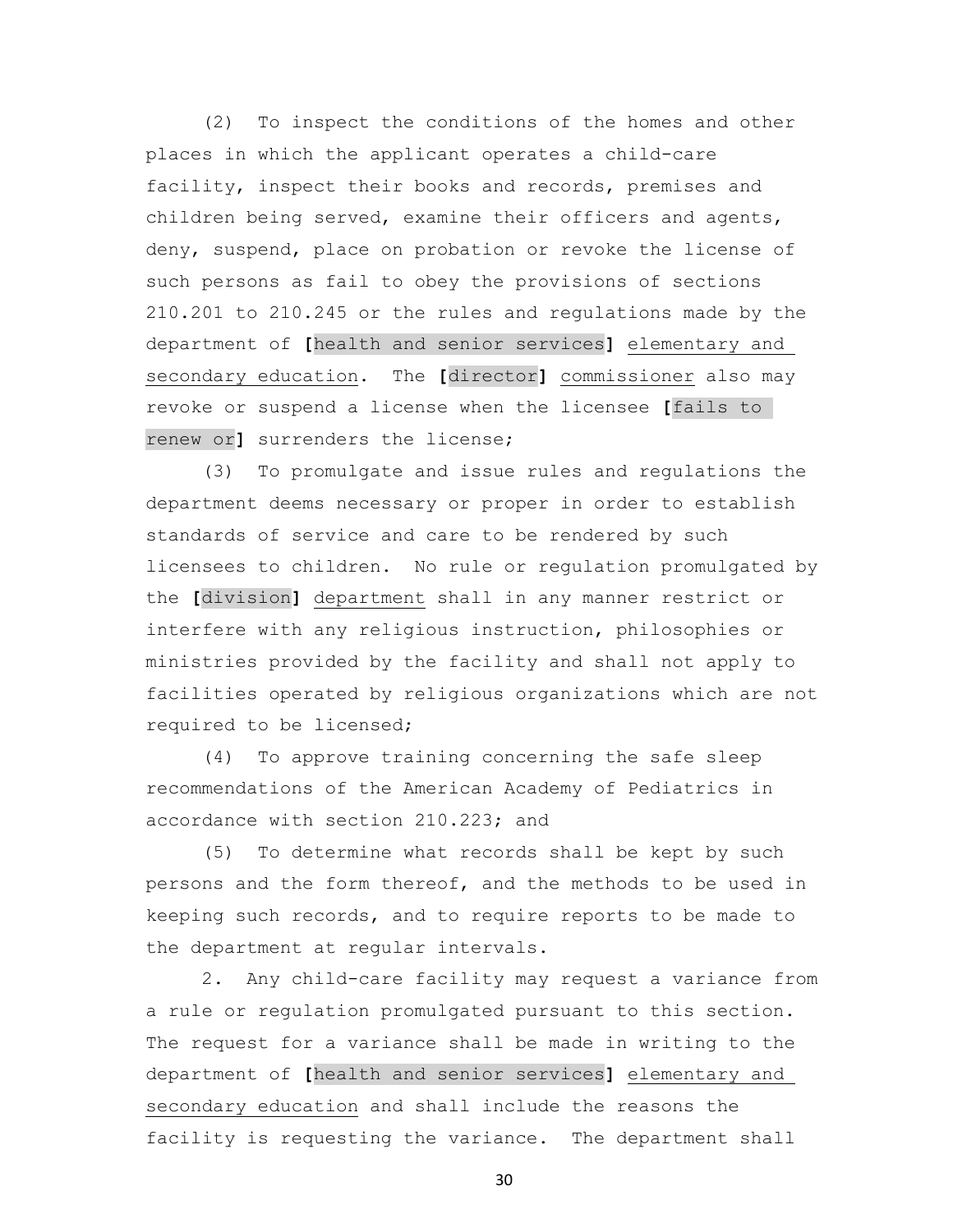approve any variance request that does not endanger the health or safety of the children served by the facility. The burden of proof at any appeal of a disapproval of a variance application shall be with the department of **[**health and senior services**]** elementary and secondary education. Local inspectors may grant a variance, subject to approval by the department of **[**health and senior services**]** elementary and secondary education.

 3. The department shall deny, suspend, place on probation or revoke a license if it receives official written notice that the local governing body has found that license is prohibited by any local law related to the health and safety of children. The department may deny an application for a license if the department determines that a home or other place in which an applicant would operate a child-care facility is located within one thousand feet of any location where a person required to register under sections 589.400 to 589.425 either resides, as that term is defined in subsection 3 of section 566.147, or regularly receives treatment or services, excluding any treatment or services delivered in a hospital, as that term is defined in section 197.020, or in facilities owned or operated by a hospital system. The department may, after inspection, find the licensure, denial of licensure, suspension or revocation to be in the best interest of the state.

 4. Any rule or portion of a rule, as that term is defined in section 536.010, that is created under the authority delegated in sections 210.201 to 210.245 shall become effective only if it complies with and is subject to all of the provisions of chapter 536 and, if applicable, section 536.028. All rulemaking authority delegated prior to August 28, 1999, is of no force and effect and repealed. Nothing in this section shall be interpreted to repeal or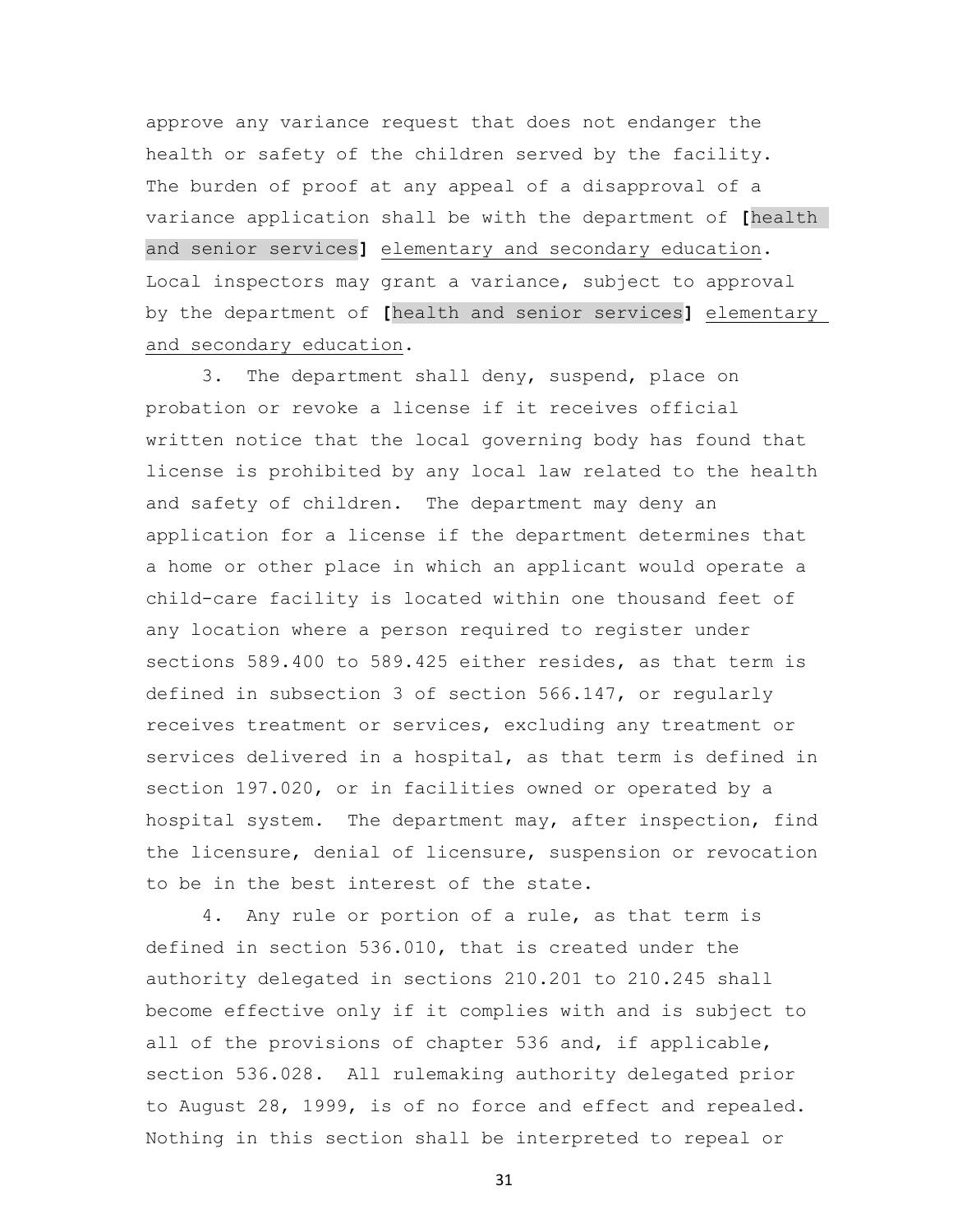affect the validity of any rule filed or adopted prior to August 28, 1999, if it fully complied with all applicable provisions of law. This section and chapter 536 are nonseverable and if any of the powers vested with the general assembly pursuant to chapter 536 to review, to delay the effective date, or to disapprove and annul a rule are subsequently held unconstitutional, then the grant of rulemaking authority and any rule proposed or adopted after August 28, 1999, shall be invalid and void.

 210.223. 1. All licensed child care facilities that provide care for children less than one year of age shall implement and maintain a written safe sleep policy in accordance with the most recent safe sleep recommendations of the American Academy of Pediatrics. The purpose of the safe sleep policy is to maintain a safe sleep environment that reduces the risk of sudden infant death syndrome and sudden unexpected infant deaths in children less than one year of age.

 2. When, in the opinion of the infant's licensed health care provider, an infant requires alternative sleep positions or special sleeping arrangements that differ from those set forth in the most recent sleep recommendations of the American Academy of Pediatrics, the child care facility shall be provided with written instructions, signed by the infant's licensed health care provider, detailing the alternative sleep positions or special sleeping arrangements for such infant. The child care facility shall put the infant to sleep in accordance with such written instructions.

 3. As used in this section, the following terms shall mean:

 (1) "Sudden infant death syndrome", the sudden death of an infant less than one year of age that cannot be explained after a thorough investigation has been conducted,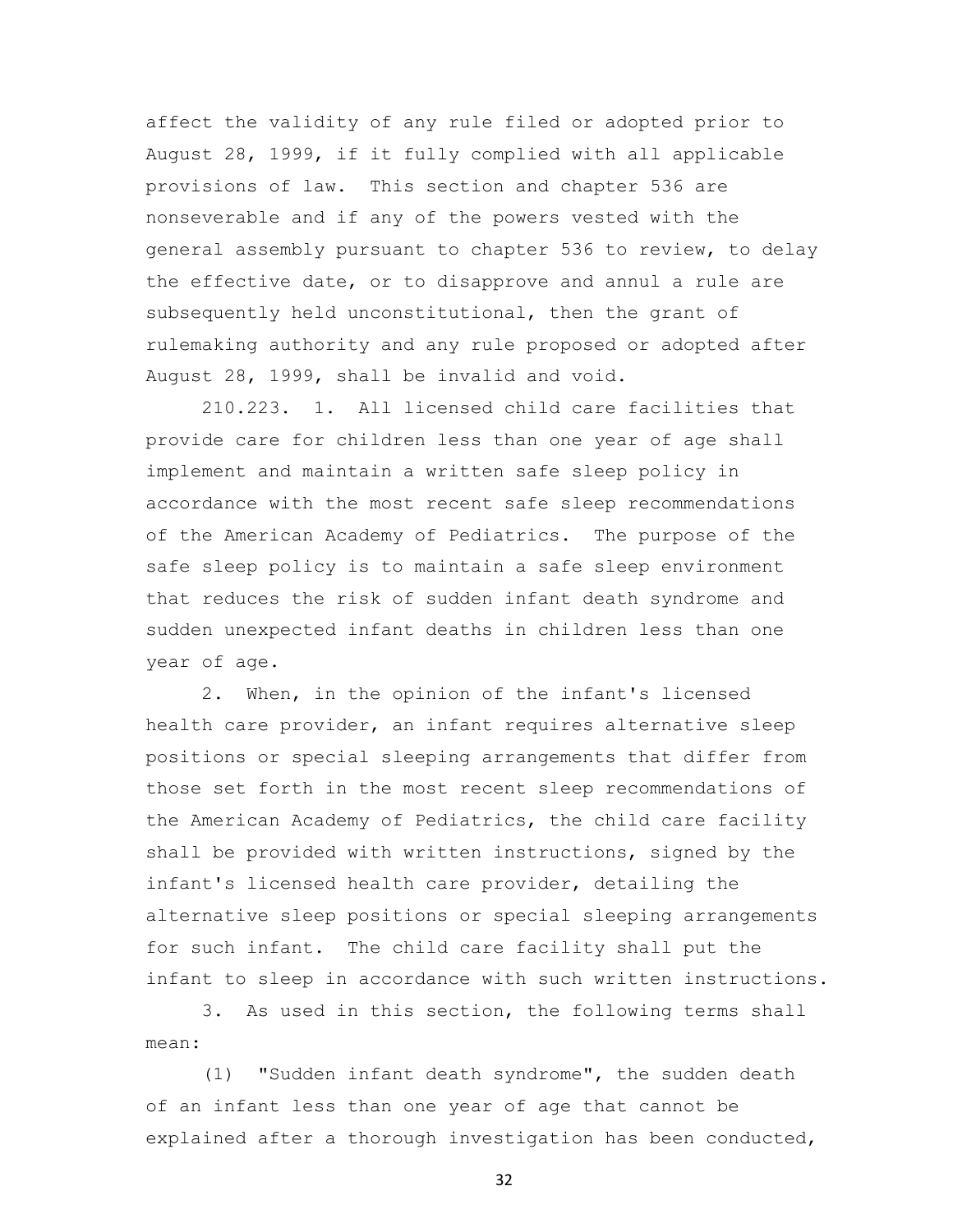including a complete autopsy, an examination of the death scene, and a review of the clinical history;

 (2) "Sudden unexpected infant death", the sudden and unexpected death of an infant less than one year of age in which the manner and cause of death are not immediately obvious prior to investigation. Causes of sudden unexpected infant death include, but are not limited to, metabolic disorders, hypothermia or hyperthermia, neglect or homicide, poisoning, and accidental suffocation.

 4. All employees of licensed child care facilities who care for infants less than one year of age or any volunteer who may be assisting at the facility shall successfully complete department-approved training on the most recent safe sleep recommendations of the American Academy of Pediatrics every three years.

 5. The department of elementary and secondary education shall promulgate rules to implement the provisions of this section. Such rules shall include, but not be limited to:

 (1) Amending any current rules which are not in compliance with the most recent safe sleep recommendations of the American Academy of Pediatrics**[**, including but not limited to 19 CSR 30.62-092(1)C which permits the use of bumper pads in cribs or playpens**]**;

 (2) Keeping soft or loose bedding away from sleeping infants and out of safe sleep environments, including, but not limited to, bumper pads, pillows, quilts, comforters, sleep positioning devices, sheepskins, blankets, flat sheets, cloth diapers, bibs, and other similar items; and

 (3) Prohibiting blankets or other soft or loose bedding from being hung on the sides of cribs.

 6. The department of elementary and secondary education may adopt emergency rules to implement the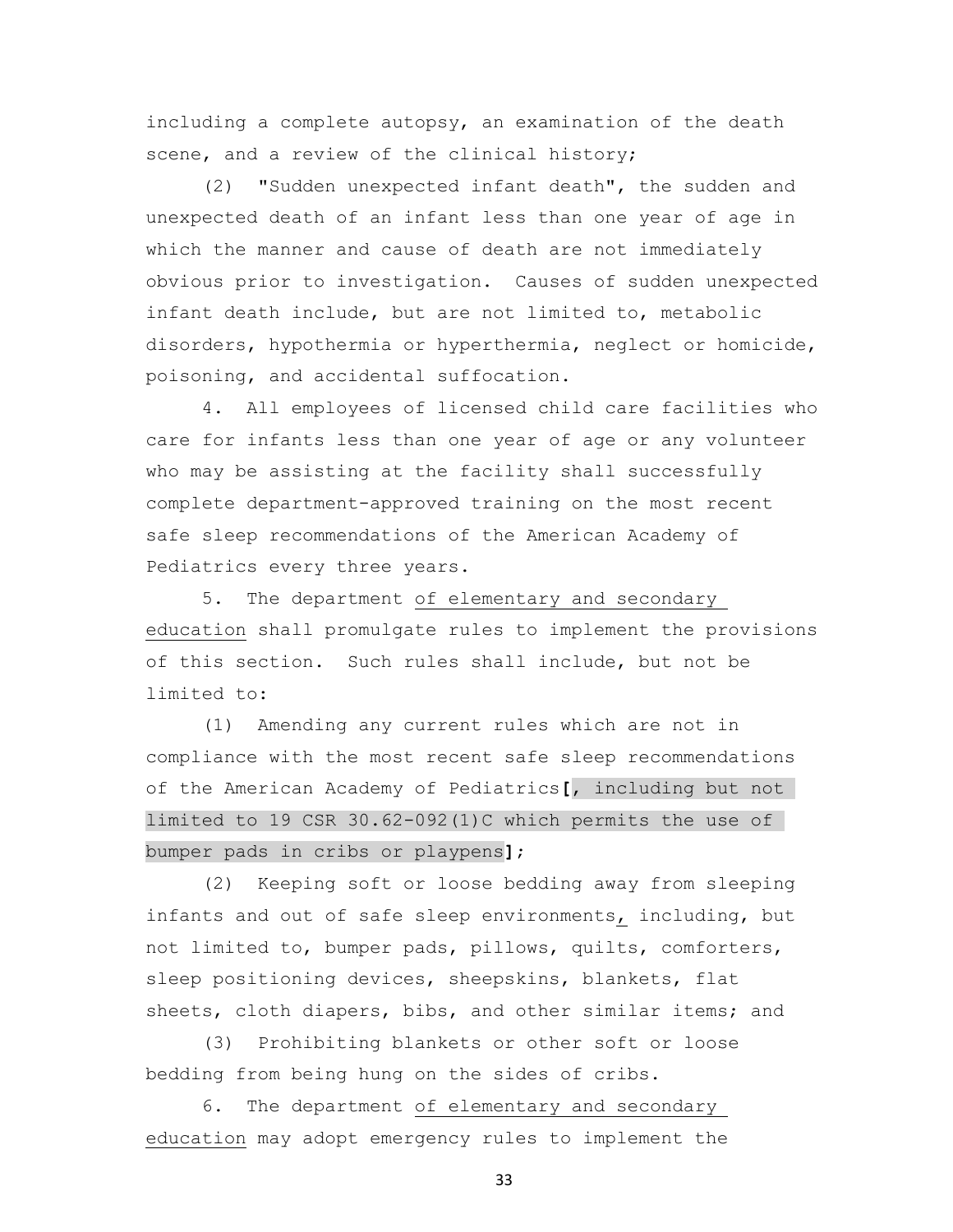requirements of this section. Any rule or portion of a rule, as that term is defined in section 536.010, that is created under the authority delegated in this section shall become effective only if it complies with and is subject to all of the provisions of chapter 536 and, if applicable, section 536.028. This section and chapter 536 are nonseverable and if any of the powers vested with the general assembly pursuant to chapter 536 to review, to delay the effective date, or to disapprove and annul a rule are subsequently held unconstitutional, then the grant of rulemaking authority and any rule proposed or adopted after August 28, 2015, shall be invalid and void.

 210.231. The department of **[**health and senior services**]** elementary and secondary education may designate to act for it, with full authority of law, any instrumentality of any political subdivision of the state of Missouri deemed by the department of **[**health and senior services**]** elementary and secondary education to be competent, to investigate and inspect licensees and applicants for a license. Local inspection of child care facilities may be accomplished if the standards employed by local personnel are substantially equivalent to state standards and local personnel are available for enforcement of such standards.

 210.241. Any person aggrieved by a final decision of the department of **[**health and senior services**]** elementary and secondary education made in the administration of sections 210.201 to 210.245 shall be entitled to judicial review thereof as provided in chapter 536.

 210.245. 1. Any person who violates any provision of sections 210.201 to 210.245, or who for such person or for any other person makes materially false statements in order to obtain a license or the renewal thereof pursuant to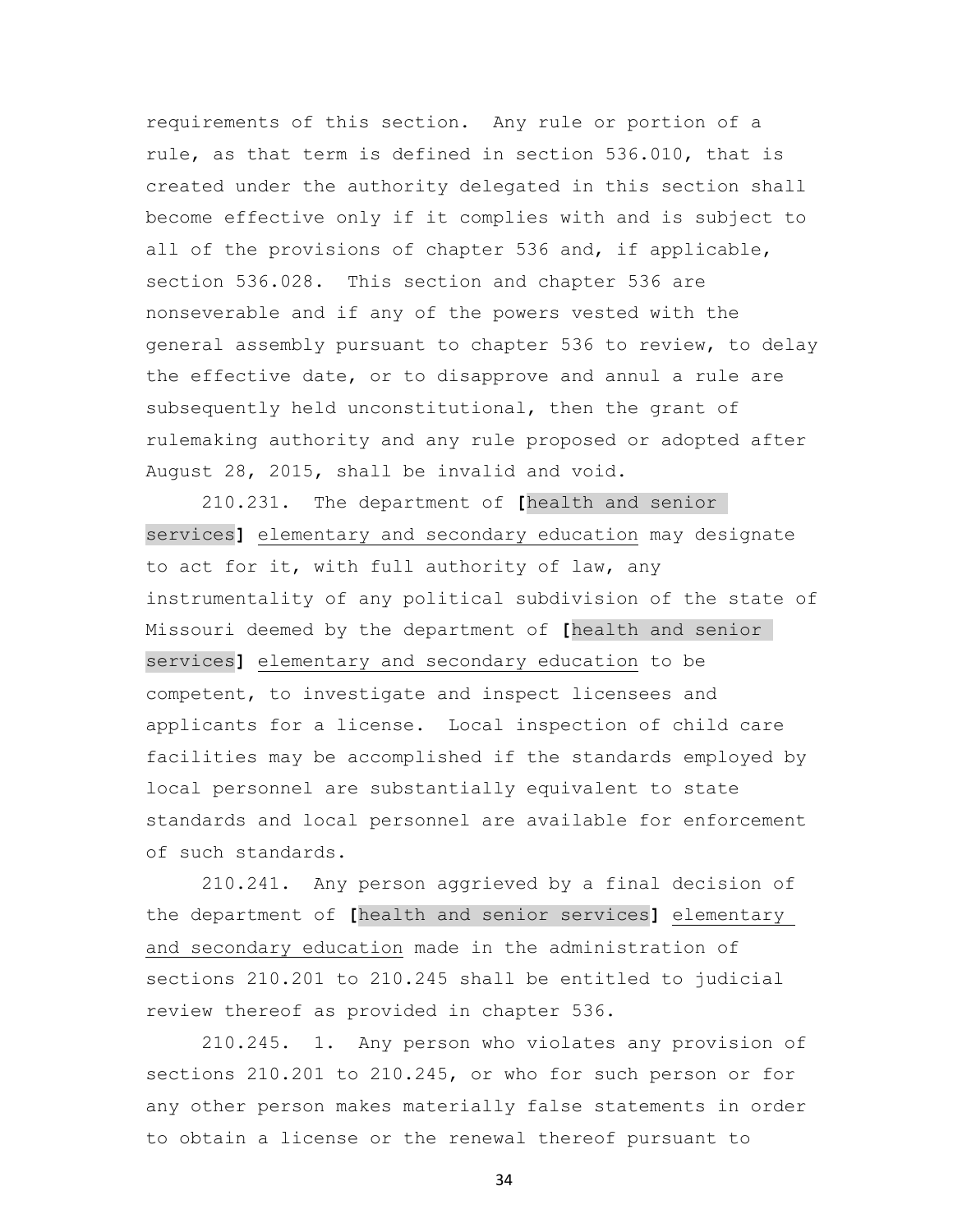sections 210.201 to 210.245, shall be guilty of a class C misdemeanor for the first offense and shall be assessed a fine not to exceed seven hundred fifty dollars and shall be guilty of a class A misdemeanor and shall be assessed a fine of up to two thousand dollars per day, not to exceed a total of ten thousand dollars for subsequent offenses. In case such guilty person is a corporation, association, institution or society, the officers thereof who participate in such misdemeanor shall be subject to the penalties provided by law.

 2. If the department of **[**health and senior services**]** elementary and secondary education proposes to deny, suspend, place on probation or revoke a license, the department of **[**health and senior services**]** elementary and secondary education shall serve upon the applicant or licensee written notice of the proposed action to be taken. The notice shall contain a statement of the type of action proposed, the basis for it, the date the action will become effective, and a statement that the applicant or licensee shall have thirty days to request in writing a hearing before the administrative hearing commission and that such request shall be made to the department of **[**health and senior services**]** elementary and secondary education. If no written request for a hearing is received by the department of **[**health and senior services**]** elementary and secondary education within thirty days of the delivery or mailing by certified mail of the notice to the applicant or licensee, the proposed discipline shall take effect on the thirtyfirst day after such delivery or mailing of the notice to the applicant or licensee. If the applicant or licensee makes a written request for a hearing, the department of **[**health and senior services**]** elementary and secondary education shall file a complaint with the administrative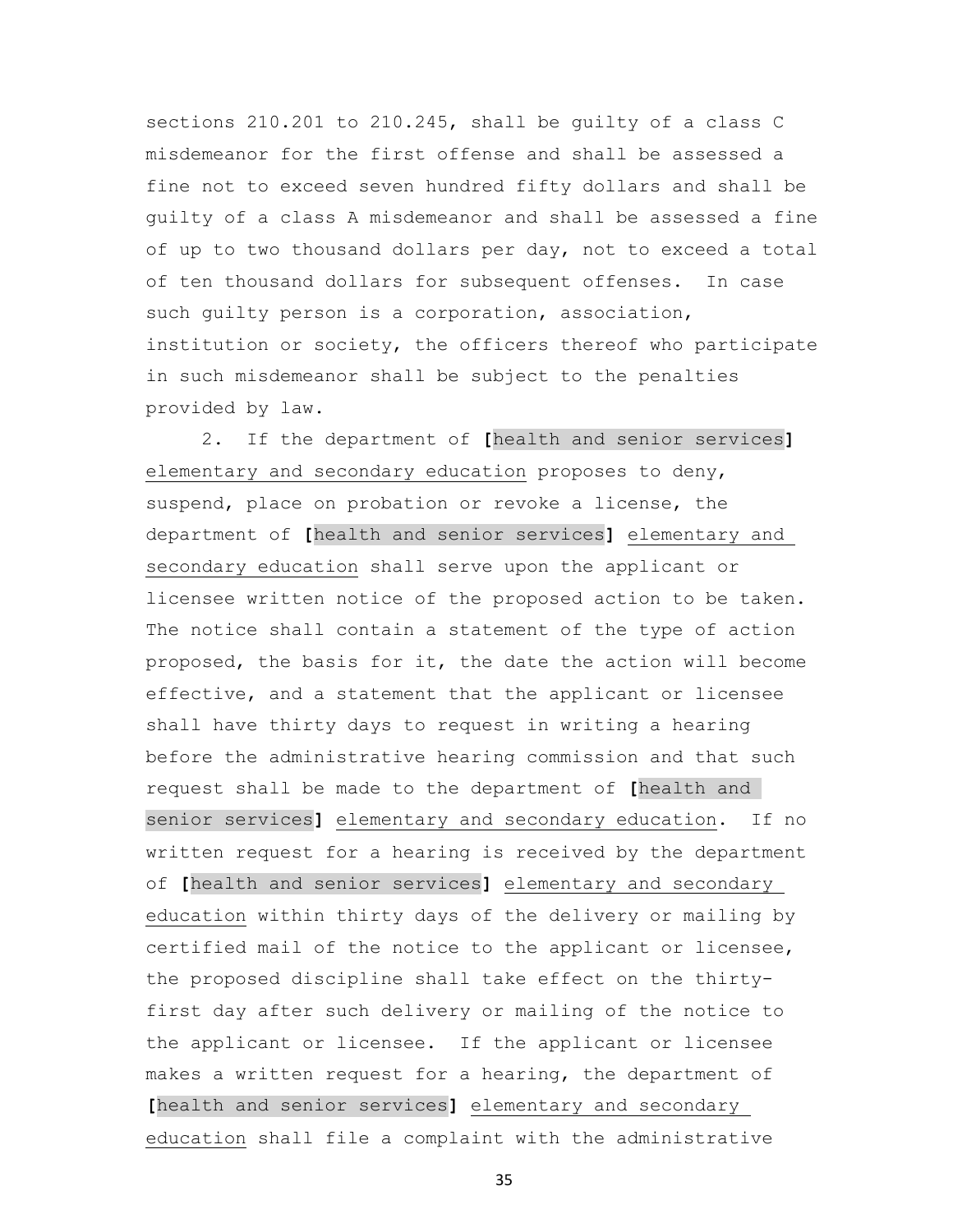hearing commission within ninety days of receipt of the request for a hearing.

 3. The department of **[**health and senior services**]** elementary and secondary education may issue letters of censure or warning without formal notice or hearing. Additionally, the department of **[**health and senior services**]** elementary and secondary education may place a licensee on probation pursuant to chapter 621.

 4. The department of **[**health and senior services**]** elementary and secondary education may suspend any license simultaneously with the notice of the proposed action to be taken in subsection 2 of this section, if the department of **[**health and senior services**]** elementary and secondary education finds that there is a threat of imminent bodily harm to the children in care. The notice of suspension shall include the basis of the suspension and the appeal rights of the licensee pursuant to this section. The licensee may appeal the decision to suspend the license to the department of **[**health and senior services**]** elementary and secondary education. The appeal shall be filed within ten days from the delivery or mailing by certified mail of the notice of appeal. A hearing shall be conducted by the department of **[**health and senior services**]** elementary and secondary education within ten days from the date the appeal is filed. The suspension shall continue in effect until the conclusion of the proceedings, including review thereof, unless sooner withdrawn by the department of **[**health and senior services**]** elementary and secondary education, dissolved by a court of competent jurisdiction or stayed by the administrative hearing commission. Any person aggrieved by a final decision of the department made pursuant to this section shall be entitled to judicial review in accordance with chapter 536.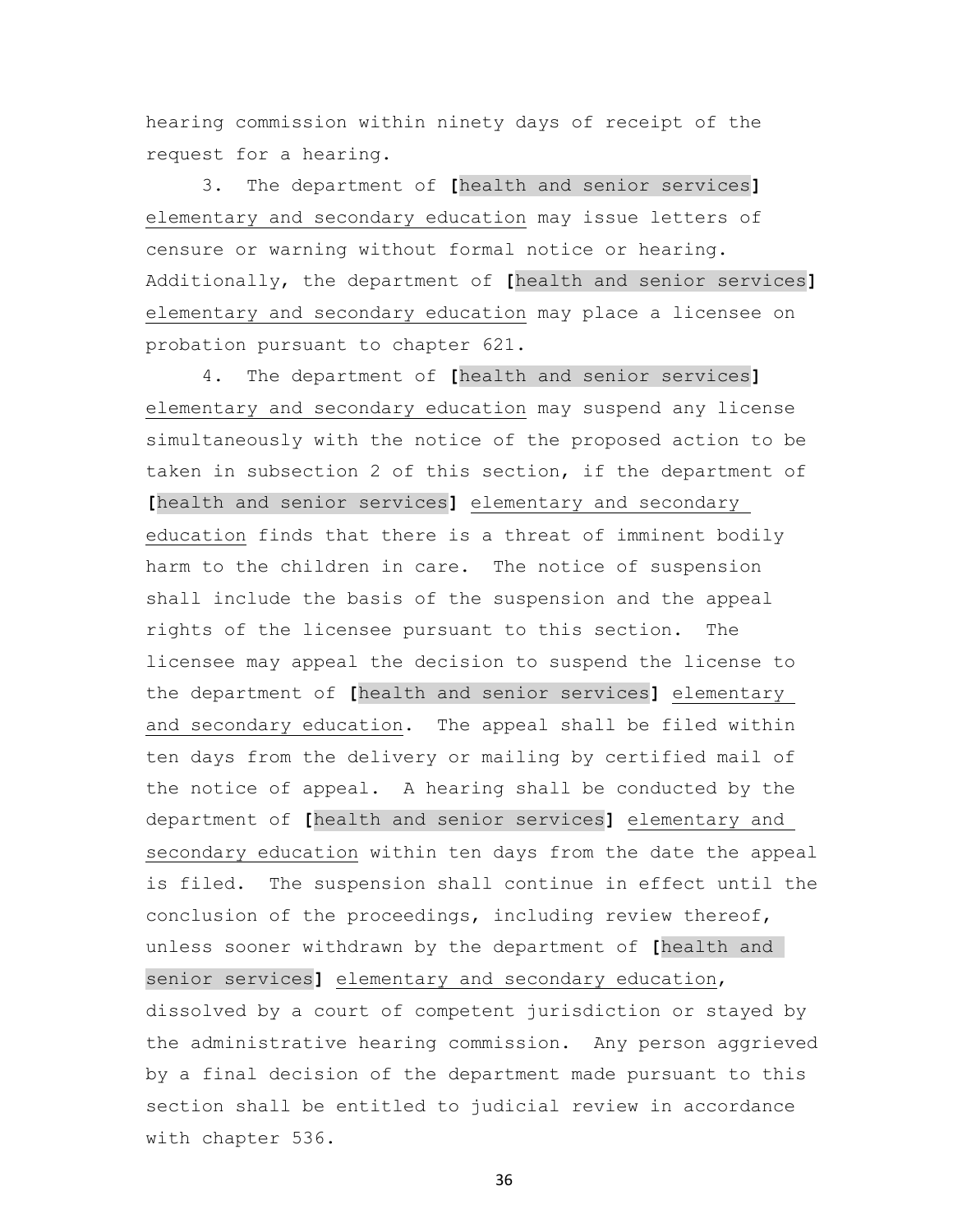5. In addition to initiating proceedings pursuant to subsection 1 of this section, or in lieu thereof, the prosecuting attorney of the county where the child-care facility is located may file suit for a preliminary and permanent order overseeing or preventing the operation of a child-care facility for violating any provision of sections 210.201 to 210.245. The order shall remain in force until such a time as the court determines that the child-care facility is in substantial compliance. If the prosecuting attorney refuses to act or fails to act after receipt of notice from the department of **[**health and senior services**]** elementary and secondary education, the department of **[**health and senior services**]** elementary and secondary education may request that the attorney general seek an injunction of the operation of such child-care facility.

 6. In cases of imminent bodily harm to children in the care of a child-care facility, including an unlicensed, nonexempt facility, the department may file suit in the circuit court of the county in which the child-care facility is located for injunctive relief, which may include removing the children from the facility, overseeing the operation of the facility or closing the facility. Failure by the department to file suit under the provisions of this subsection shall not be construed as creating any liability in tort or incurring other obligations or duties except as otherwise specified.

 7. Any person who operates an unlicensed, nonexempt child-care facility in violation of the provisions of sections 210.201 to 210.245 shall be liable for a civil penalty of not less than seven hundred fifty dollars and not more than two thousand dollars. The department shall serve upon such person written notice of the department's findings as to the child-care facility's unlicensed, nonexempt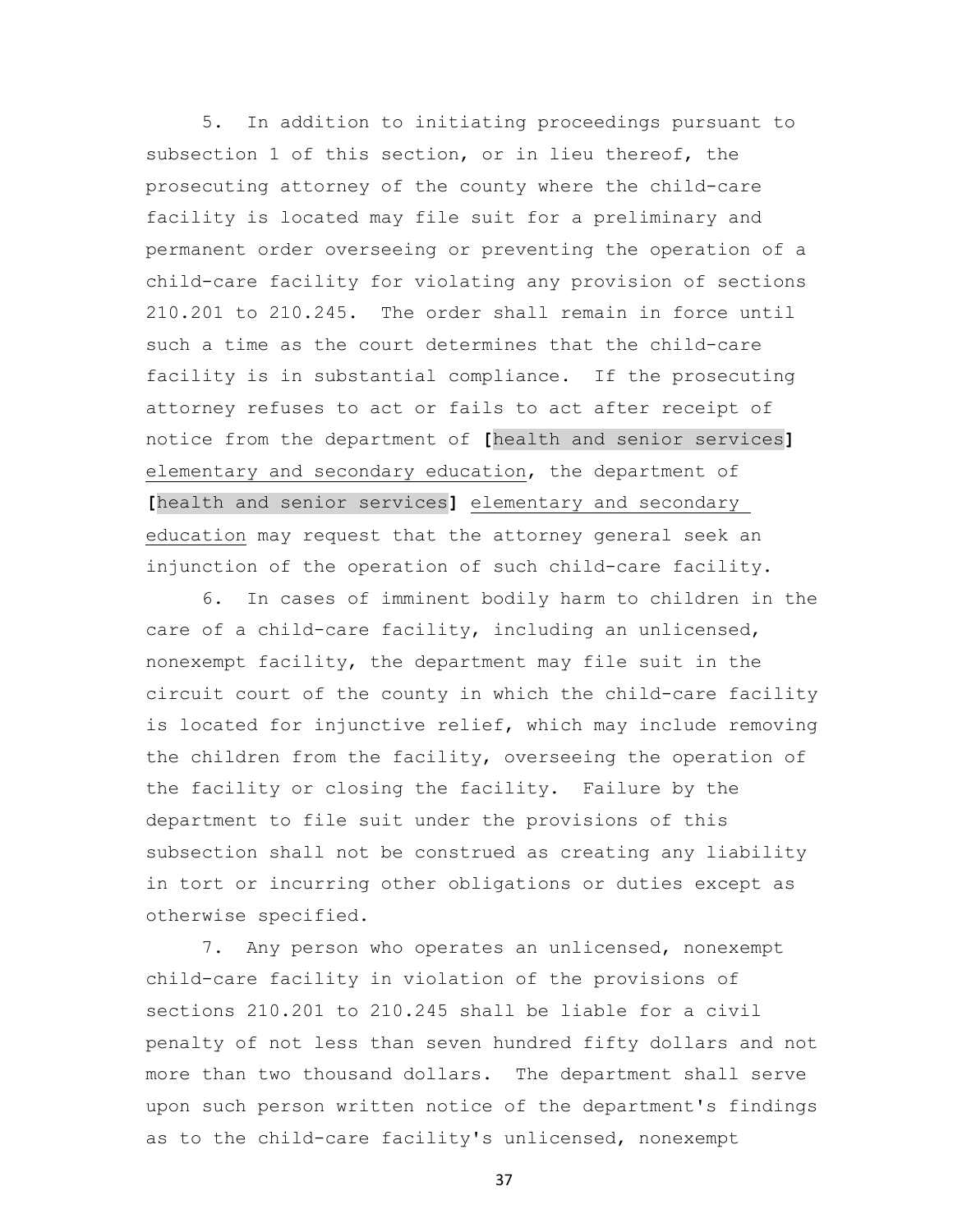status, along with educational materials about Missouri's child-care facility laws and regulations, how a facility may become exempt or licensed, and penalties for operating an unlicensed, nonexempt child-care facility. The notice shall contain a statement that the person shall have thirty days to become compliant with sections 210.201 to 210.245, including attaining exempt status or becoming licensed. The person's failure to do so shall result in a civil action in the circuit court of Cole County or criminal charges under this section. If, following the receipt of the written notice, the person operating the child-care facility fails to become compliant with sections 210.201 to 210.245, the department may bring a civil action in the circuit court of Cole County against such person. The department may, but shall not be required to, request that the attorney general bring the action in place of the department. No civil action provided by this subsection shall be brought if the criminal penalties under subsection 1 of this section have been previously ordered against the person for the same violation. Failure by the department to file suit under the provisions of this subsection shall not be construed as creating any liability in tort or incurring other obligations or duties except as otherwise specified.

 8. There shall be established the "Family Child Care Provider Fund" in the state treasury, which shall consist of such funds as appropriated by the general assembly. The state treasurer shall be custodian of the fund. In accordance with sections 30.170 and 30.180, the state treasurer may approve disbursements. The fund shall be a dedicated fund and moneys in the fund shall be used solely by the department for the dissemination of information concerning compliance with child-care facility laws and regulations, including licensed or exempt status;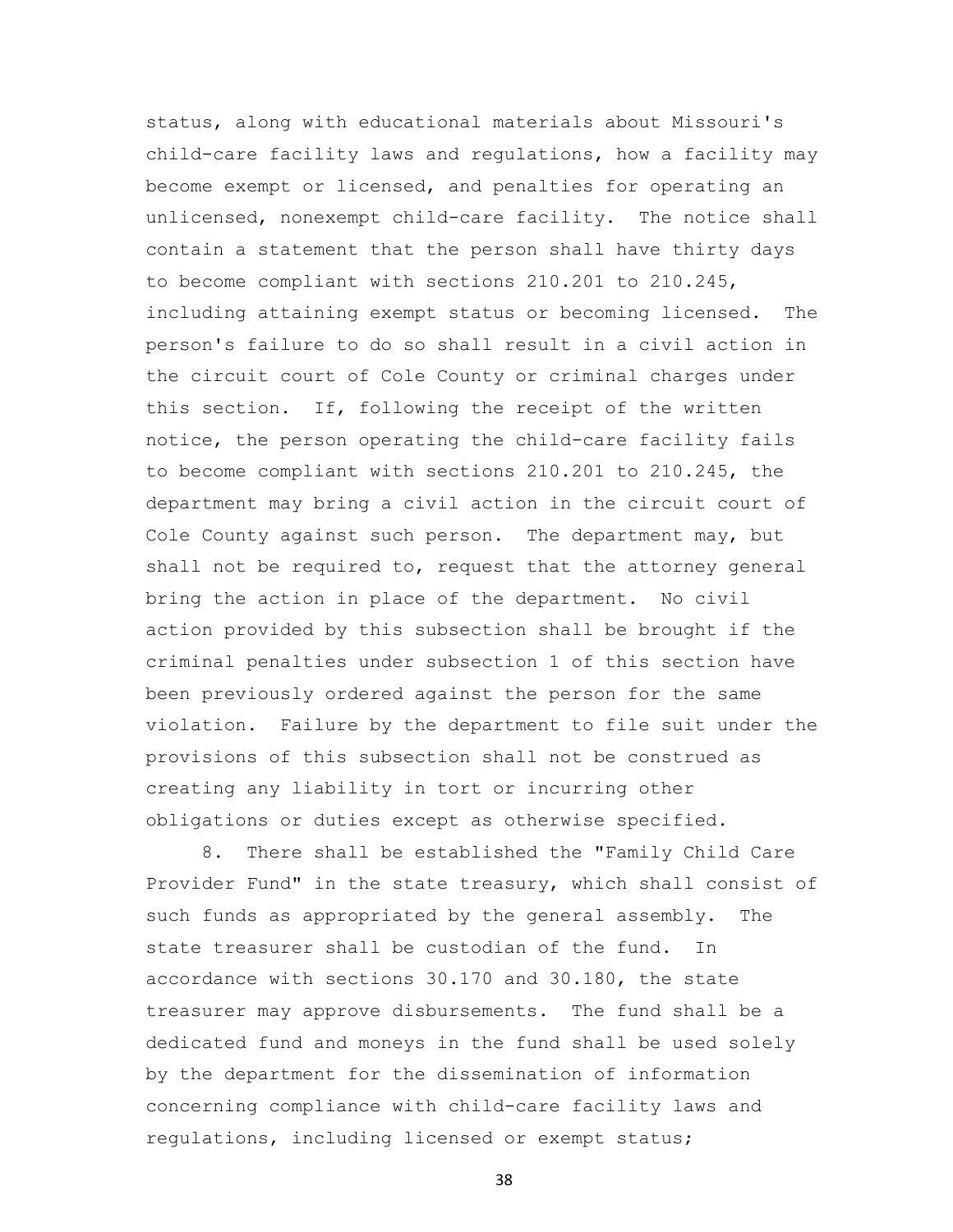educational initiatives relating to, inter alia, child care, safe sleep practices, and child nutrition; and the provision of financial assistance on the basis of need for family child-care homes to become licensed, as determined by the department and subject to available moneys in the fund. Notwithstanding the provisions of section 33.080 to the contrary, any moneys remaining in the fund at the end of the biennium shall not revert to the credit of the general revenue fund. The state treasurer shall invest moneys in the fund in the same manner as other funds are invested. Any interest and moneys earned on such investments shall be credited to the fund.

 210.251. 1. **[**By January 1, 1994,**]** Financial incentives shall be provided by the department of **[**health and senior services**]** elementary and secondary education through the child development block grant and other public moneys for child-care facilities wishing to upgrade their standard of care and which meet quality standards.

 2. The department of health and senior services shall make federal funds available to licensed or inspected childcare centers pursuant to federal law as set forth in the Child and Adult Care Food Program, 42 U.S.C. Section 1766.

 3. Notwithstanding any other provision of law to the contrary, in the administration of the program for at-risk children through the Child and Adult Care Food Program, 42 U.S.C. Section 1766, this state shall not have requirements that are stricter than federal regulations for participants in such program. Child care facilities shall not be required to be licensed child care providers to participate in such federal program so long as minimum health and safety standards are met and documented.

 210.252. 1. All buildings and premises used by a child-care facility to care for more than six children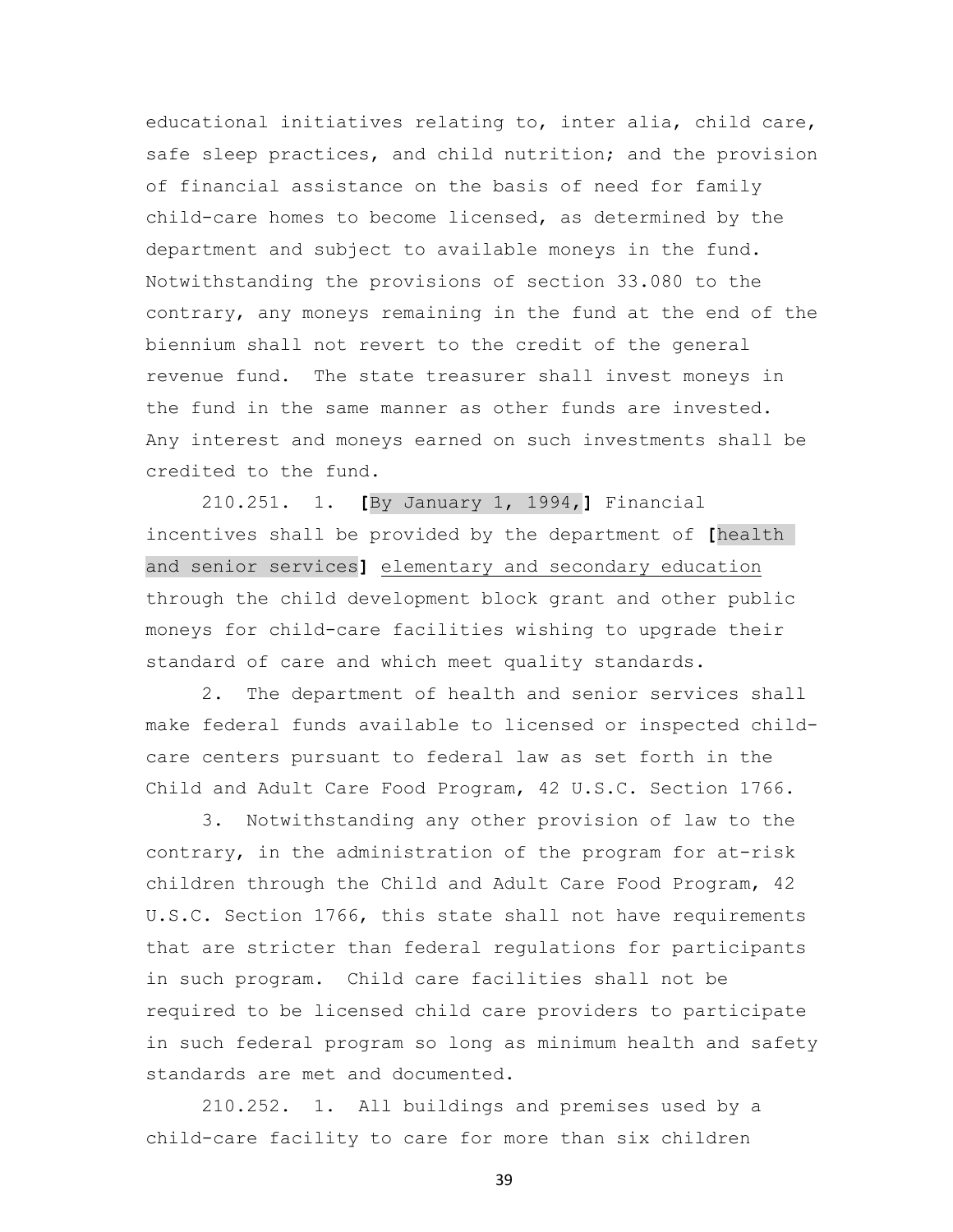except those exempted from the licensing provisions of the department of **[**health and senior services**]** elementary and secondary education pursuant to subdivisions (1) to (15) of subsection 1 of section 210.211, shall be inspected annually for fire and safety by the state fire marshal, the marshal's designee or officials of a local fire district and for health and sanitation by the department of elementary and secondary education or the department's designee, including officials of the department of health and senior services, or officials of the local health department. Evidence of compliance with the inspections required by this section shall be kept on file and available to parents of children enrolling in the child-care facility.

 2. Local inspection of child-care facilities may be accomplished if the standards employed by local personnel are substantially equivalent to state standards and local personnel are available for enforcement of such standards.

 3. Any child-care facility may request a variance from a rule or regulation promulgated pursuant to this section. The request for a variance shall be made in writing to the department of elementary and secondary education and shall include the reasons the facility is requesting the variance. The department shall approve any variance request that does not endanger the health or safety of the children served by the facility. The burden of proof at any appeal of a disapproval of a variance application shall be with the department of elementary and secondary education. Local inspectors may grant a variance, subject to approval by the department of elementary and secondary education.

 4. The department of elementary and secondary education shall administer the provisions of sections 210.252 to 210.256, with the cooperation of the state fire marshal, the department of **[**elementary and secondary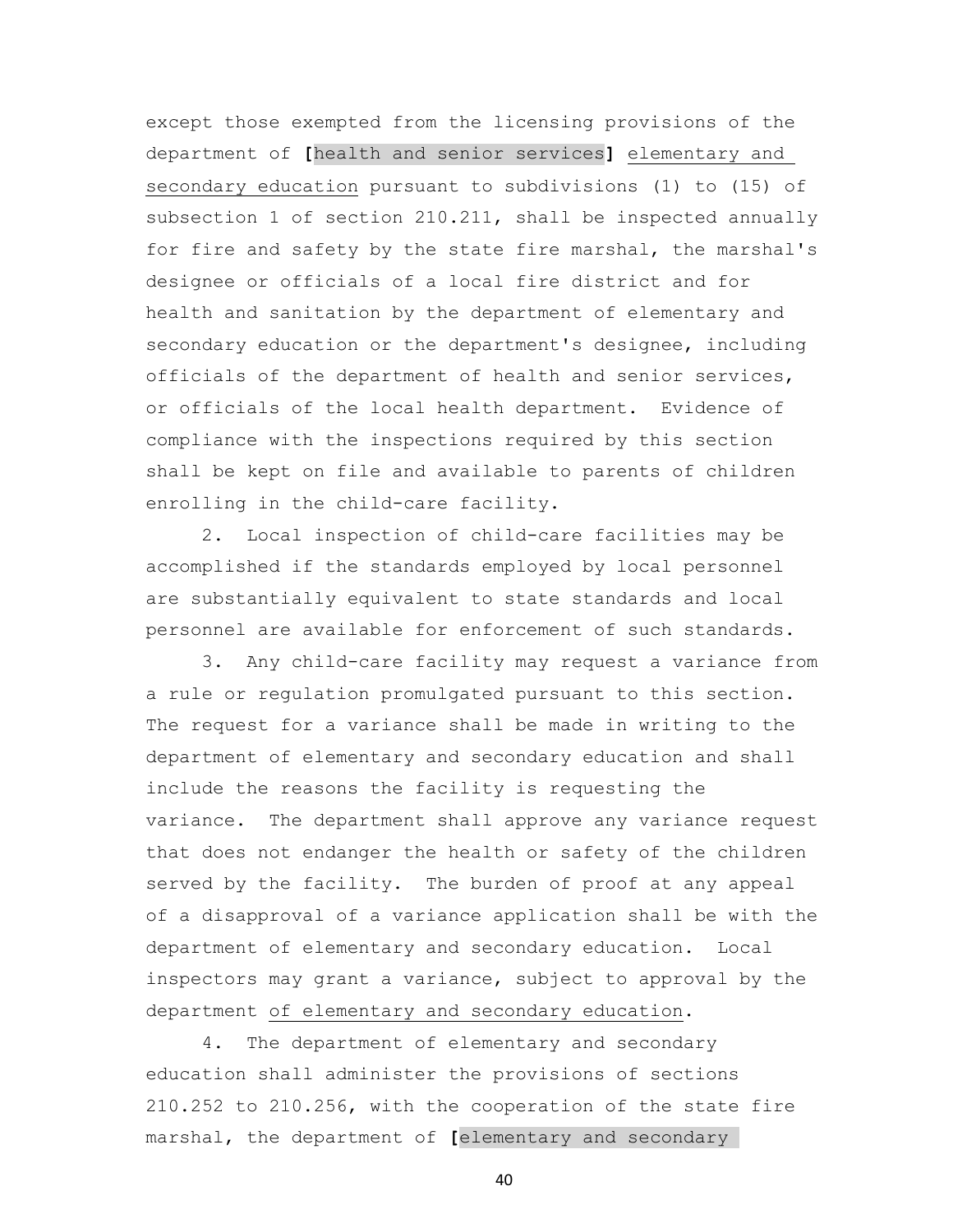education**]** health and senior services, local fire departments and local health agencies.

 5. The department of elementary and secondary education shall promulgate rules and regulations to implement and administer the provisions of sections 210.252 to 210.256. Such rules and regulations shall provide for the protection of children in all child-care facilities whether or not such facility is subject to the licensing provisions of sections 210.201 to 210.245.

 6. The department of health and senior services, after consultation with the department of elementary and secondary education, may promulgate rules and regulations to implement and administer the provisions of this section related to sanitation requirements. Such rules and regulations shall provide for the protection of children in all child-care facilities whether or not such facility is subject to the licensing provisions of sections 210.201 to 210.245.

 7. Any rule or portion of a rule, as that term is defined in section 536.010, that is created under the authority delegated in sections 210.252 to 210.256 shall become effective only if it complies with and is subject to all of the provisions of chapter 536 and, if applicable, section 536.028. All rulemaking authority delegated prior to August 28, 1999, is of no force and effect and repealed. Nothing in this section shall be interpreted to repeal or affect the validity of any rule filed or adopted prior to August 28, 1999, if it fully complied with all applicable provisions of law. This section and chapter 536 are nonseverable and if any of the powers vested with the general assembly pursuant to chapter 536 to review, to delay the effective date or to disapprove and annul a rule are subsequently held unconstitutional, then the grant of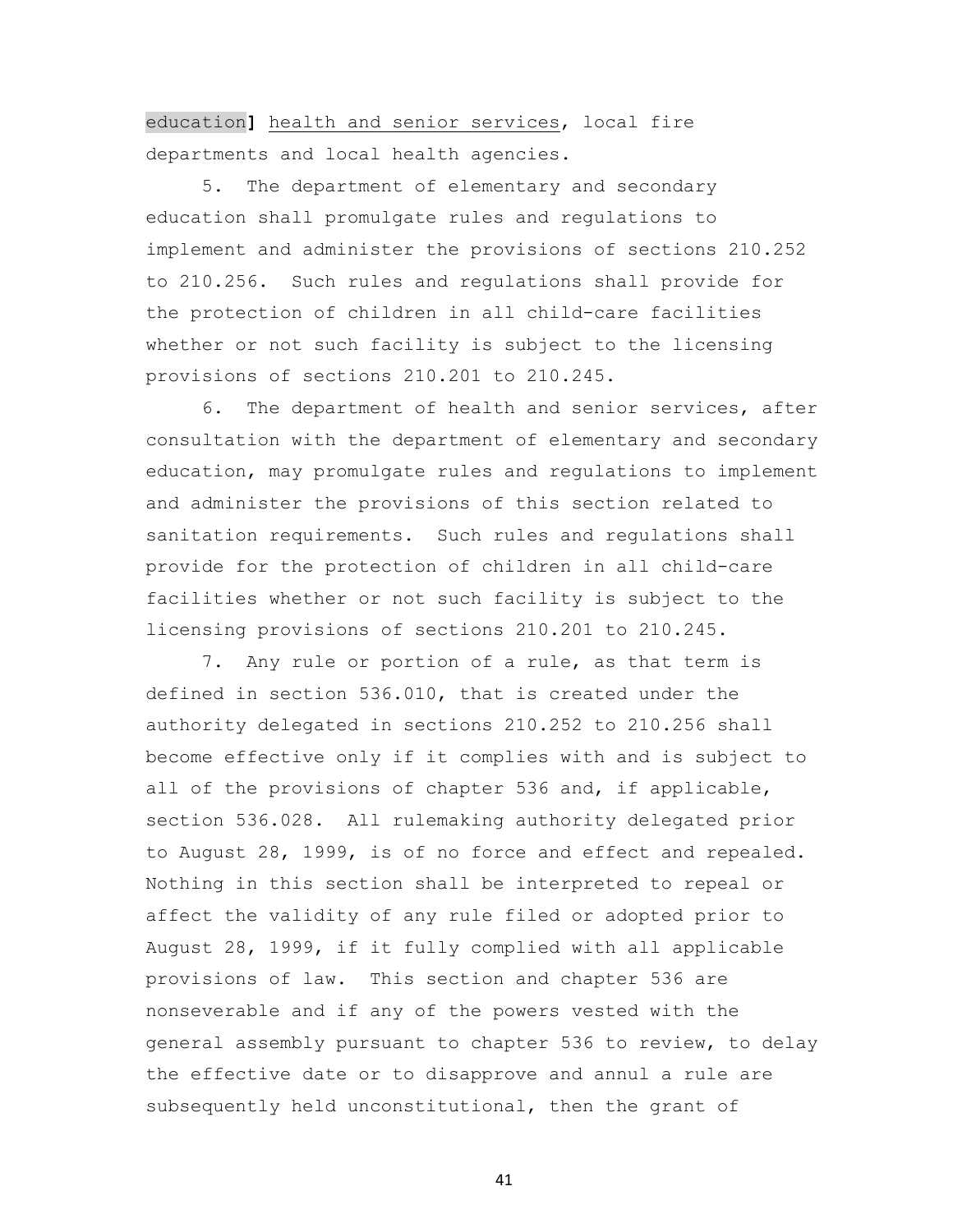rulemaking authority and any rule proposed or adopted after August 28, 1999, shall be invalid and void.

 210.254. 1. Child-care facilities operated by religious organizations pursuant to the exempt status recognized in subdivision (17) of subsection 1 of section 210.211 shall upon enrollment of any child provide the parent or guardian enrolling the child two copies of a notice of parental responsibility, one copy of which shall be retained in the files of the facility after the enrolling parent acknowledges, by signature, having read and accepted the information contained therein.

 2. The notice of parental responsibility shall include the following:

 (1) Notification that the child-care facility is exempt as a religious organization from state licensing and therefore not inspected or supervised by the department of **[**health and senior services**]** elementary and secondary education other than as provided herein and that the facility has been inspected by those designated in section 210.252 and is complying with the fire, health and sanitation requirements of sections 210.252 to 210.257;

 (2) The names, addresses and telephone numbers of agencies and authorities which inspect the facility for fire, health and safety and the date of the most recent inspection by each;

 (3) The staff/child ratios for enrolled children under two years of age, for children ages two to four and for those five years of age and older as required by the department of **[**health and senior services**]** elementary and secondary education regulations in licensed facilities, the standard ratio of staff to number of children for each age level maintained in the exempt facility, and the total number of children to be enrolled by the facility;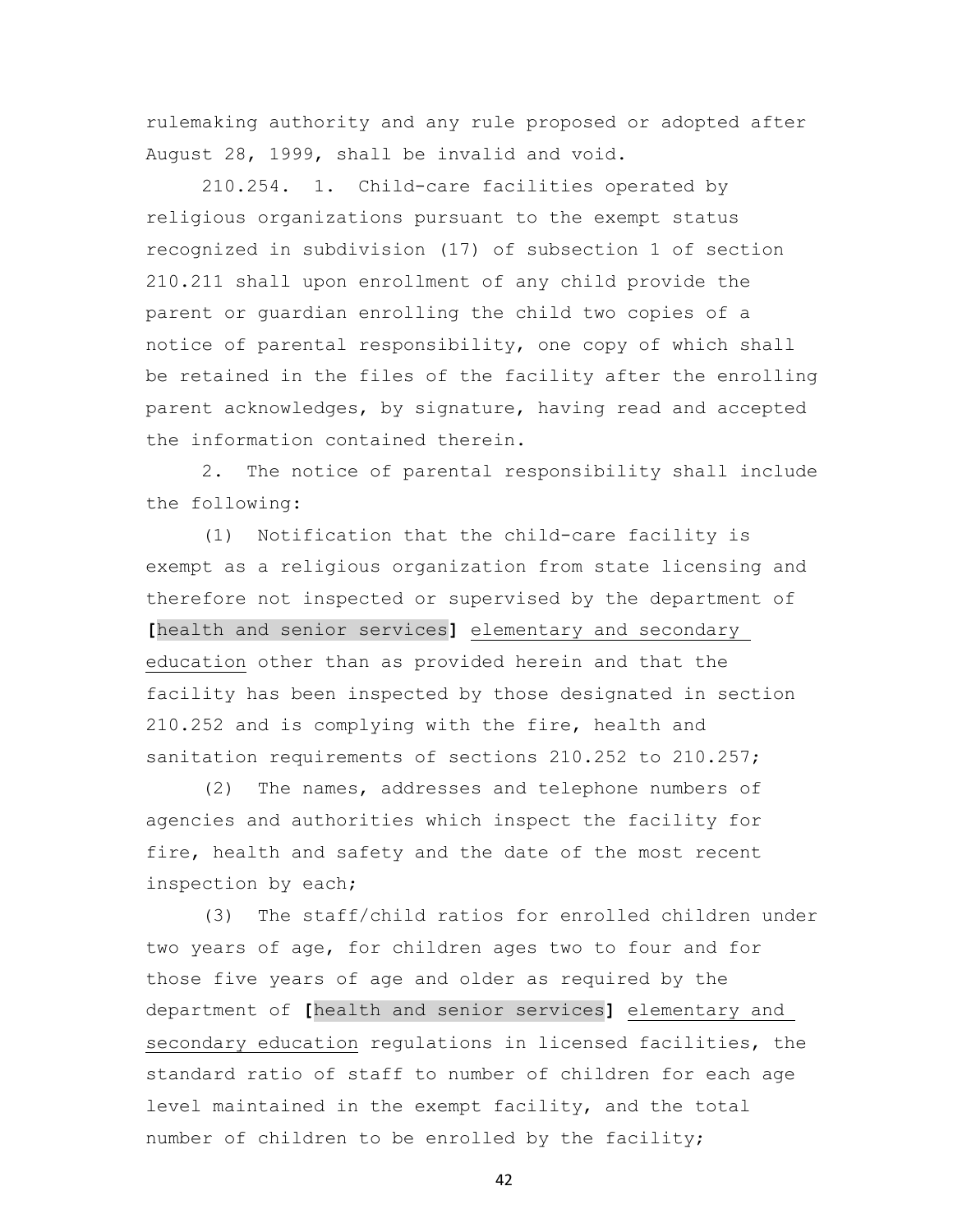(4) Notification that background checks have been conducted under the provisions of section 210.1080;

 (5) The disciplinary philosophy and policies of the child-care facility; and

 (6) The educational philosophy and policies of the child-care facility.

 3. A copy of notice of parental responsibility, signed by the principal operating officer of the exempt child-care facility and the individual primarily responsible for the religious organization conducting the child-care facility and copies of the annual fire and safety inspections shall be filed annually during the month of August with the department of **[**health and senior services**]** elementary and secondary education.

 210.255. 1. A parent or guardian of a child enrolled in a child care facility established, maintained or operated by a religious organization who has cause to believe that this section and section 210.254 are being violated may notify appropriate local law enforcement authorities.

 2. If a child care facility maintained or operated under the exclusive control of a religious organization is suspected of violating any provision of sections 210.252 to 210.255, or if there is good cause to believe that the signatory made a materially false statement in the notice of parental responsibility required by sections 210.252 to 210.255, the department of **[**health and senior services**]** elementary and secondary education shall give twenty days' written notice to the facility concerning the nature of its suspected noncompliance. If compliance is not forthcoming within the twenty days, the department shall thereafter notify the prosecuting attorney of the county wherein the facility is located concerning the suspected noncompliance. If the prosecuting attorney refuses to act or fails to act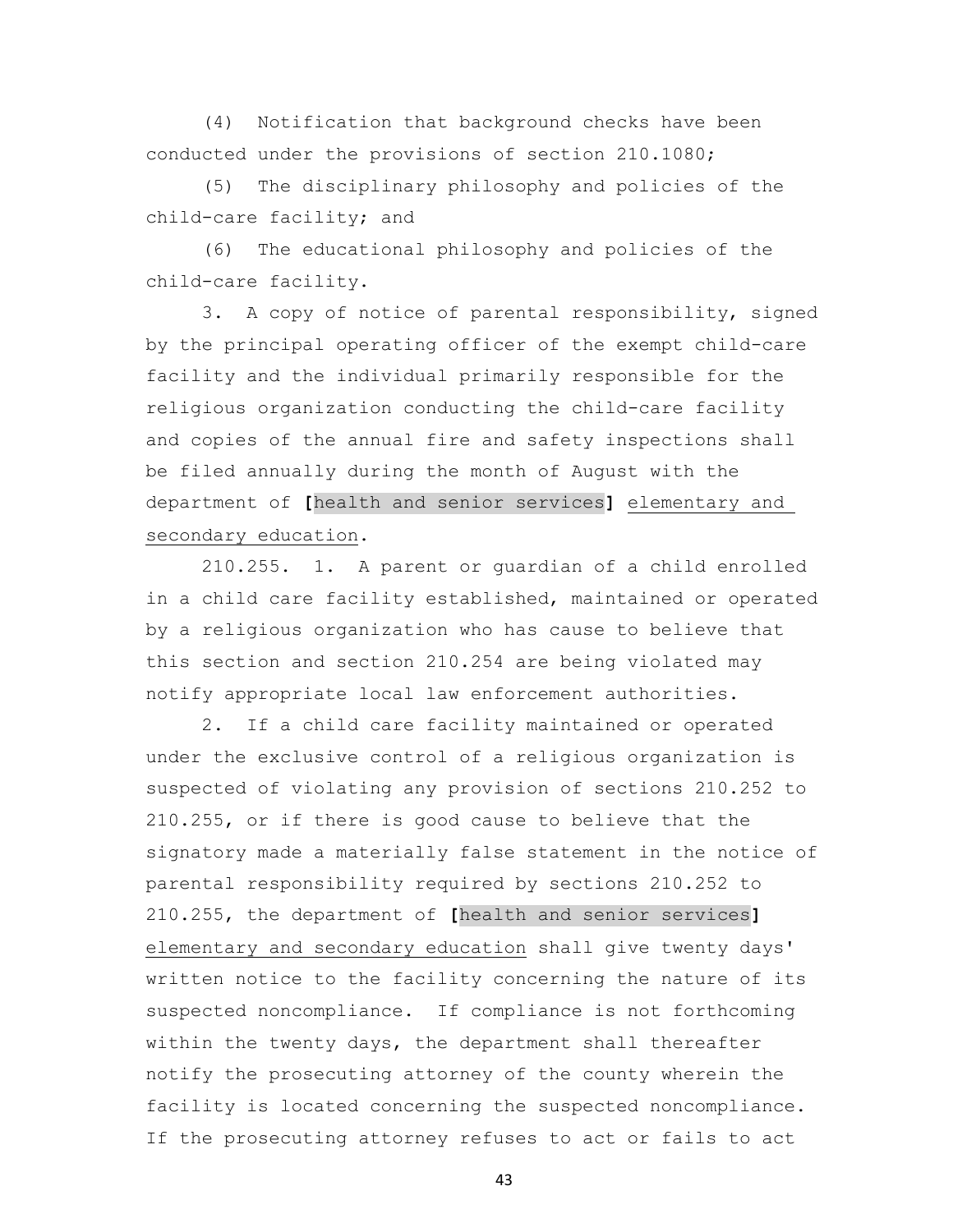within thirty days of receipt of notice from the department, the department of **[**health and senior services**]** elementary and secondary education may notify the attorney general concerning the suspected noncompliance and the attorney general may proceed under section **[**210.248**]** 27.060.

 210.256. 1. Any person who violates any provision of sections 210.252 to 210.255, or who for such person or for any other person makes a materially false statement in the notice of parental responsibility required by sections 210.254 and 210.255, shall be guilty of an infraction for the first offense and shall be assessed a fine not to exceed two hundred dollars and shall be guilty of a class A misdemeanor for subsequent offenses. In case such guilty person is a corporation, association, institution, or society, the officers thereof who participate in such violation shall be subject to the same penalties.

 2. In addition to initiating proceedings pursuant to subsection 1 of this section, or in lieu thereof, the prosecuting attorney of the county where the child-care facility is located may file suit for a preliminary and permanent order overseeing or preventing the operation of a child-care facility for violating any provision of section 210.252. The injunction shall remain in force until such time as the court determines that the child-care facility is in substantial compliance.

 3. In cases of imminent bodily harm to children in the care of a child-care facility, the department of **[**health and senior services**]** elementary and secondary education may apply to the circuit court of the county in which the childcare facility is located for injunctive relief, which may include removing the children from the facility, overseeing the operation of the facility or closing the facility.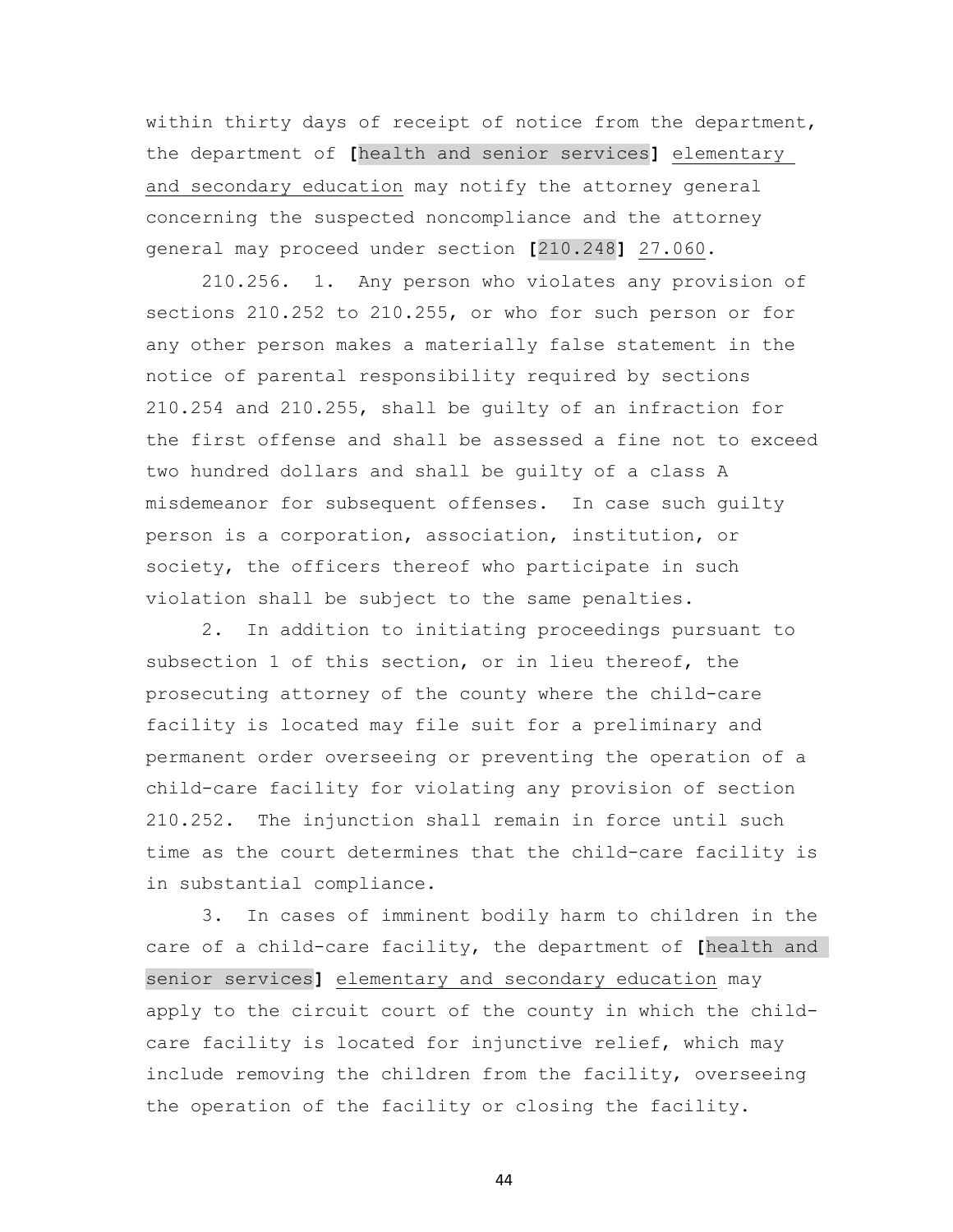210.258. The provisions of this section and section 210.259 apply to a child care facility maintained or operated under the exclusive control of a religious organization. Nothing in sections 210.252 to 210.257 shall be construed to authorize the department of **[**health and senior services**]** elementary and secondary education or any other governmental entity:

 (1) To interfere with the program, curriculum, ministry, teaching or instruction offered in a child care facility;

 (2) To interfere with the selection, certification, minimal formal educational degree requirements, supervision or terms of employment of a facility's personnel;

 (3) To interfere with the selection of individuals sitting on any governing board of a child care facility;

 (4) To interfere with the selection of children enrolled in a child care facility; or

 (5) To prohibit the use of corporal punishment. However, the department of **[**health and senior services**]** elementary and secondary education may require the child care facility to provide the parent or guardian enrolling a child in the facility a written explanation of the disciplinary philosophy and policies of the child care facility.

Nothing in subdivisions (2) and (3) of this section shall be interpreted to relieve a child care facility of its duties and obligations under section 210.1080, or to interfere with the department's duties and obligations under said section.

 210.275. Any program licensed by the department of **[**health and senior services**]** elementary and secondary education pursuant to this chapter providing child care to school-age children that is located and operated on elementary or secondary school property shall comply with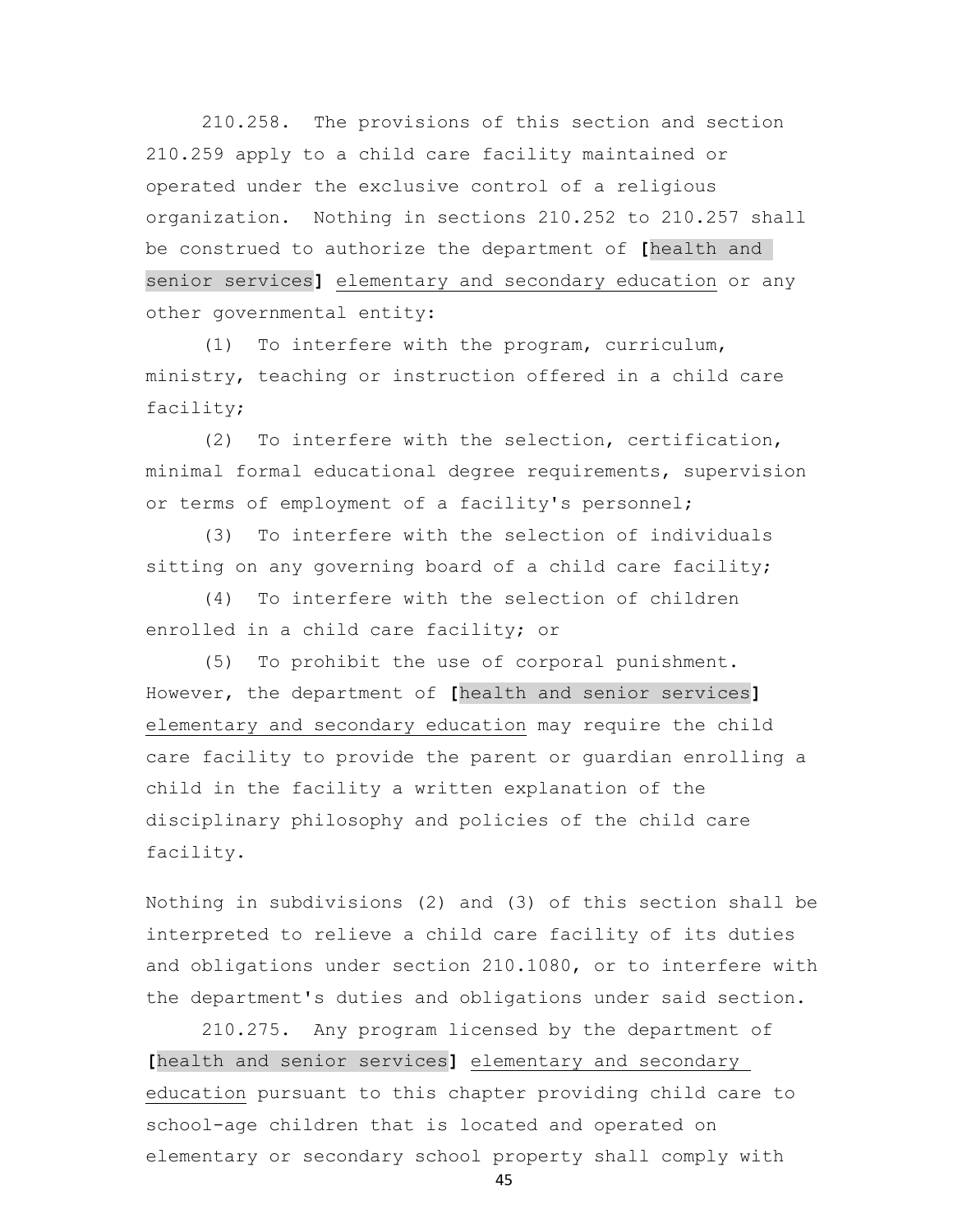the child-care licensure provisions in this chapter; except that, for safety, health and fire purposes, all buildings and premises for any such programs shall be deemed to be in compliance with the child-care licensure provisions in this chapter.

 210.278. Neighborhood youth development programs shall be exempt from the child care licensing provisions under this chapter so long as the program meets the following requirements:

 (1) The program is affiliated and in good standing with a national congressionally chartered organization's standards under Title 36, Public Law 105-225;

 (2) The program provides activities designed for recreational, educational, and character building purposes for children **[**six**]** five to **[**seventeen**]** eighteen years of age;

 (3) The governing body of the program adopts standards for care that at a minimum include staff ratios, staff training, health and safety standards, and mechanisms for assessing and enforcing the program's compliance with the standards;

 (4) The program does not collect compensation for its services except for one-time annual membership dues not to exceed fifty dollars per year or program service fees for special activities such as field trips or sports leagues, except for current exemptions as written in section 210.211;

 (5) The program informs each parent that the operation of the program is not regulated by licensing requirements;

 (6) The program provides a process to receive and resolve parental complaints; and

 (7) The program conducts national criminal background checks for all employees and volunteers who work with children, as well as screening under the family care safety registry as provided in sections 210.900 to 210.936.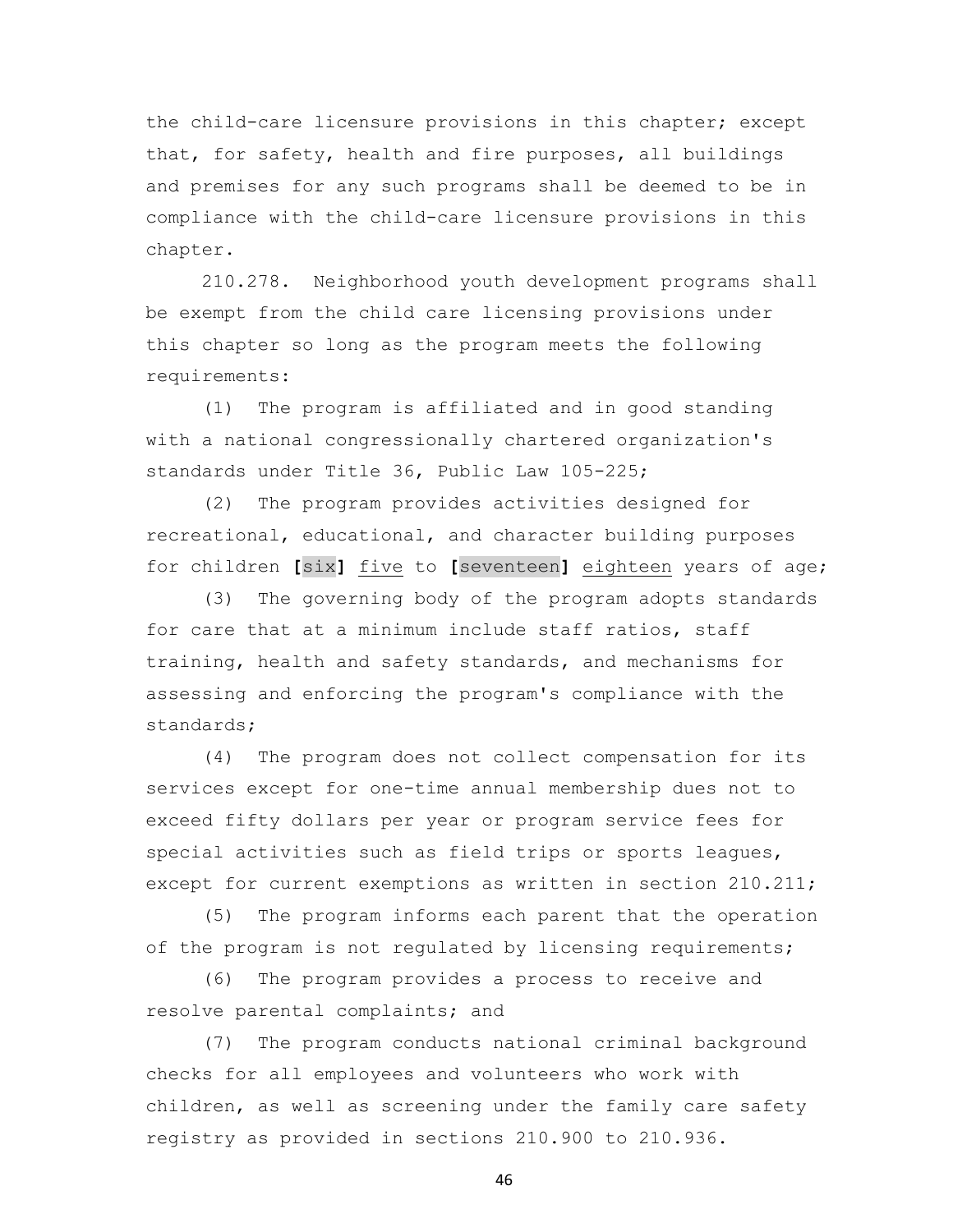210.493. 1. **[**Officers, managers,**]** As used in this section, the following terms mean:

 (1) "Applicant", any individual who applies or is required to successfully complete the background check requirements for employment or presence at a licensed residential care facility, license-exempt residential care facility, or child care facility. For the purposes of background checks conducted by the Missouri state highway patrol, the term "applicant" is further defined in section 43.540;

 (2) "Contractor", a person who contracts to do work for or supply goods to a licensed residential care facility, license-exempt residential care facility, or child placing agency;

 (3) "Employee", an individual who works in the service of a licensed residential care facility, license-exempt residential care facility, or child placing agency under an express or implied contract for hire, whether written or unwritten or full-time or part-time, under which the licensed residential care facility, license-exempt residential care facility, or child placing agency has the right to control, in whole or in part, the details of the individual's work performance;

 (4) "Owner", an individual who holds an equity interest in a licensed residential care facility, licenseexempt residential care facility, or child care facility;

 (5) "Volunteer", an individual who performs a service for or on behalf of a licensed residential care facility, license-exempt residential care facility, or child care facility of the individual's own free will without obligation or without any expectation of a reward or compensation.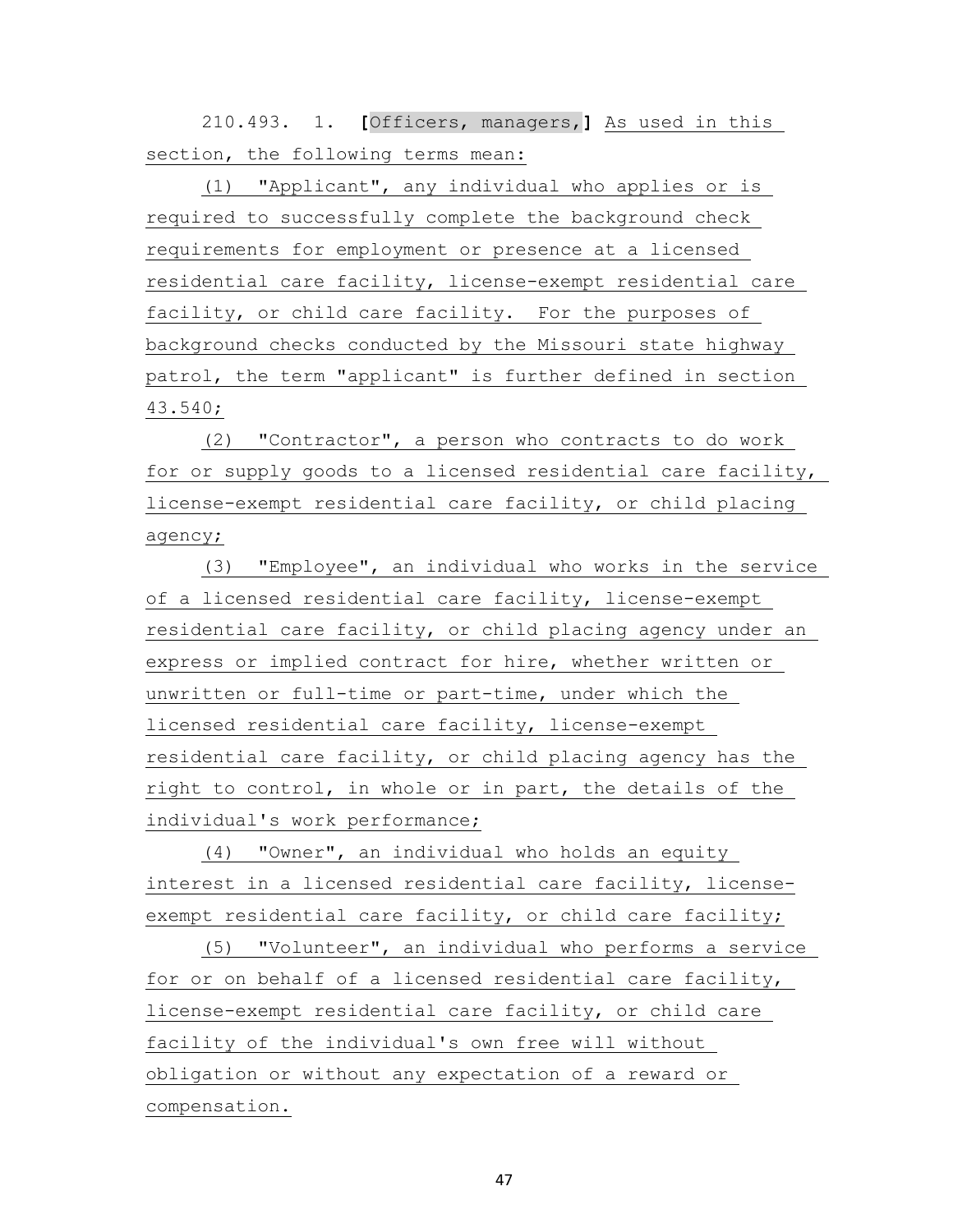2. Contractors, volunteers with access to children, and employees**[**, and other support staff**]** of licensed residential care facilities and licensed child placing agencies in accordance with sections 210.481 to 210.536; owners of such residential care facilities who will have access to the facilities; and owners of such child placing agencies who will have access to children shall submit fingerprints and any information that the department requires to complete the background checks, as specified in regulations established by the department, to the Missouri state highway patrol for the purpose of conducting state and federal fingerprint-based background checks.

 **[**2. Officers, managers,**]** 3. Contractors, volunteers with access to children, and employees**[**, and other support staff**]** of residential care facilities subject to the notification requirements under sections 210.1250 to 210.1286; any person eighteen years of age or older who resides at or on the property of such residential care facility; any person who has unsupervised contact with a resident of the residential care facility; and owners of such residential care facilities who will have access to the facilities shall submit fingerprints and any information that the department requires to complete the background checks, as specified in regulations established by the department, to the Missouri state highway patrol for the purpose of conducting state and federal fingerprint-based background checks.

**[**3.**]** 4. A background check shall include:

 (1) A state and Federal Bureau of Investigation fingerprint check; and

 (2) **[**A search of the National Crime Information Center's National Sex Offender Registry; and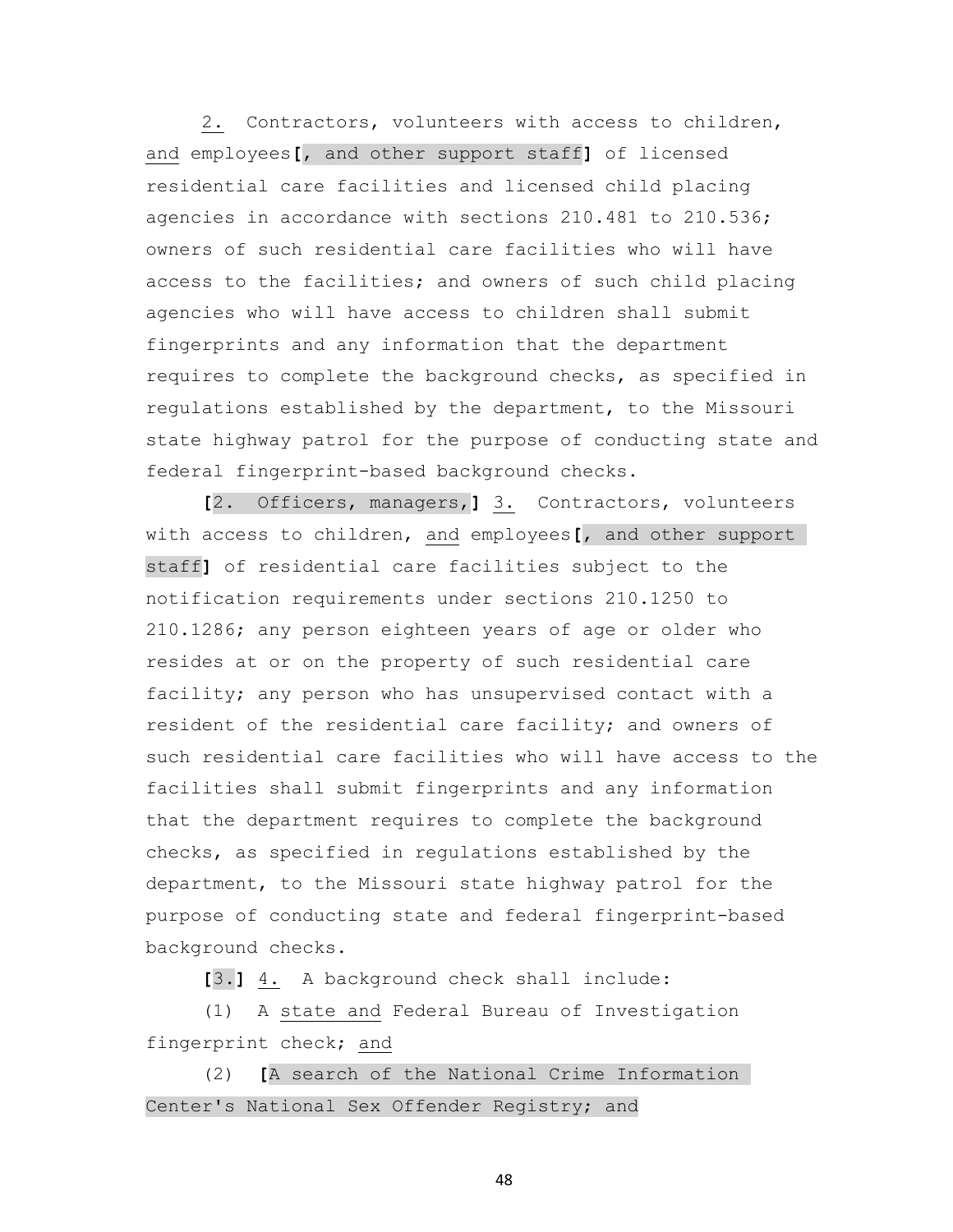(3)**]** A search of the following registries, repositories, or databases in Missouri, the state where the applicant resides, and each state where such applicant resided during the preceding five years:

 (a) The state criminal registry or repository, with the use of fingerprints being required in the state where the applicant resides and optional in other states;

(b) The state sex offender registry or repository;

(c) The state family care safety registry; and

 (d) The state-based child abuse and neglect registry and database.

 **[**4.**]** 5. For the purposes of this section and notwithstanding any other provision of law, "department" means the department of social services.

 **[**5.**]** 6. The department shall be responsible for background checks as part of a residential care facility or child placing agency application for licensure, renewal of licensure, or for license monitoring.

 **[**6.**]** 7. The department shall be responsible for background checks for residential care facilities subject to the notification requirements of sections 210.1250 to 210.1286.

 **[**7.**]** 8. Fingerprint cards and any required fees shall be sent to the Missouri state highway patrol's central repository. The fingerprints shall be used for searching the state criminal records repository and shall also be forwarded to the Federal Bureau of Investigation for a federal criminal records search under section 43.540. The Missouri state highway patrol shall notify the department of any criminal history record information or lack of criminal history record information discovered on the individual. Notwithstanding the provisions of section 610.120, all records related to any criminal history information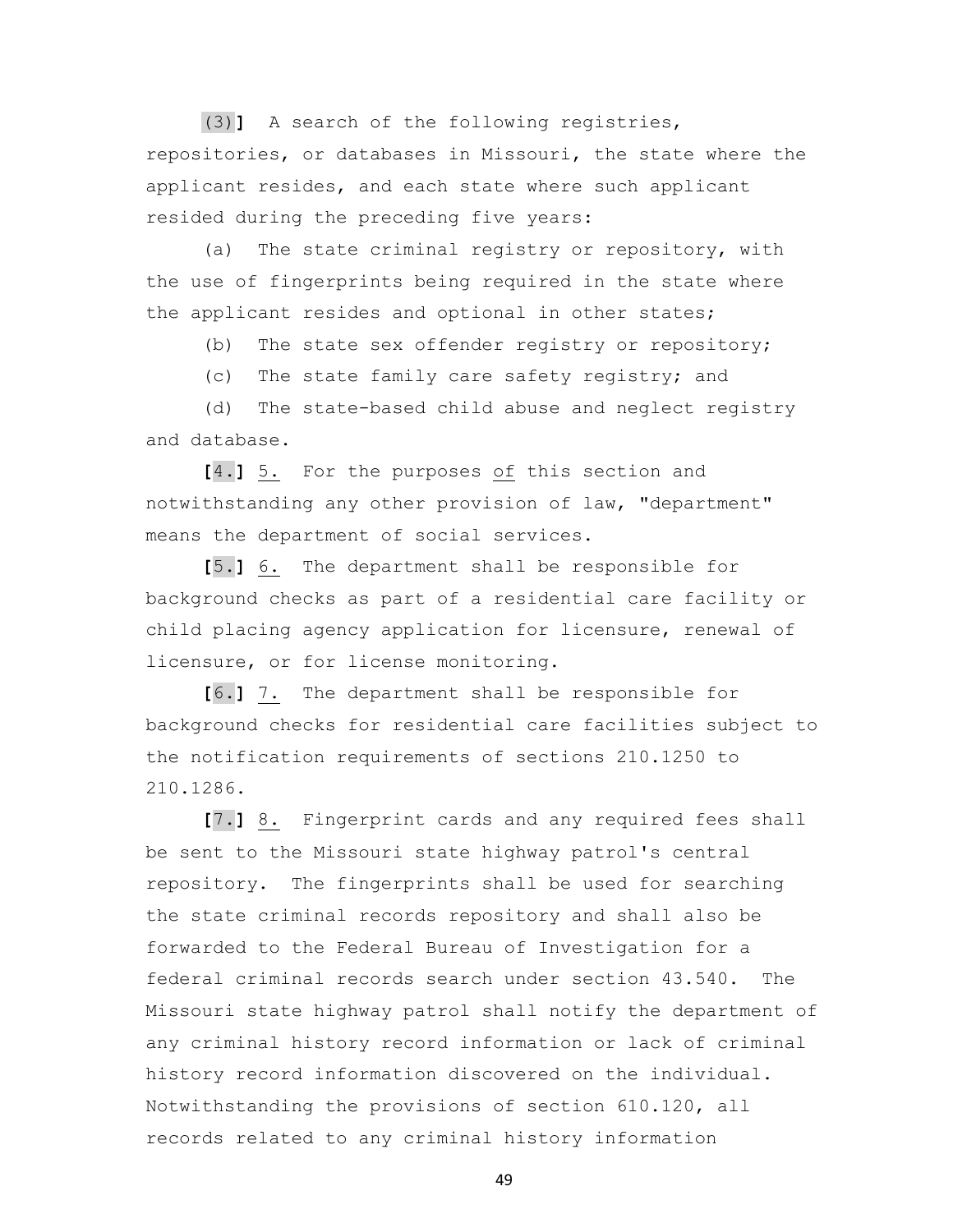discovered shall be accessible and available to the department.

 **[**8.**]** 9. Fingerprints submitted to the Missouri state highway patrol for the purpose of conducting state and federal fingerprint-based background checks under this section shall be valid for a period of five years.

 **[**9.**]** 10. The department shall provide the results of the background check to the applicant in a statement that indicates whether the applicant is eligible or ineligible for employment or presence at the licensed residential care facility or licensed child placing agency. The department shall not reveal to the residential care facility or the child placing agency any disqualifying offense or other related information regarding the applicant. The applicant shall have the opportunity to appeal an ineligible finding.

 **[**10.**]** 11. The department shall provide the results of the background check to the applicant in a statement that indicates whether the applicant is eligible or ineligible for employment or presence at the residential care facility subject to the notification requirements of sections 210.1250 to 210.1286. The department shall not reveal to the residential care facility any disqualifying offense or other related information regarding the applicant. The applicant shall have the opportunity to appeal an ineligible finding.

 **[**11.**]** 12. An applicant shall be ineligible if the applicant:

 (1) Refuses to consent to the background check as required by this section;

 (2) Knowingly makes a materially false statement in connection with the background check as required by this section;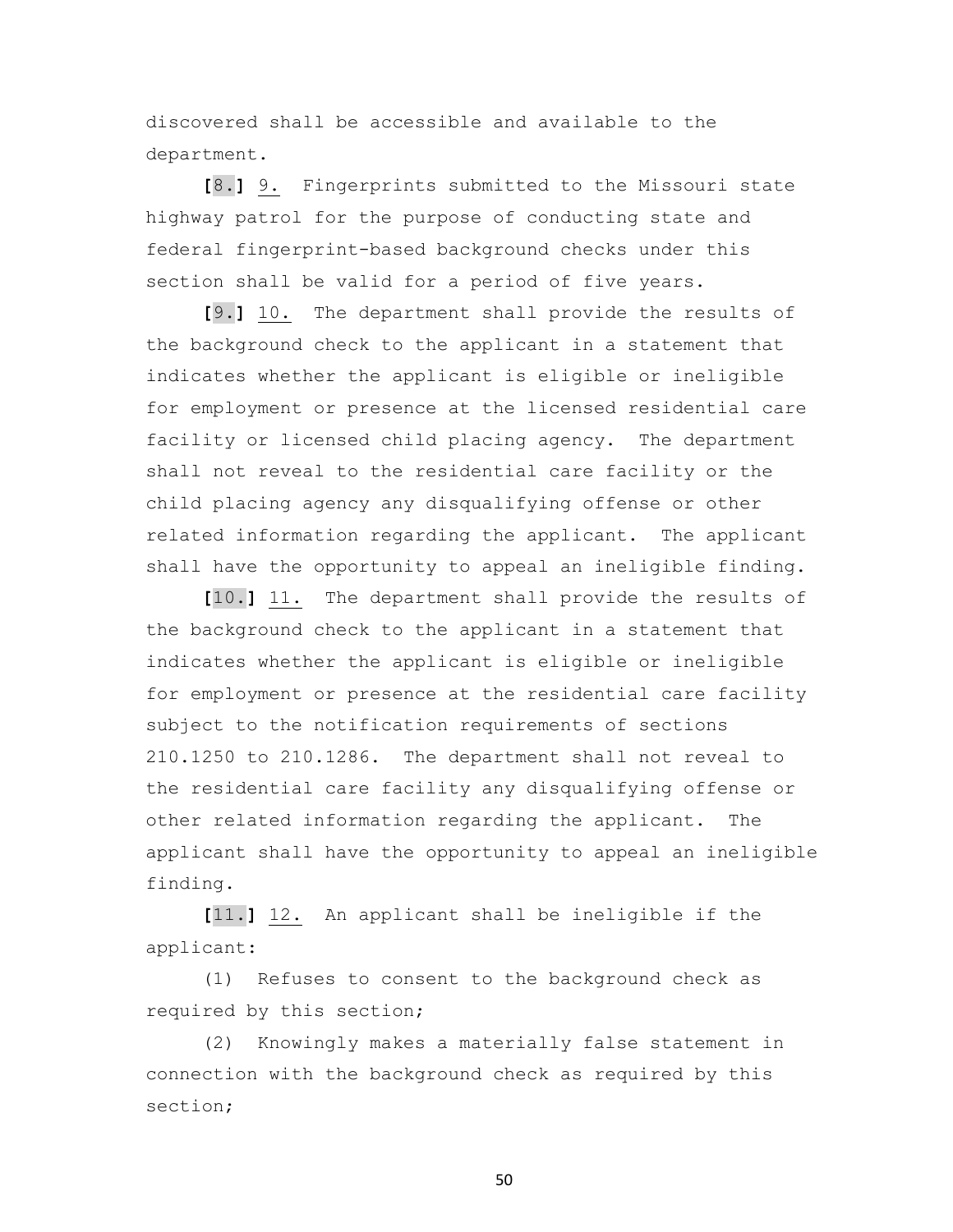(3) Is registered, or is required to be registered, on a state sex offender registry or repository **[**or the National Sex Offender Registry**]**;

 (4) Is listed as a perpetrator of child abuse or neglect under sections 210.109 to 210.183 or any other finding of child abuse or neglect based on any other state's registry or database; or

 (5) Has pled guilty or nolo contendere to or been found guilty of:

 (a) Any felony for an offense against the person as defined in chapter 565;

 (b) Any other offense against the person involving the endangerment of a child as prescribed by law;

 (c) Any misdemeanor or felony for a sexual offense as defined in chapter 566;

 (d) Any misdemeanor or felony for an offense against the family as defined in chapter 568;

 (e) Burglary in the first degree as defined in section 569.160;

 (f) Any misdemeanor or felony for robbery as defined in chapter 570;

 (g) Any misdemeanor or felony for pornography or related offense as defined in chapter 573;

(h) Any felony for arson as defined in chapter 569;

 (i) Any felony for armed criminal action as defined in section 571.015, unlawful use of a weapon as defined in section 571.030, unlawful possession of a firearm as defined in section 571.070, or the unlawful possession of an explosive as defined in section 571.072;

 (j) Any felony for making a terrorist threat as defined in section 574.115, 574.120, or 574.125;

 (k) A felony drug-related offense committed during the preceding five years; or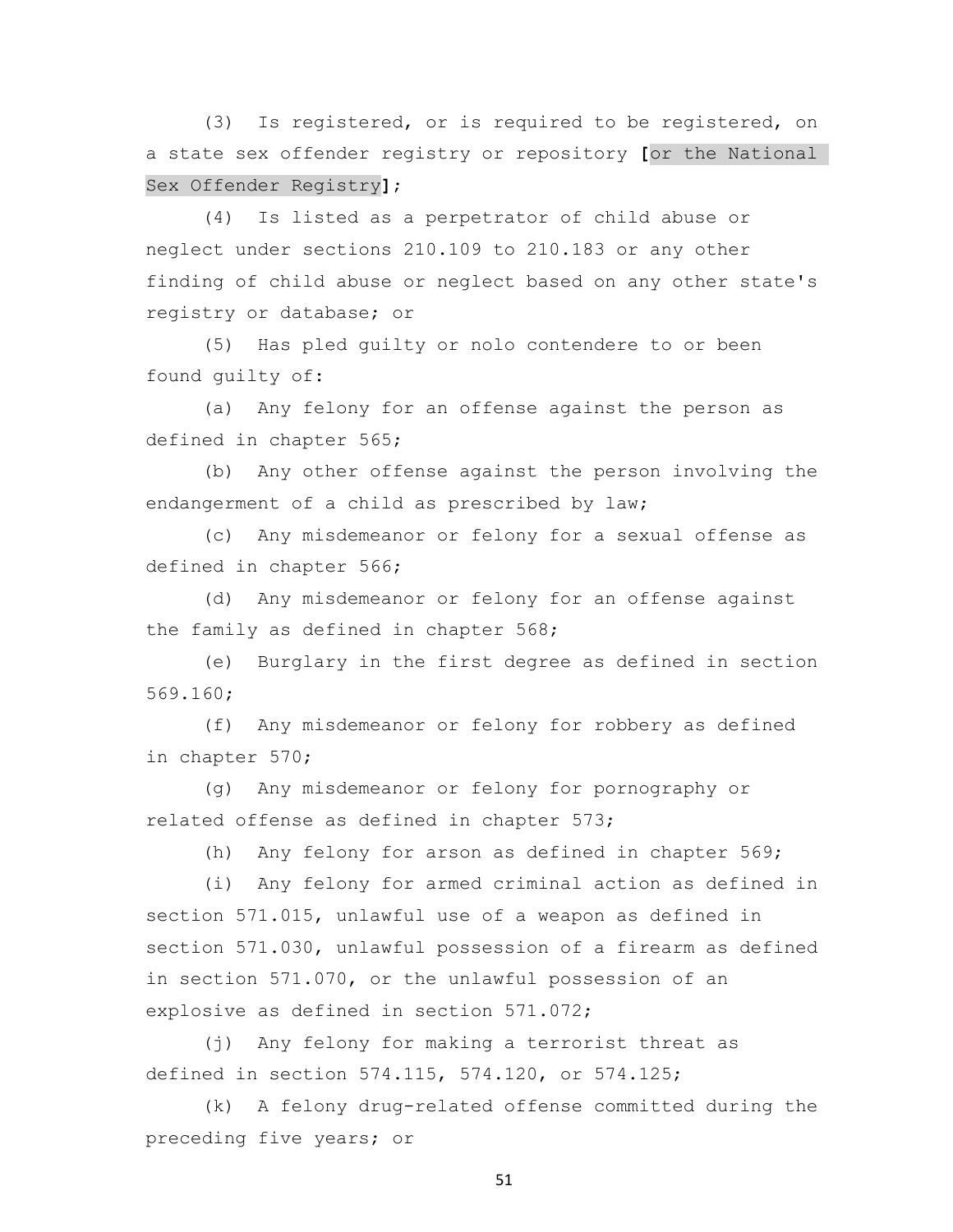(l) Any similar offense in any federal, state, or other court of similar jurisdiction of which the department has knowledge.

 **[**12.**]** 13. Any person aggrieved by a decision of the department shall have the right to seek an administrative review. The review shall be filed with the department within fourteen days from the mailing of the notice of ineligibility. Any decision not timely appealed shall be final.

 **[**13.**]** 14. Any required fees shall be paid by the individual applicant, facility, or agency.

 **[**14.**]** 15. The department is authorized to promulgate rules, including emergency rules, to implement the provisions of this section. Any rule or portion of a rule, as that term is defined in section 536.010, that is created under the authority delegated in this section shall become effective only if it complies with and is subject to all of the provisions of chapter 536 and, if applicable, section 536.028. This section and chapter 536 are nonseverable and if any of the powers vested with the general assembly pursuant to chapter 536 to review, to delay the effective date, or to disapprove and annul a rule are subsequently held unconstitutional, then the grant of rulemaking authority and any rule proposed or adopted after July 14, 2021, shall be invalid and void.

 210.715. 1. The department of social services shall establish programs to implement provisions related to the federal Family First Prevention Services Act, P.L. 115-123, as amended, to provide enhanced support to children and their families to prevent foster care placements when doing so serves the safety and well-being of children, as well as to promote family-based care, ensuring the limited use of residential setting placements when found to be the least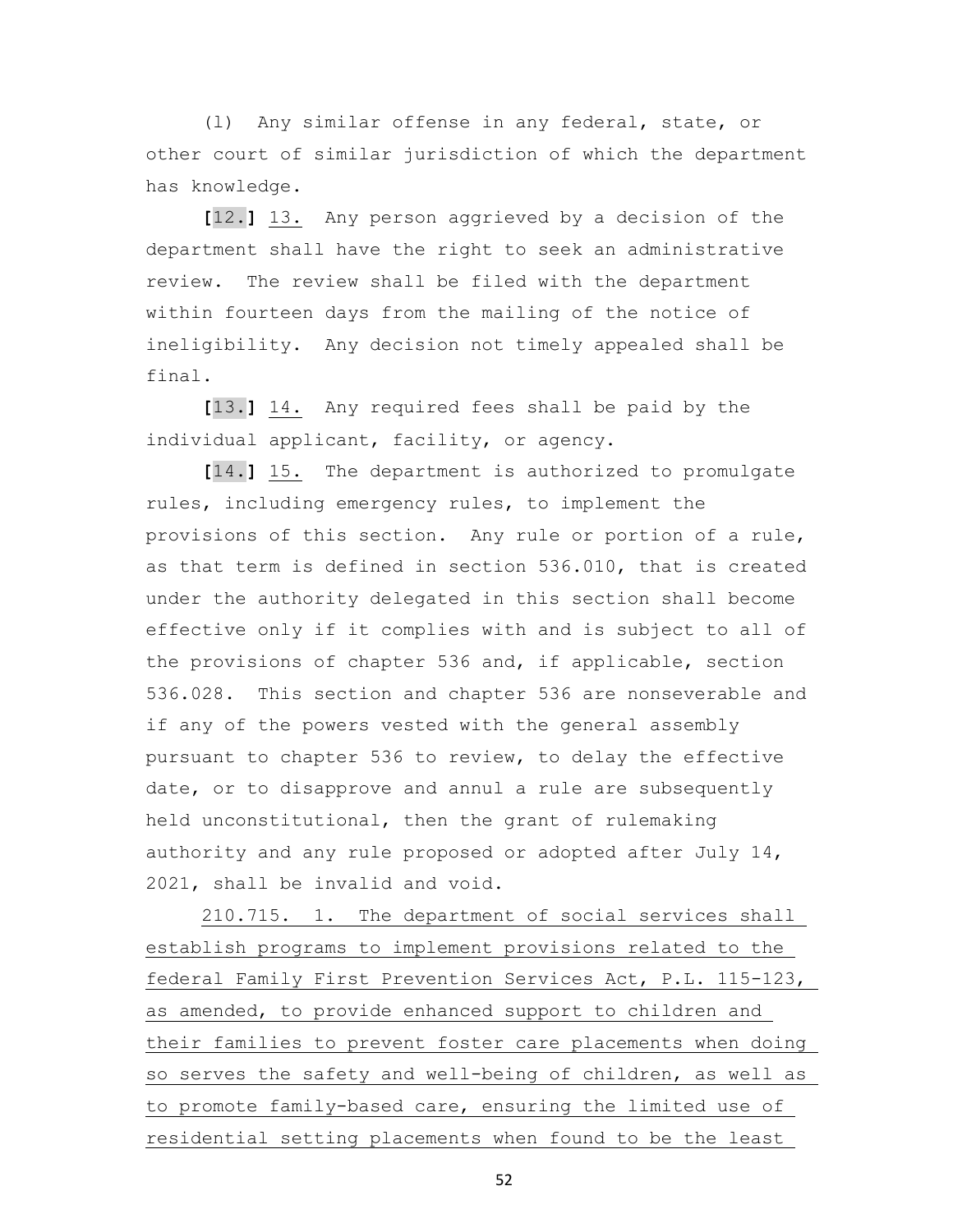restrictive, appropriate placement, as approved by the juvenile or family court.

 2. As used in this section, the following terms shall mean:

 (1) "Child", "children", and "youth" any person under eighteen years of age or any person between eighteen and twenty-one years of age in the legal custody of the children's division and over whom the court has maintained jurisdiction;

 (2) "Qualified individual", a trained professional or licensed clinician who is not an employee of the children's division or of a foster care case management contractor, or subcontractor thereof, of the children's division; and who is not connected to, or affiliated with, any placement setting in which children are placed by the state. The department of social services shall enter into contracts with appropriate individuals or entities to serve as a qualified individual. The children's division shall establish the qualifications of qualified individuals in rule;

 (3) "Residential setting", a congregate setting that provides twenty four-hour supervision to a child for the purposes of rehabilitative treatment related to emotional and psychiatric needs, learning difficulties, behavioral disorders, trauma histories, or developmental challenges that require a higher level of supervision and treatment than available in a foster home setting. This setting shall include:

 (a) A qualified residential treatment program, as defined in rule;

 (b) A psychiatric residential treatment facility, as defined in rule;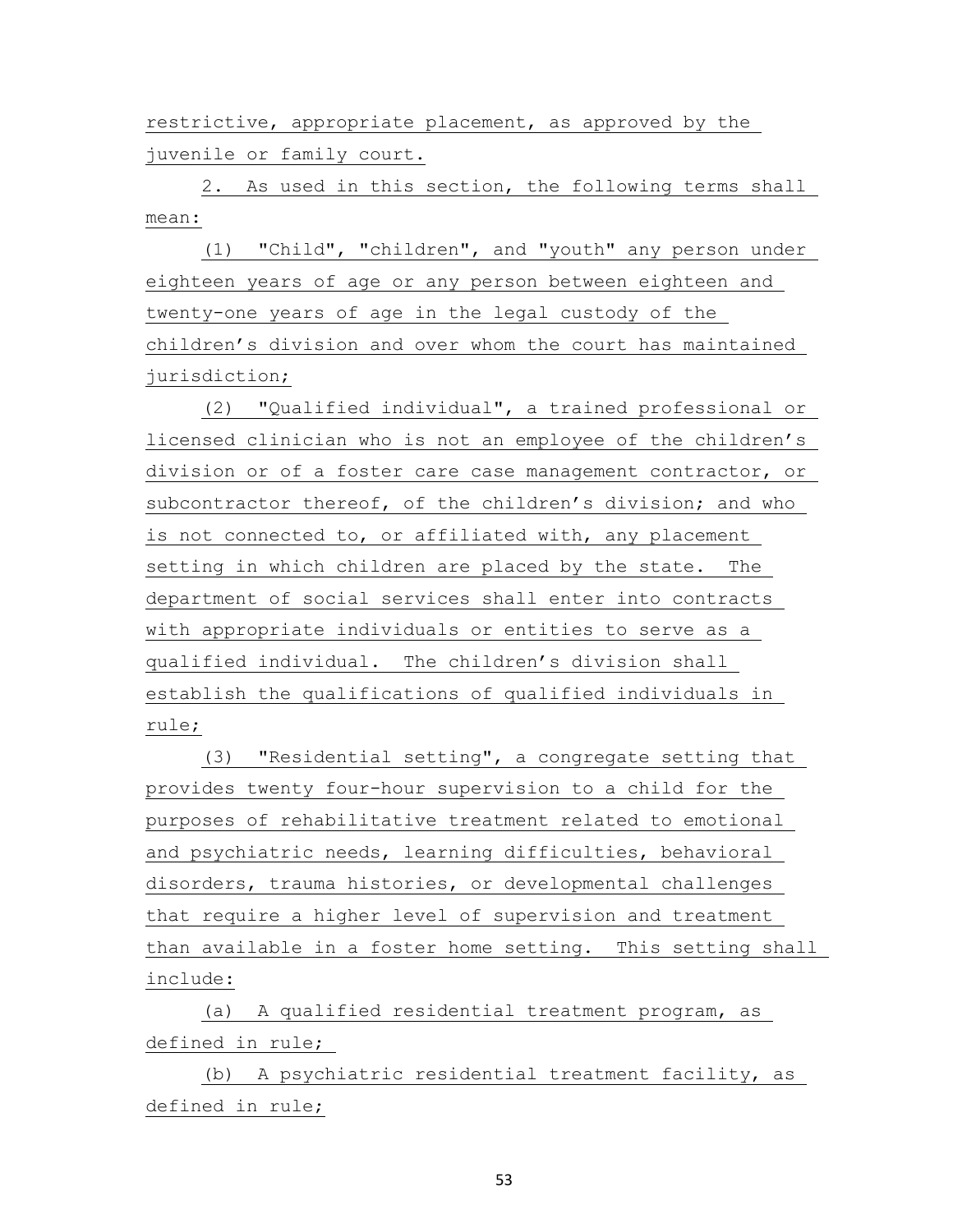(c) A setting specializing in providing prenatal, postpartum, or parenting supports for youth;

 (d) A supervised congregate setting in which a youth who is eighteen years of age or older can live independently;

 (e) A setting providing high-quality residential care and supportive services to children and youth who have been found to be, or are at risk of becoming, sex trafficking victims; or

 (f) A residential treatment agency licensed by the children's division.

 3. If a child is placed in a residential setting, the children's division shall arrange for a qualified individual to complete an assessment of the child within thirty days of the start of each placement in a residential setting. The assessment shall be in writing and shall:

 (1) Assess the strengths and needs of the child using an age-appropriate, trauma-informed, evidence-based, and validated tool approved by the children's division;

 (2) Assess whether the needs of the child can be met through placement with family members or in a foster home;

 (3) Explain why the child's placement in a residential setting will be the most effective and appropriate level of care in the least restrictive environment, if the needs of the child cannot be met with family members or in a foster home;

 (4) Describe how that placement is consistent with the short-term and long-term goals for the child, as specified in the child's permanency plan; and

 (5) Develop a list of child-specific short-term and long-term mental and behavioral health goals.

 4. The children's division shall assemble a family support team for the child in accordance with the requirements of section 210.762. The qualified individual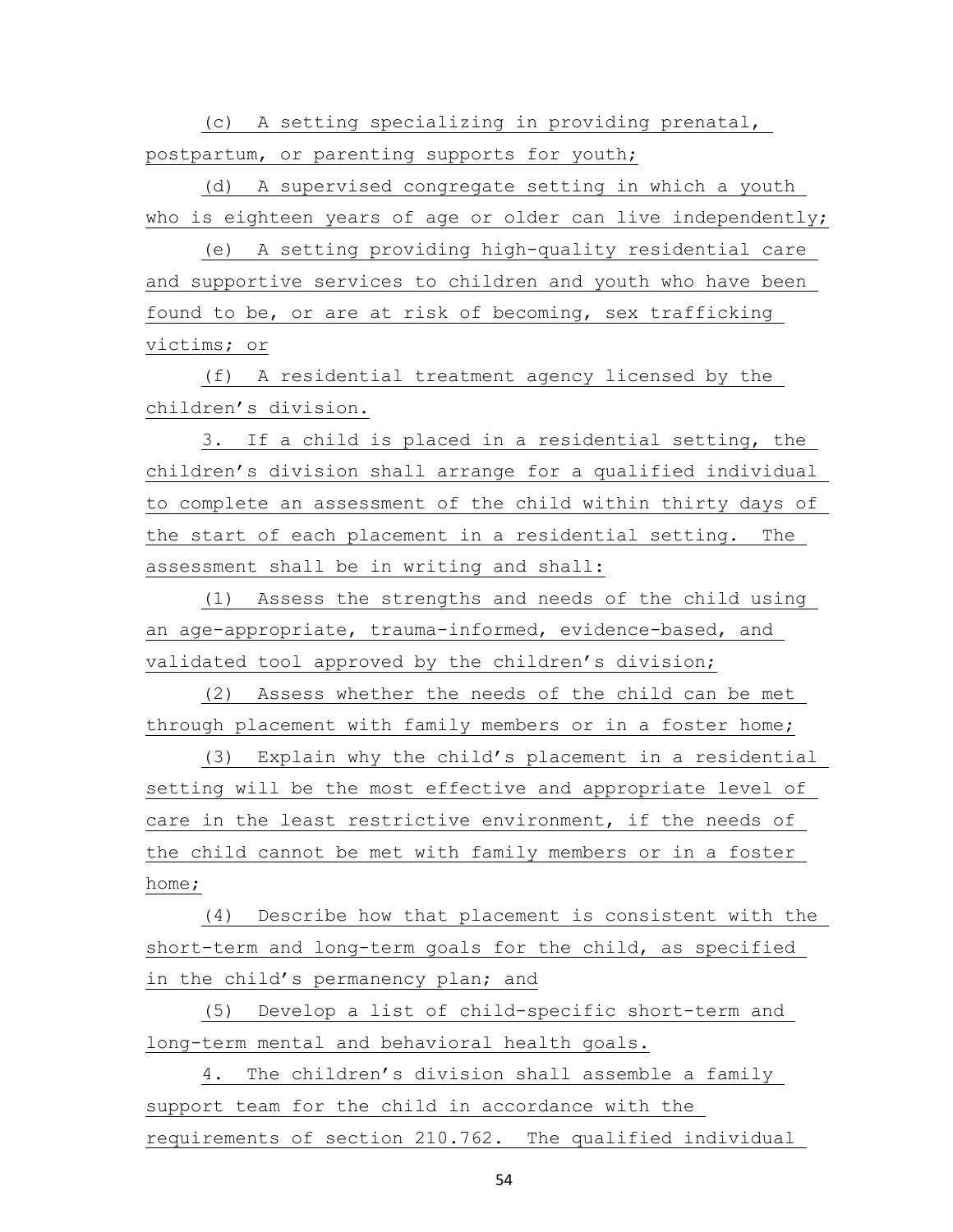conducting the assessment shall work in conjunction with the family of, and family support team for, the child while conducting and making the assessment.

 5. Notwithstanding any other provision of law to the contrary, the qualified individual shall have unlimited access to any and all records and information pertaining to the child that the qualified individual determines are necessary to complete the assessment, including, but not limited to, medical records, therapy records, psychological and psychiatric evaluations, educational records, and placement history, including progress reports from such placements.

 6. (1) The qualified individual shall provide the written assessment to the children's division. The children's division shall provide a copy of the assessment to the parties to the juvenile proceeding, the members of the family support team, and the court. The division may redact any information from the report that may be confidential as a matter of law, or may be harmful to the best interests, safety, and welfare of the child. The copy of the report as redacted shall be admitted into evidence and considered by the court without further foundation, unless any party to the juvenile proceeding objects. The objection shall be in writing and shall specify the legal and factual basis for the objection. The burden of proof shall be on the party objecting to the admissibility of the report; except that the children's division shall have the burden to establish the legal and factual basis for any redactions. The court may hold a hearing, take evidence on the objection, and independently determine whether any redactions are appropriate.

 (2) The children's division shall provide information to the court as to the efforts the division made to meet the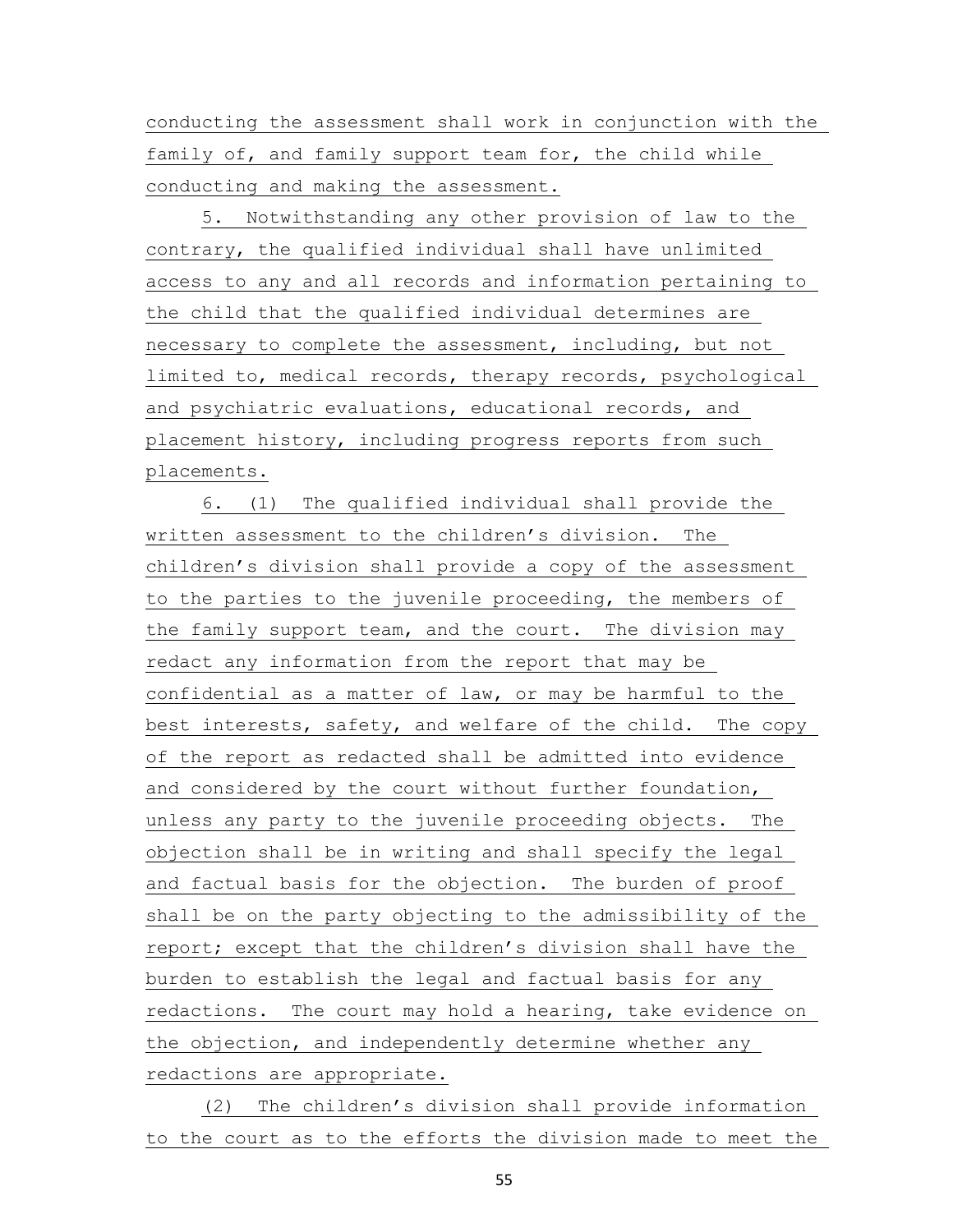needs of the child in a less restrictive setting and the services provided to meet the needs of the child.

 7. Within sixty days of the start of each placement in a residential setting, the court shall assess the appropriateness for the child to remain in a residential setting. In conducting that assessment, the court shall make specific written findings of fact and:

 (1) Consider the assessment, determination, and documentation made by the qualified individual conducting the assessment;

 (2) Determine whether the needs of the child can be met through placement in a foster home or, if not, whether placement of the child in a residential setting provides the most effective and appropriate level of care for the child in the least restrictive environment;

 (3) Determine whether that placement is consistent with the short-term and long-term goals for the child, as specified in the permanency plan for the child; and

(4) Approve or disapprove the placement.

 8. The court shall reassess the appropriateness for the child to remain in a residential setting at every hearing subsequent to placement in a residential setting and make written findings of fact as required in subsection 7 of this section, but not less than every six months, until the child is discharged to a less restrictive, nonresidential setting.

 9. If any party to the case at any time opposes the child's placement in a residential setting, the opposing party may request a hearing. After a hearing, the court shall make a finding as prescribed in subsection 7 of this section.

 10. The children's division may promulgate rules, including emergency rules, to implement the provisions of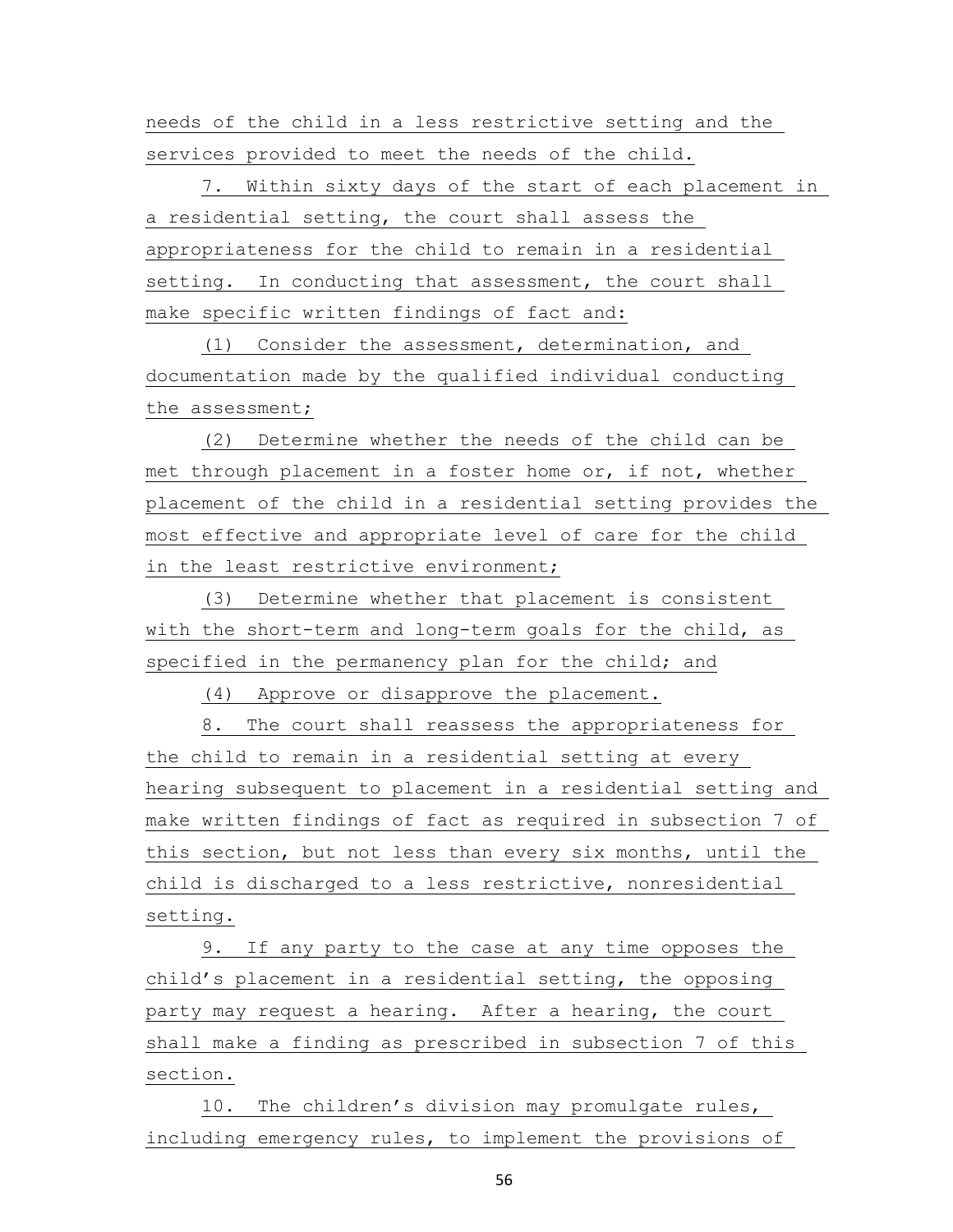this section and the federal Family First Prevention Services Act, or amendments thereto, and, pursuant to this section, shall define implementation plans and dates. Any rule or portion of a rule, as that term is defined in section 536.010, that is created under the authority delegated in this section shall become effective only if it complies with and is subject to all of the provisions of chapter 536 and, if applicable, section 536.028. This section and chapter 536 are nonseverable and if any of the powers vested with the general assembly pursuant to chapter 536 to review, to delay the effective date, or to disapprove and annul a rule are subsequently held unconstitutional, then the grant of rulemaking authority and any rule proposed or adopted after August 28, 2022, shall be invalid and void.

 210.762. 1. When a child is taken into custody by a juvenile officer, physician, or law enforcement official **[**under**]** pursuant to section 210.125 and comes under the jurisdiction of the court pursuant to subdivision (1) and (2) of subsection 1 of section 211.031 and **[**initially**]** placed with the division, the division may make a temporary placement and shall arrange for a family support team meeting prior to or within twenty-four hours following the protective custody hearing held under section 211.032. After a child is in the division's custody **[**and a temporary placement has been made**]**, the division shall arrange an additional family support team meeting prior to taking any action relating to the placement of such child; except that, when the welfare of a child in the custody of the division requires an immediate or emergency change of placement, the division may make a temporary placement and shall schedule a family support team meeting within seventy-two hours. The requirement for a family support team meeting shall not apply when the parent has consented in writing to the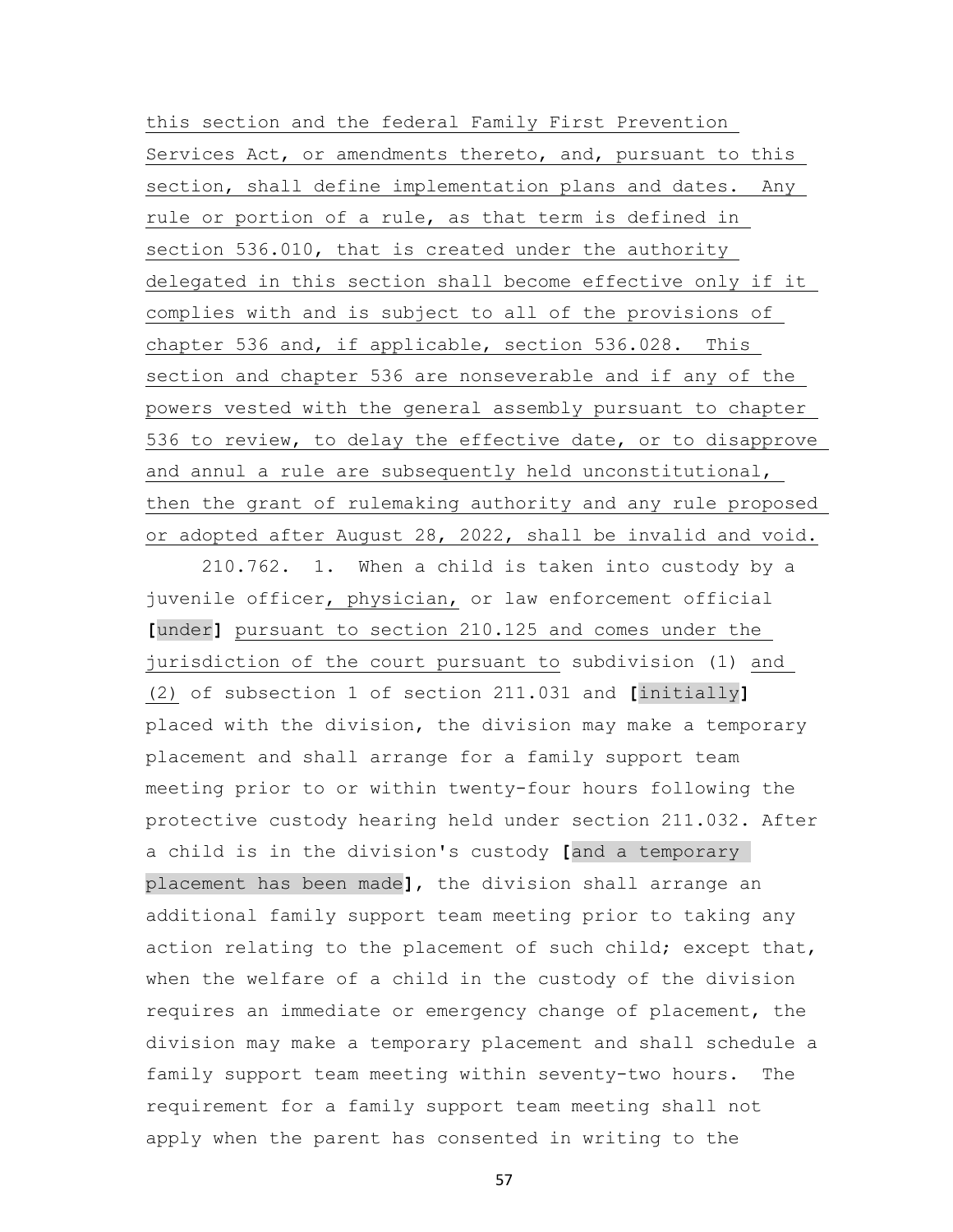termination of his or her parental rights in conjunction with a placement in a licensed child-placing agency under subsection 6 of section 453.010.

 2. The parents, the legal counsel for the parents, the foster parents, the legal guardian or custodian of the child, the guardian ad litem for the child, and the volunteer advocate, and any designee of the parent that has written authorization shall be notified and invited to participate in all family support team meetings. The family support team meeting may include such other persons whose attendance at the meeting may assist the team in making appropriate decisions in the best interests of the child, including biological family members and relatives, as appropriate, as well as professionals who are a resource to the family of the child, such as teachers, medical or mental health providers who have treated the child, or clergy. In the case of a child who is age fourteen or older, the family support team shall include the members selected by the child. The division may exclude an individual from a family support team meeting or make alternative arrangements for an individual to express his or her views if an individual becomes disruptive to the meeting.

 3. If the division finds that it is not in the best interest of a child to be placed with relatives, the division shall make specific findings in the division's report detailing the reasons why the best interests of the child necessitate placement of the child with persons other than relatives.

 **[**3. The division shall use the form created in subsection 2 of section 210.147 to be signed upon the conclusion of the meeting pursuant to subsection 1 of this section confirming that all involved parties are aware of the team's decision regarding the custody and placement of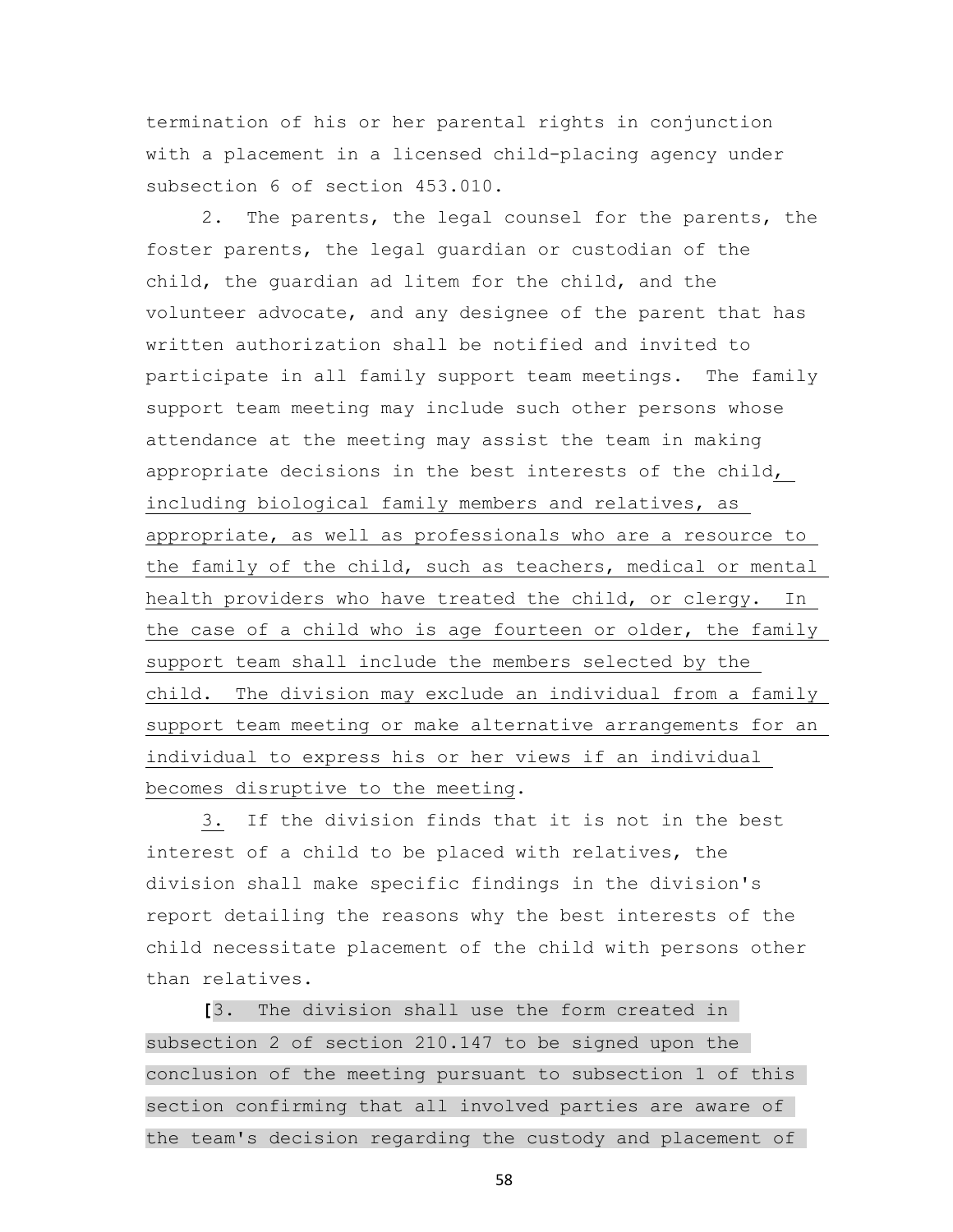the child. Any dissenting views must be recorded and attested to on such form.**]**

 4. The division shall be responsible for developing a form to be signed at the conclusion of any team meeting held in relation to a child removed from the home and placed in the custody of the state that reflects the core commitments made by the children's division or the convenor of the team meeting and the parents of the child or any other party. The content of the form shall be consistent with service agreements or case plans required by statute, but not the specific address of the child; whether the child shall remain in current placement or be moved to a new placement; visitation schedule for the child's family; and any additional core commitments. Any dissenting views shall be recorded and attested to on such form. The parents and any other party shall be provided with a copy of the signed document.

 **[**4.**]** 5. The **[**case manager**]** division shall be responsible for including such form with the case records of the child.

 210.1007. 1. The department of **[**health and senior services**]** elementary and secondary education shall**[**, on or before July 1, 2003, and**]** quarterly **[**thereafter,**]** provide all child-care facilities licensed pursuant to this chapter with a comprehensive list of children's products that have been identified by the Consumer Product Safety Commission as unsafe.

 2. Upon notification, a child-care facility shall inspect its premises and immediately dispose of any unsafe children's products which are discovered. Such inspection shall be documented by signing and dating the department's notification form in a space designated by the department.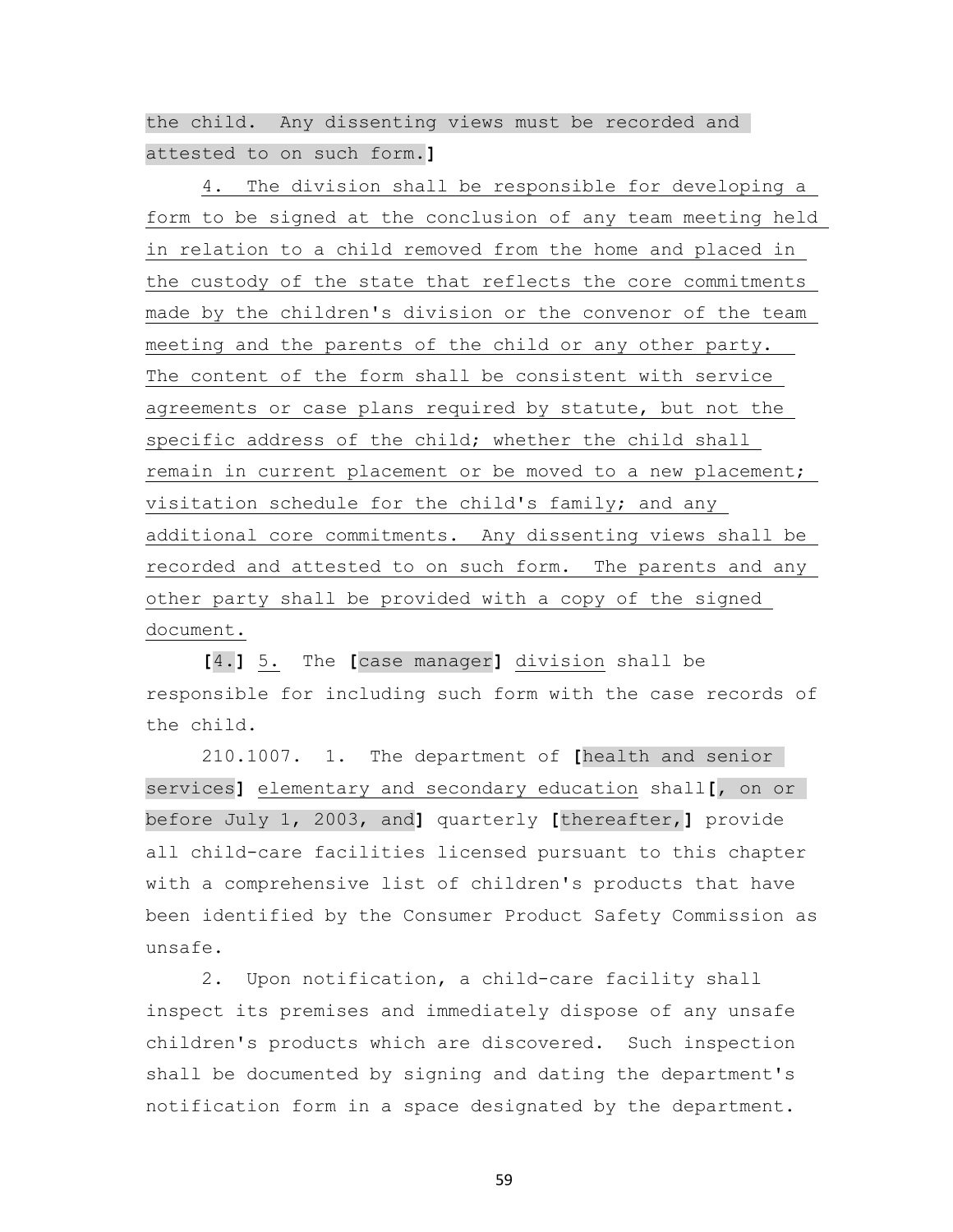Signed and dated notification forms shall be maintained in the facility's files for departmental inspection.

 3. During regular inspections, the department shall document the facility's maintenance of past signed and dated notification forms. If the department discovers an unsafe children's product, the facility shall be instructed to immediately dispose of the product. If a facility fails to dispose of a product after being given notice that it is unsafe, it shall be considered a violation under the inspection.

 4. The department may promulgate rules for the implementation of this section. Any rule or portion of a rule, as that term is defined in section 536.010, that is created under the authority delegated in this section shall become effective only if it complies with and is subject to all of the provisions of chapter 536 and, if applicable, section 536.028. This section and chapter 536 are nonseverable and if any of the powers vested with the general assembly pursuant to chapter 536 to review, to delay the effective date or to disapprove and annul a rule are subsequently held unconstitutional, then the grant of rulemaking authority and any rule proposed or adopted after August 28, 2002, shall be invalid and void.

 210.1080. 1. As used in this section, the following terms mean:

 (1) "Child care provider", a person licensed, regulated, or registered to provide child care within the state of Missouri, including the member or members, manager or managers, shareholder or shareholders, director or directors, and officer or officers of any entity licensed, regulated, or registered to provide child care within the state of Missouri;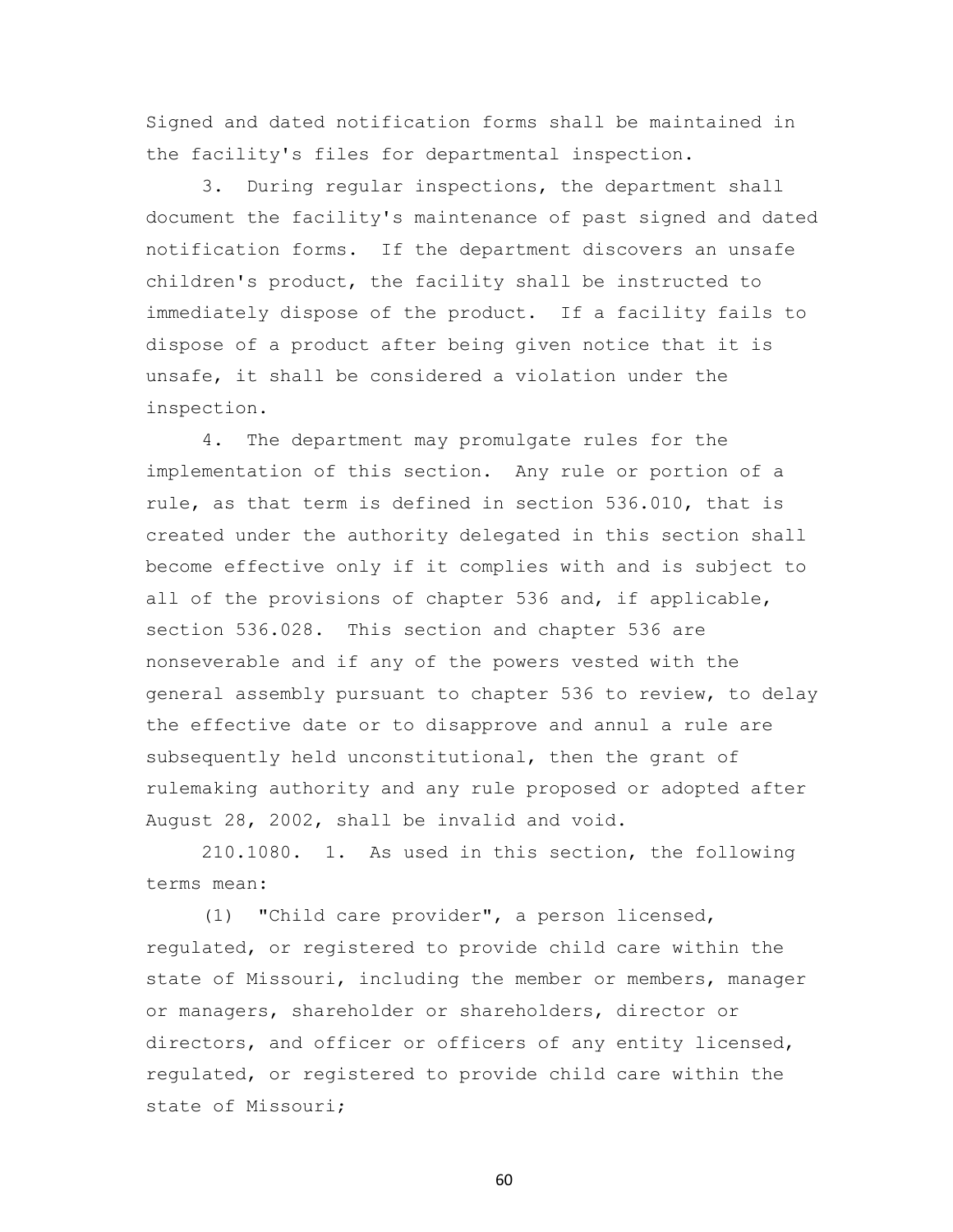(2) "Child care staff member", a child care provider; persons employed by the child care provider for compensation, including contract employees or self-employed individuals; individuals or volunteers whose activities involve the care or supervision of children for a child care provider or unsupervised access to children who are cared for or supervised by a child care provider; individuals residing in a **[**family child care**]** home where child care is provided who are **[**seventeen years of age or older before January 1, 2021, or**]** eighteen years of age or older **[**on or after January 1, 2021**]**; or individuals residing in a **[**family child care**]** home where child care is provided who are under **[**seventeen years of age before January 1, 2021, or under**]** eighteen years of age **[**on or after January 1, 2021,**]** and have been certified as an adult for the commission of an offense;

(3) "Criminal background check":

 (a) A Federal Bureau of Investigation fingerprint check;

 (b) A search of the National Crime Information Center's National Sex Offender Registry; and

 (c) A search of the following registries, repositories, or databases in Missouri, the state where the child care staff member resides, and each state where such staff member resided during the preceding five years:

 a. The state criminal registry or repository, with the use of fingerprints being required in the state where the staff member resides and optional in other states;

b. The state sex offender registry or repository; and

 c. The state-based child abuse and neglect registry and database;

 (4) **[**"Designated department", the department to which criminal background check results are sent; the department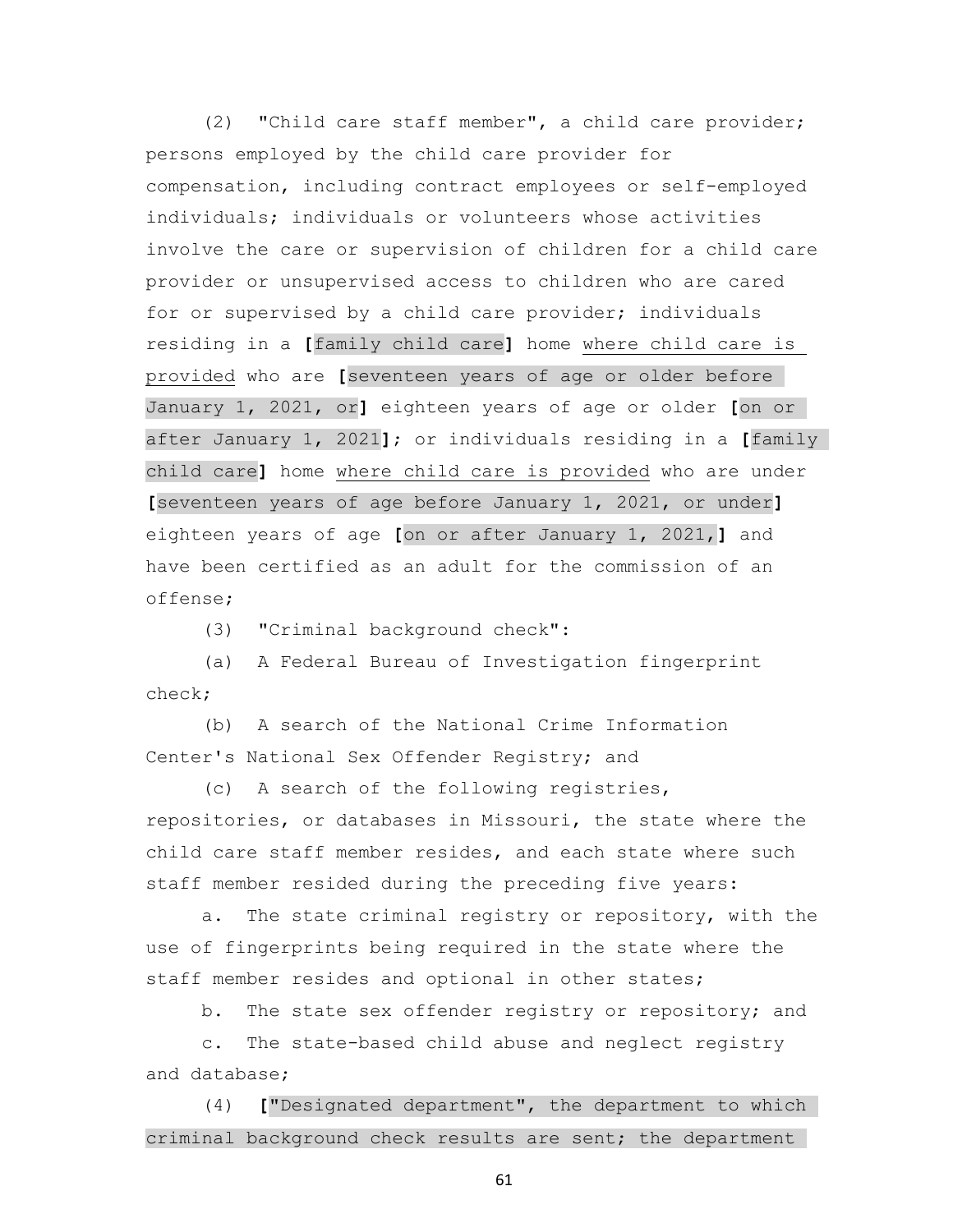of health and senior services for child care staff members or prospective child care staff members of licensed child care facilities; and the department of social services for child care staff members or prospective child care staff members of a license-exempt child care facility or an unlicensed child care facility registered with the department of social services under section 210.027**]** "Department", the department of elementary and secondary education;

 (5) "Qualifying result" or "qualifying criminal background check", a finding that a child care staff member or prospective child care staff member is eligible for employment or presence in a child care setting described under this section.

 2. (1) Prior to the employment or presence of a child care staff member in a licensed, license-exempt, or unlicensed registered child care facility, the child care provider shall request the results of a criminal background check for such child care staff member from the department **[**of health and senior services**]**.

 (2) **[**Prior to the employment or presence of a child care staff member in a license-exempt child care facility or an unlicensed child care facility registered with the department of social services, the child care provider shall request the results of a criminal background check for such child care staff member from the department of social services.

 (3)**]** A prospective child care staff member may begin work for a child care provider after receiving the qualifying result of either a Federal Bureau of Investigation fingerprint check or a search of the Missouri criminal registry or repository with the use of fingerprints **[**has been received from the designated department**]**; however,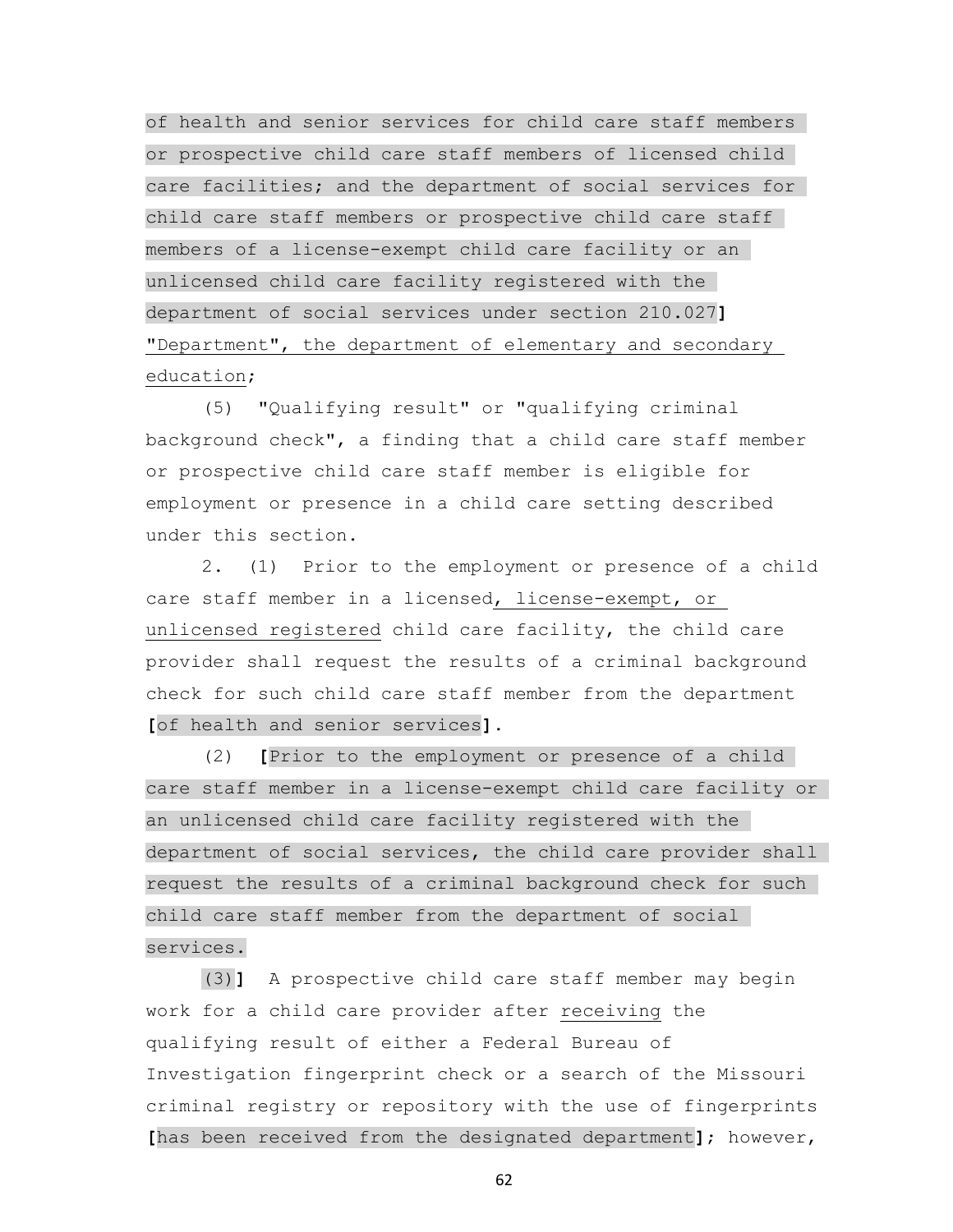pending completion of the criminal background check, the prospective child care staff member shall be supervised at all times by another child care staff member who received a qualifying result on the criminal background check within the past five years.

 **[**(4)**]** (3) Any individual who meets the definition of child care provider but is not responsible for the oversight or direction of the child care facility and does not have independent access to the child care facility **[**is**]** shall not required to request the results of a criminal background check under this section; however, such individual shall be accompanied by an individual with a qualifying criminal background check in order to be present at the child care facility during child care hours.

 3. The costs of the criminal background check shall be the responsibility of the child care staff member, but may be paid or reimbursed by the child care provider at the provider's discretion. The fees charged for the criminal background check shall not exceed the actual cost of processing and administration.

 4. Upon completion of the criminal background check, any child care staff member or prospective child care staff member shall be ineligible for employment or presence at a licensed or license-exempt child care facility or an unlicensed child care facility registered with the department **[**of social services**]** and shall be disqualified from receipt of state or federal funds for providing child care services either by direct payment or through reimbursement to an individual who receives child care benefits if such person:

 (1) Refuses to consent to the criminal background check as required by this section;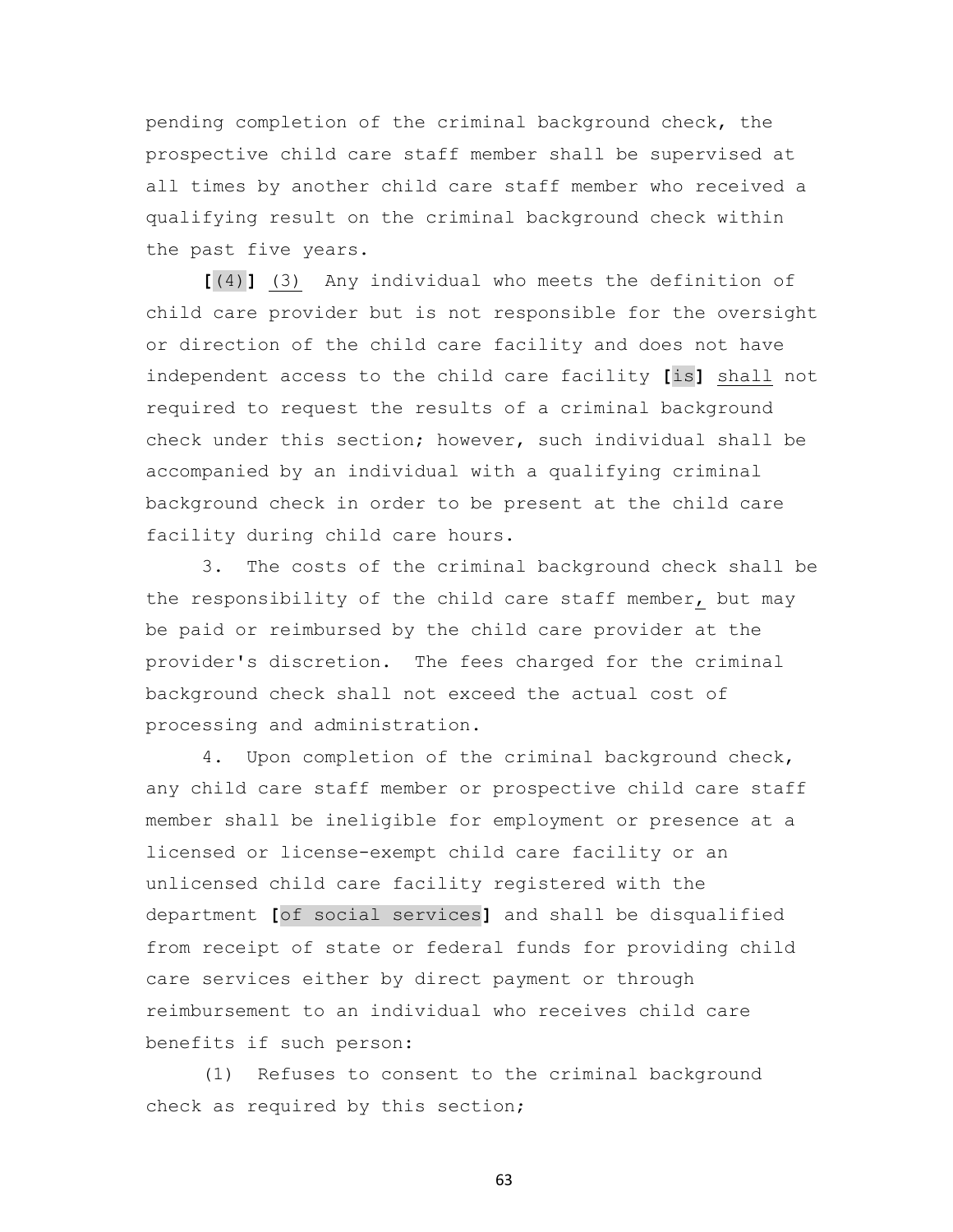(2) Knowingly makes a materially false statement in connection with the criminal background check as required by this section;

 (3) Is registered, or is required to be registered, on a state sex offender registry or repository or the National Sex Offender Registry;

 (4) Is listed as a perpetrator of child abuse or neglect under sections 210.109 to 210.183 or any other finding of child abuse or neglect based on any other state's registry or database; or

 (5) Has pled guilty or nolo contendere to or been found guilty of:

 (a) Any felony for an offense against the person as defined in chapter 565;

 (b) Any other offense against the person involving the endangerment of a child as prescribed by law;

 (c) Any misdemeanor or felony for a sexual offense as defined in chapter 566;

 (d) Any misdemeanor or felony for an offense against the family as defined in chapter 568;

(e) Burglary in the first degree as defined in 569.160;

 (f) Any misdemeanor or felony for robbery as defined in chapter 570;

 (g) Any misdemeanor or felony for pornography or related offense as defined in chapter 573;

(h) Any felony for arson as defined in chapter 569;

 (i) Any felony for armed criminal action as defined in section 571.015, unlawful use of a weapon as defined in section 571.030, unlawful possession of a firearm as defined in section 571.070, or the unlawful possession of an explosive as defined in section 571.072;

 (j) Any felony for making a terrorist threat as defined in section 574.115, 574.120, or 574.125;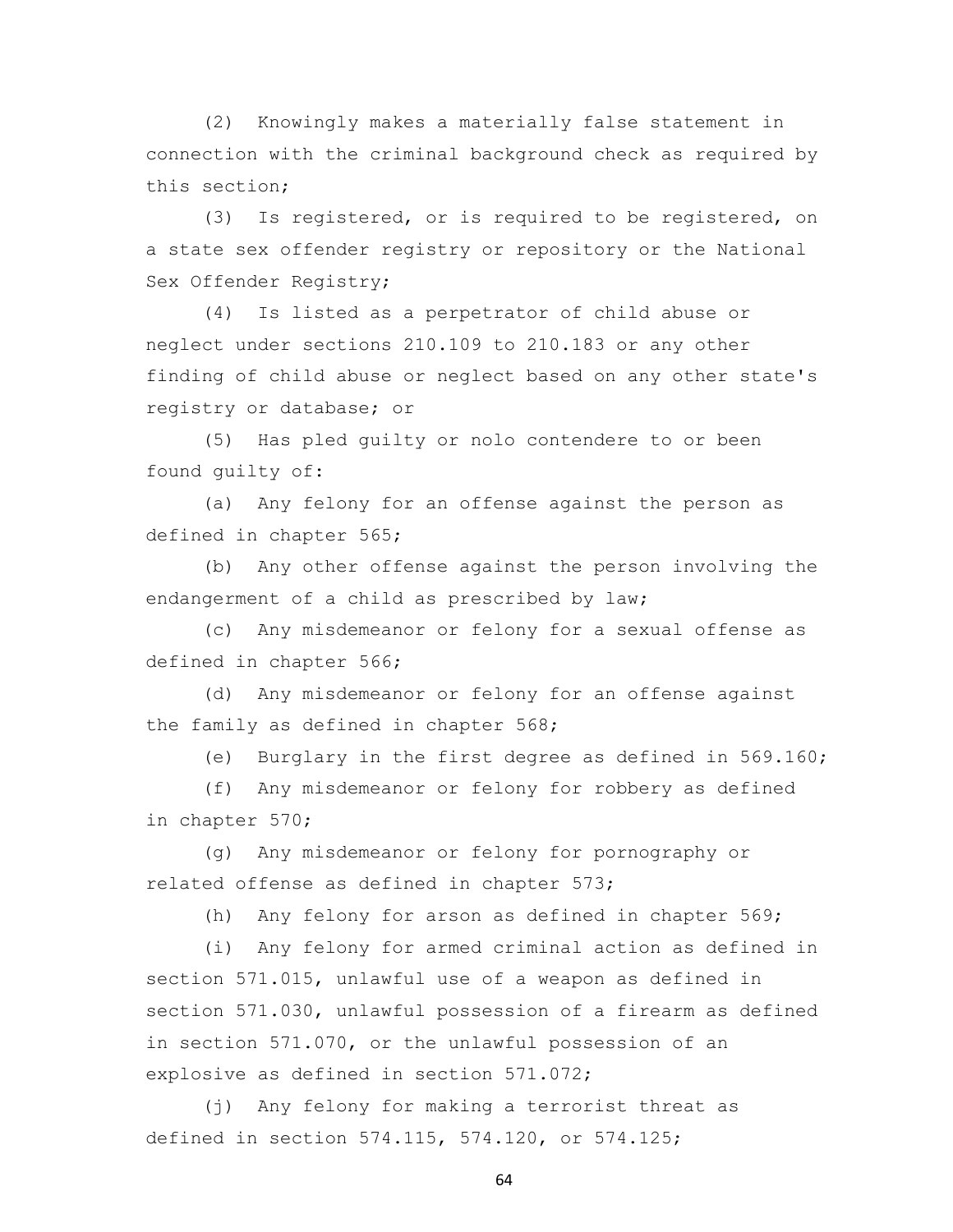(k) A felony drug-related offense committed during the preceding five years; or

 (l) Any similar offense in any federal, state, municipal, or other court of similar jurisdiction of which the **[**director of the designated **]** department has knowledge.

 5. Household members **[**seventeen years of age or older before January 1, 2021, or**]** eighteen years of age or older **[**on or after January 1, 2021**]**, or household members under **[**seventeen years of age before January 1, 2021, or under**]** eighteen years of age **[**on or after January 1, 2021,**]** who have been certified as an adult for the commission of an offense, shall be ineligible to maintain a presence at a **[**facility licensed as a family child care**]** home where child care is provided during child care hours if any one or more of the provisions of subsection 4 of this section apply to such members.

 6. A child care provider may also be disqualified from receipt of state or federal funds for providing child care services either by direct payment or through reimbursement to an individual who receives child care benefits if such person, or any person **[**seventeen years of age or older before January 1, 2021, or**]** eighteen years of age or older **[**on or after January 1, 2021,**]** residing in the household in which child care is being provided, excluding child care provided in the child's home, has been refused licensure or has experienced licensure suspension or revocation under section 210.221 or 210.496.

 7. A child care provider shall not be required to submit a request for a criminal background check under this section for a child care staff member if:

 (1) The staff member received a qualifying criminal background check within five years before the latest date on which such a submission may be made and while employed by or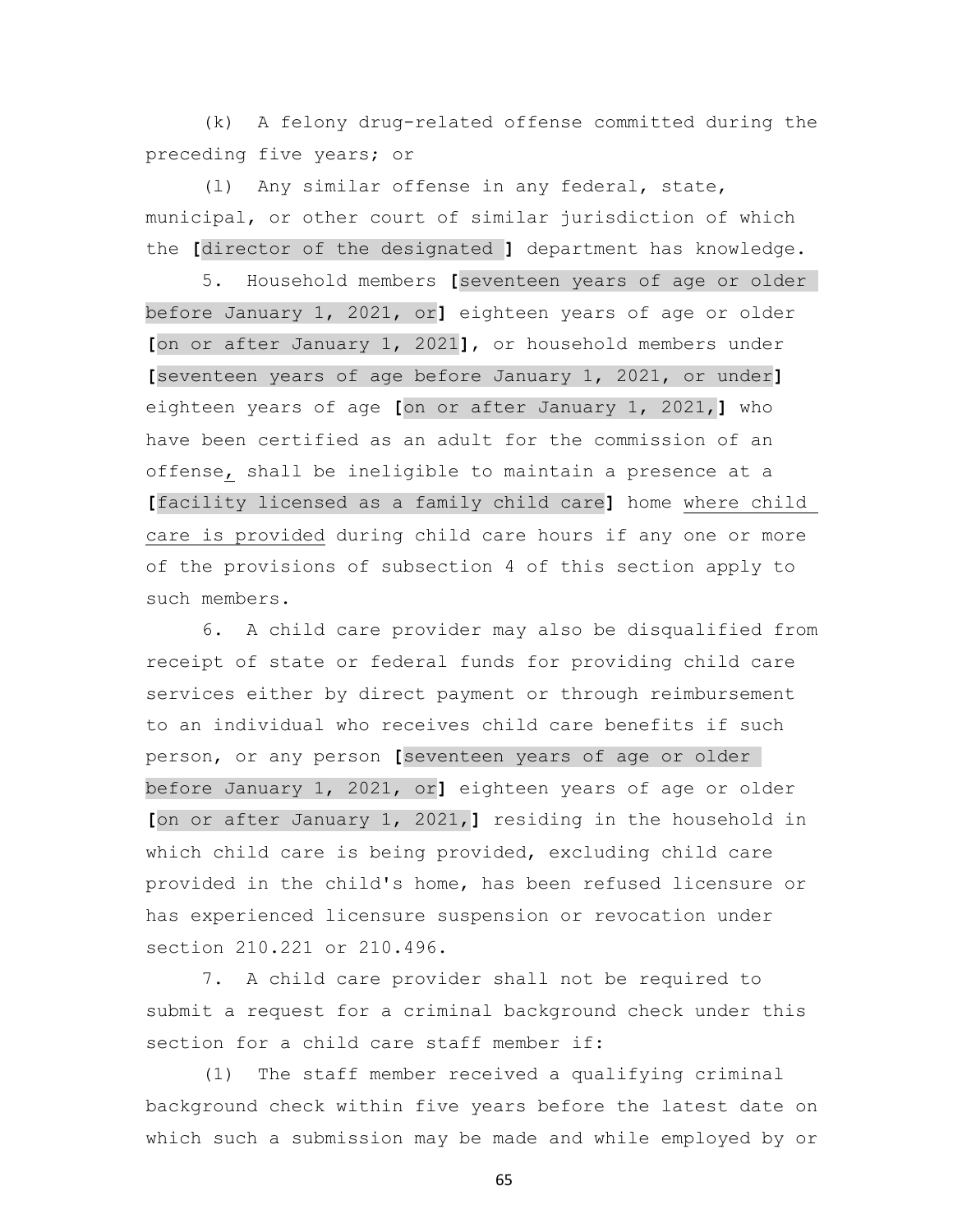seeking employment by another child care provider within Missouri;

 (2) The **[**department of**]** departments of elementary and secondary education, health and senior services, or **[**the department**]** of social services provided to the first provider a qualifying criminal background check result, consistent with this section, for the staff member; and

 (3) The staff member is employed by a child care provider within Missouri or has been separated from employment from a child care provider within Missouri for a period of not more than one hundred eighty consecutive days.

 8. (1) The department **[**processing**]** shall process the request for a criminal background check for any prospective child care staff member or child care staff member **[**shall do so**]** as expeditiously as possible, but not to exceed fortyfive days after the date on which the provider submitted the request.

 (2) The department shall provide the results of the criminal background check to the child care provider in a statement that indicates whether the prospective child care staff member or child care staff member is eligible or ineligible for employment or presence at the child care facility or receipt of state or federal funds for providing child care services either by direct payment or through reimbursement to an individual who receives child care benefits. The department shall not reveal to the child care provider any disqualifying crime or other related information regarding the prospective child care staff member or child care staff member.

 (3) If such prospective child care staff member or child care staff member is ineligible for employment or presence at the child care facility, the department shall, when providing the results of criminal background check,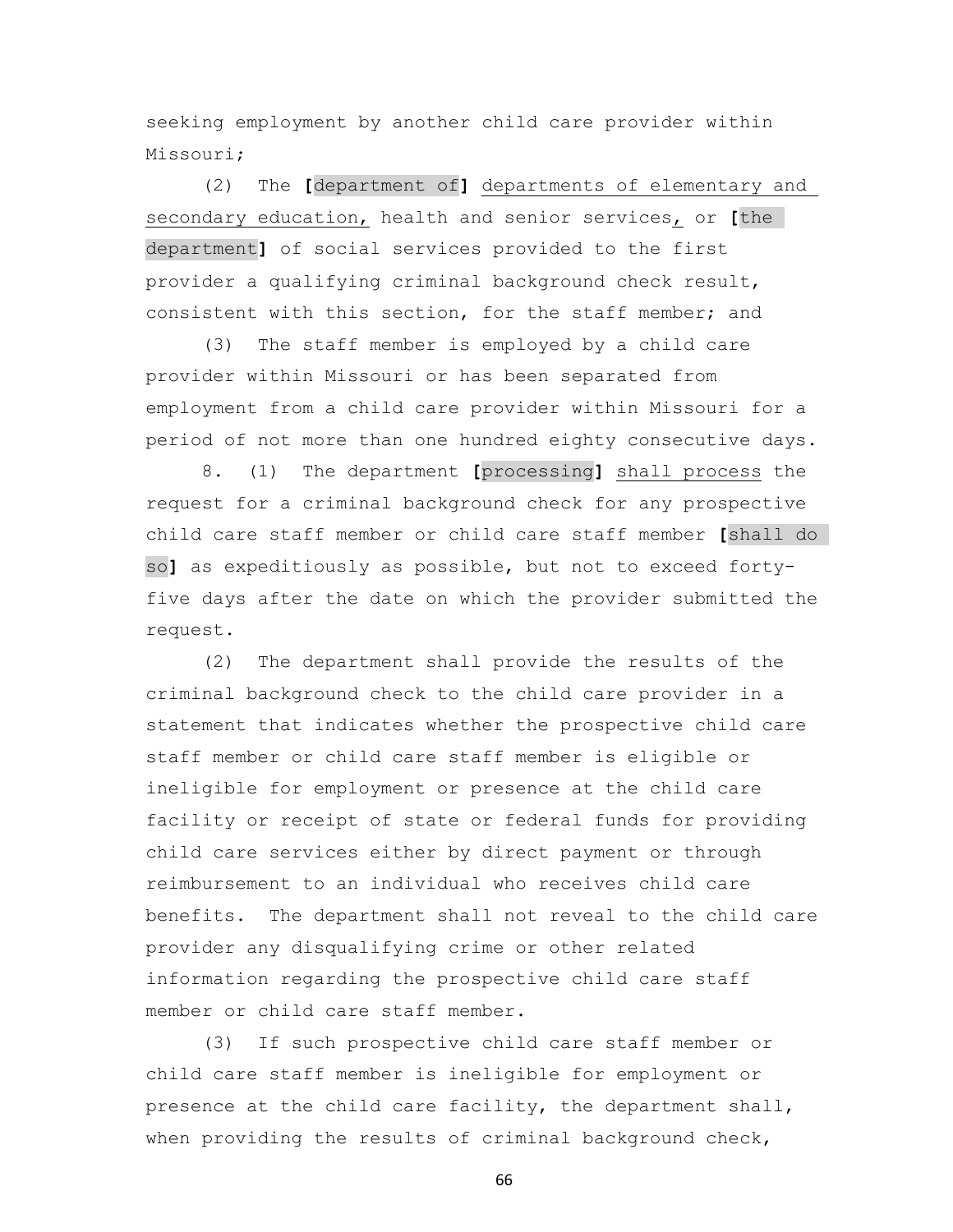include information related to each disqualifying crime or other related information, in a report to such prospective child care staff member or child care staff member, along with information regarding the opportunity to appeal under subsection 9 of this section.

 (4) If a prospective child care provider or child care provider has been denied state or federal funds by the department **[**of social services**]** for providing child care, he or she may appeal such denial to the department **[**of social services**]** pursuant to section 210.027.

 9. (1) The prospective child care staff member or child care staff member may appeal a finding of ineligibility for employment or presence at a child care facility in writing to the department **[**that made the determination of ineligibility**]** to challenge the accuracy or completeness of the information contained in his or her criminal background check if his or her finding of ineligibility is based on one or more of the following offenses:

- (a) Murder, as described in 18 U.S.C. Section 1111;
- (b) Felony child abuse or neglect;

 (c) A felony crime against children, including child pornography;

- (d) Felony spousal abuse;
- (e) A felony crime involving rape or sexual assault;
- (f) Felony kidnapping;
- (g) Felony arson;
- (h) Felony physical assault or battery;

 (i) A violent misdemeanor offense committed as an adult against a child, including the offense of child abuse, child endangerment, or sexual assault, or a misdemeanor offense involving child pornography; or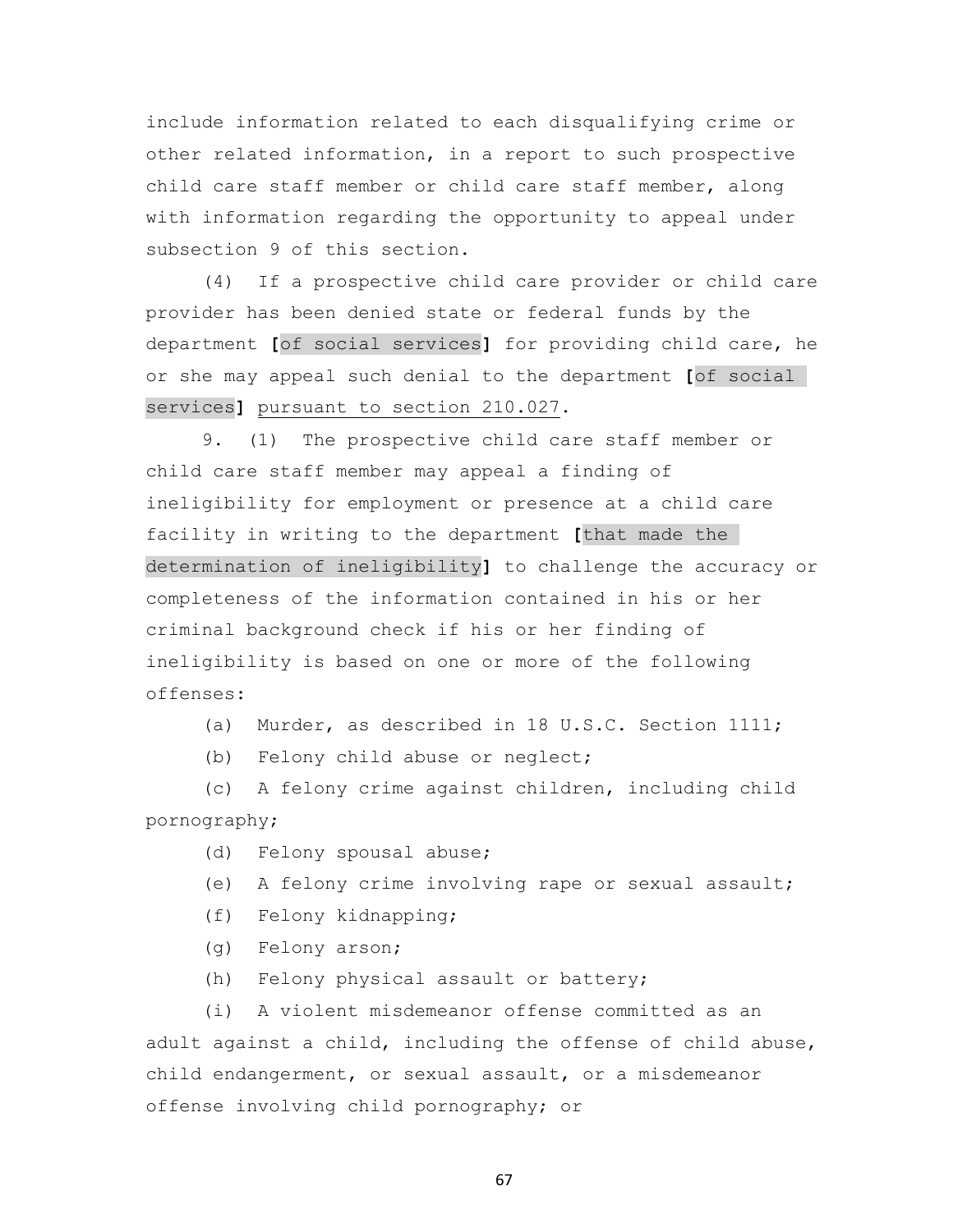(j) Any similar offense in any federal, state, municipal, or other court.

 (2) If a finding of ineligibility is based on an offense not provided for in subdivision (1) of this subsection, the prospective child care staff member or child care staff member may appeal to challenge the accuracy or completeness of the information contained in his or her criminal background check or to offer information mitigating the results and explaining why an eligibility exception should be granted.

 (3) The written appeal shall be filed with the department **[**that made the determination**]** within ten days from the mailing of the notice of ineligibility. **[**Such**]** The department shall attempt to verify the accuracy of the information challenged by the individual, including making an effort to locate any missing disposition information related to the disqualifying offense. After the department verifies the accuracy of the information challenged by the individual, the department shall **[**forward the appeal to the child care background screening review committee established in subdivision (4) of this subsection. The child care background screening review committee shall**]** make a final decision on the written appeal, and such decision shall be made in a timely manner. Such decision shall be considered a noncontested final agency decision by the department **[**that made the determination of ineligibility under this section and**]**, appealable under section 536.150. Such decision shall be appealed within thirty days of the mailing of the decision.

 **[**(4) There is hereby established a "Child Care Background Screening Review Committee", which shall consist of the directors of the department of health and senior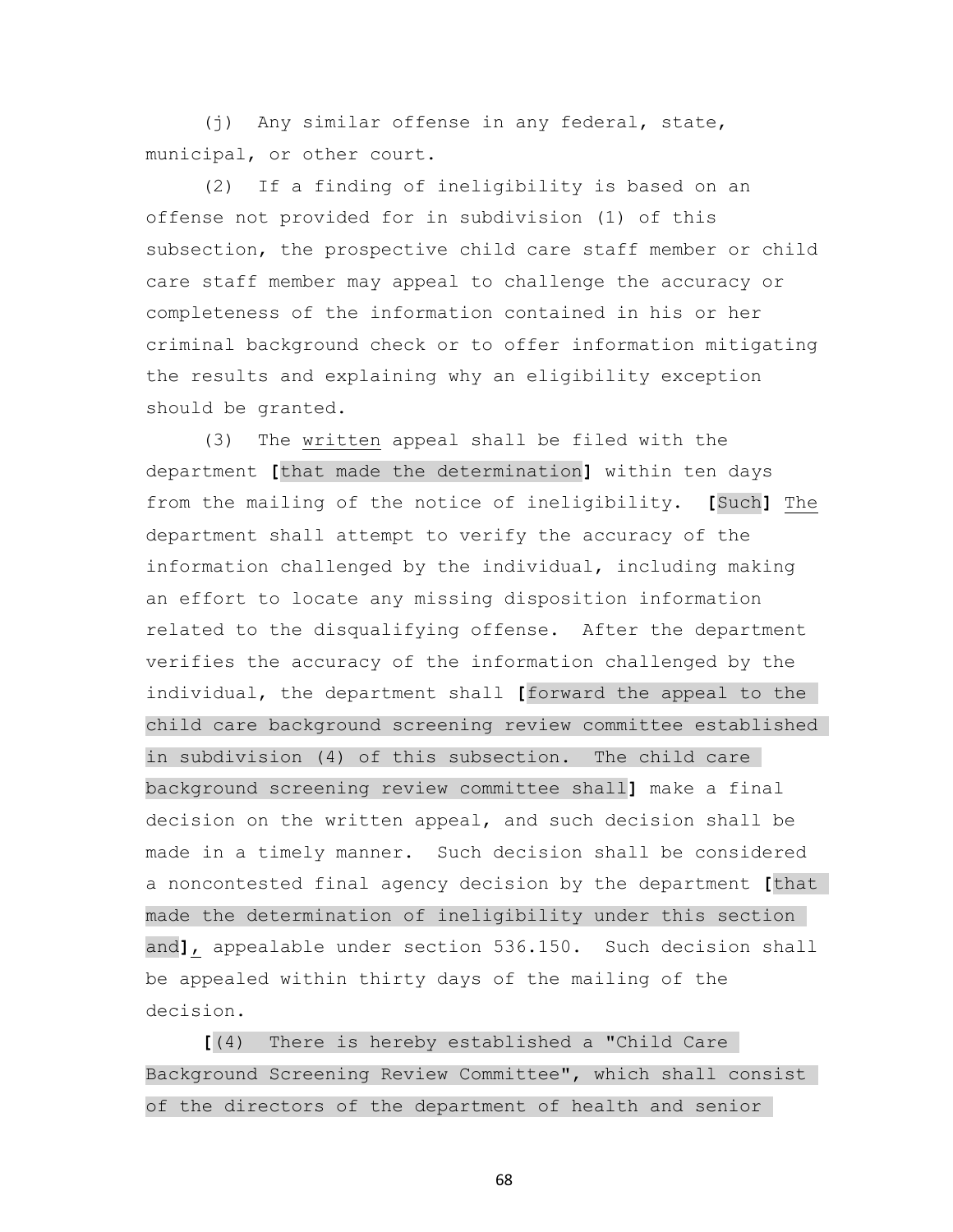services and the department of social services or the directors' designee or designees.

 (5) Any decision by the child care background screening review committee to grant an eligibility exception as allowed in this section shall only be made upon the approval of all committee members.**]**

 10. **[**The department of health and senior services and the department of social services are authorized to enter into any agreements necessary to facilitate the sharing of information between the departments for the enforcement of this section including, but not limited to, the results of the criminal background check or any of its individual components.

 11.**]** Nothing in this section shall prohibit **[**either**]** the department **[**of health and senior services or the department of social services**]** from requiring more frequent checks of the family care safety registry established under section 210.903 or the central registry for child abuse established under section 210.109 in order to determine eligibility for employment or presence at the child care facility or receipt of state or federal funds for providing child care services either by direct payment or through reimbursement to an individual who receives child care benefits.

 **[**12.**]** 11. The department **[**of health and senior services and the department of social services**]** may **[**each**]** adopt emergency rules to implement the requirements of this section. Any rule or portion of a rule, as that term is defined in section 536.010, that is created under the authority delegated in this section shall become effective only if it complies with and is subject to all of the provisions of chapter 536 and, if applicable, section 536.028. This section and chapter 536 are nonseverable and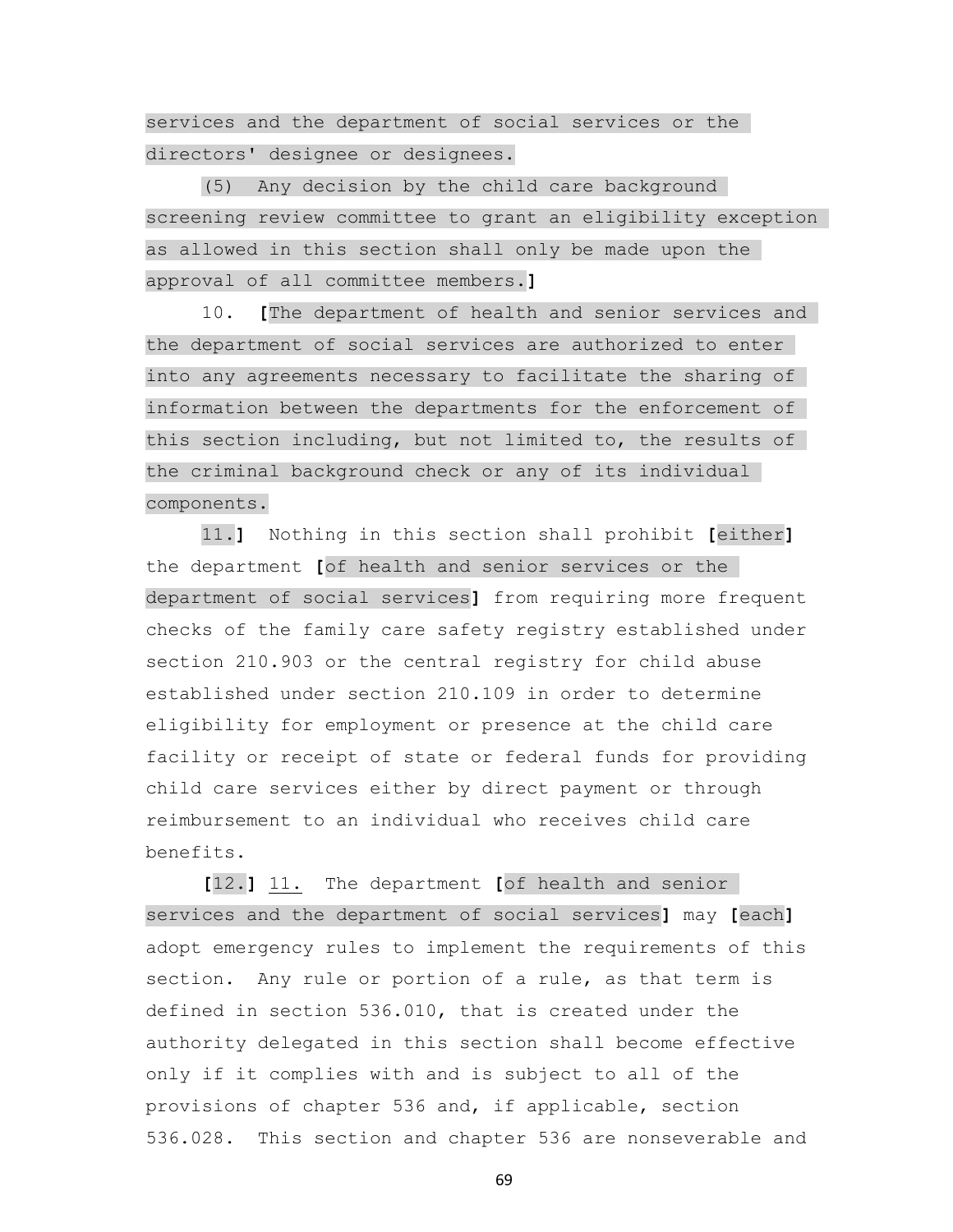if any of the powers vested with the general assembly pursuant to chapter 536 to review, to delay the effective date, or to disapprove and annul a rule are subsequently held unconstitutional, then the grant of rulemaking authority and any rule proposed or adopted after August 28, 2018, shall be invalid and void.

 **[**13.**]** 12. The provisions of this section shall not apply to any child care facility, as defined in section 210.201, maintained or operated under the exclusive control of a religious organization, as described in subdivision (17) of subsection 1 of section 210.211, unless such facility is a recipient of federal funds for providing care for children, except for federal funds for those programs that meet the requirements for participation in the Child and Adult Care Food Program under 42 U.S.C. Section 1766.

 210.1450. 1. Before January 1, 2024, all licensed residential care facilities currently contracted with the department of social services shall seek and obtain national accreditation by one of the following:

 (1) The Commission on Accreditation of Rehabilitation Facilities;

 (2) The Joint Commission on Accreditation of Healthcare Organizations;

(3) The Council on Accreditation; or

 (4) Any other independent, not-for-profit accrediting body approved by the United States Department of Health and Human Services.

 2. (1) Each licensed residential care facility with accreditation under subsection 1 of this section at the time this section takes effect shall apply for designation as a qualified residential treatment program by the department of social services before October 1, 2023, unless the facility is licensed by the department for intensive residential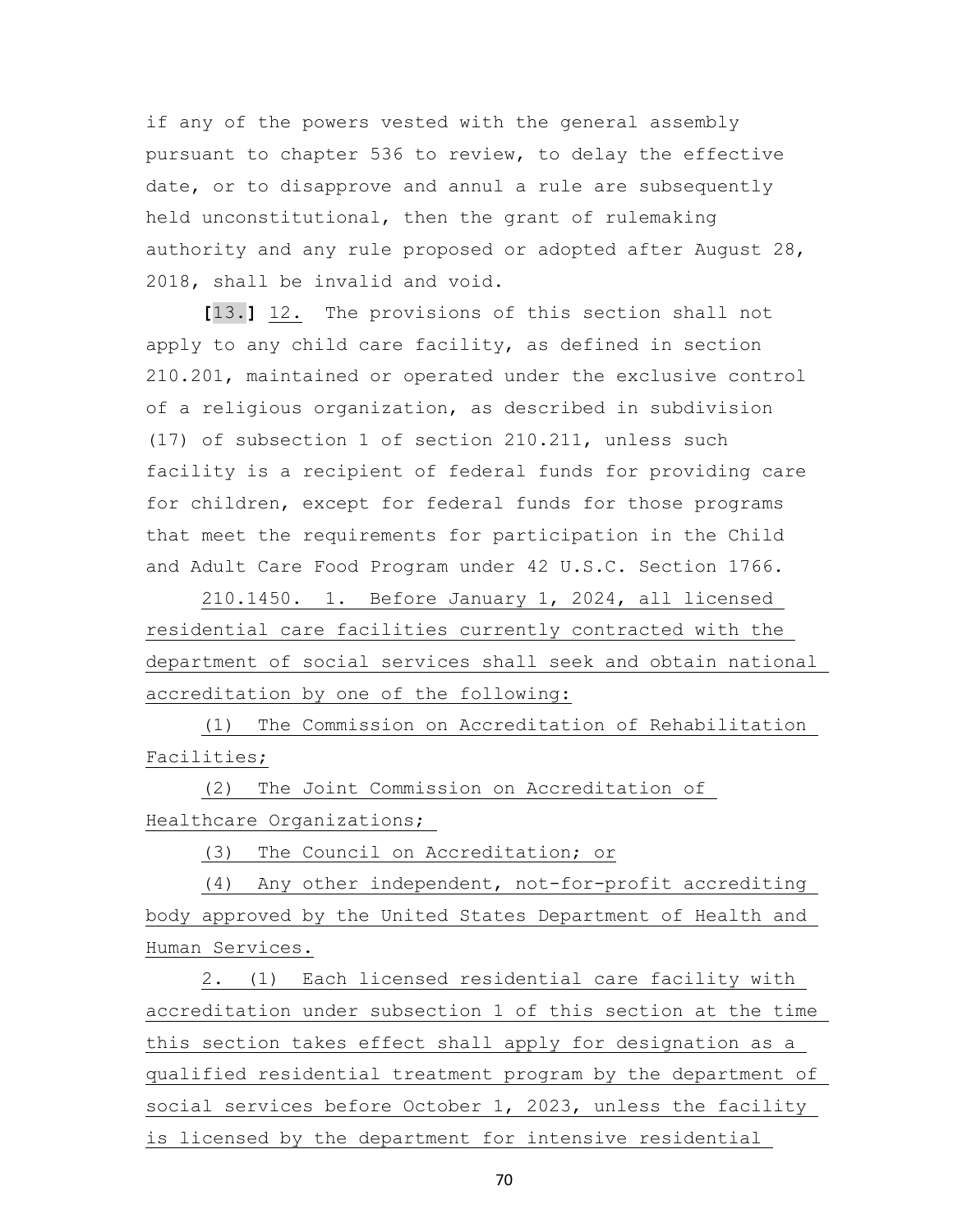treatment to meet above level IV needs and may apply for certification as a psychiatric residential treatment facility by the department of health and senior services.

 (2) Any licensed residential care facility that obtains accreditation after the effective date of this section shall apply to the department of social services for designation as a qualified residential treatment program within sixty days after obtaining accreditation.

 3. Within forty-five days of receiving an application from a licensed residential care facility for designation as a qualified residential treatment program, the department of social services shall issue a qualified residential treatment program designation to a licensed residential care facility meeting the following requirements and shall issue to the facility new or amended contracts for qualified residential treatment program services:

 (1) National accreditation as described under subsection 1 of this section; and

 (2) Other standards for a qualified residential treatment program under Part IV, Section 50741(a)(4)(A) to (F) of the Family First Prevention Services Act of 2018, as amended.

 4. Subject to appropriations, the department shall provide grants to licensed residential care facilities for the purpose of helping the facilities obtain national accreditation and developing the infrastructure, workforce, and programming necessary to meet the standards for a designation as a qualified residential treatment program.

 5. The department of social services shall assess and determine if each qualified residential treatment program is an institution for mental diseases (IMD) using the criteria provided in The State Medicaid Manual.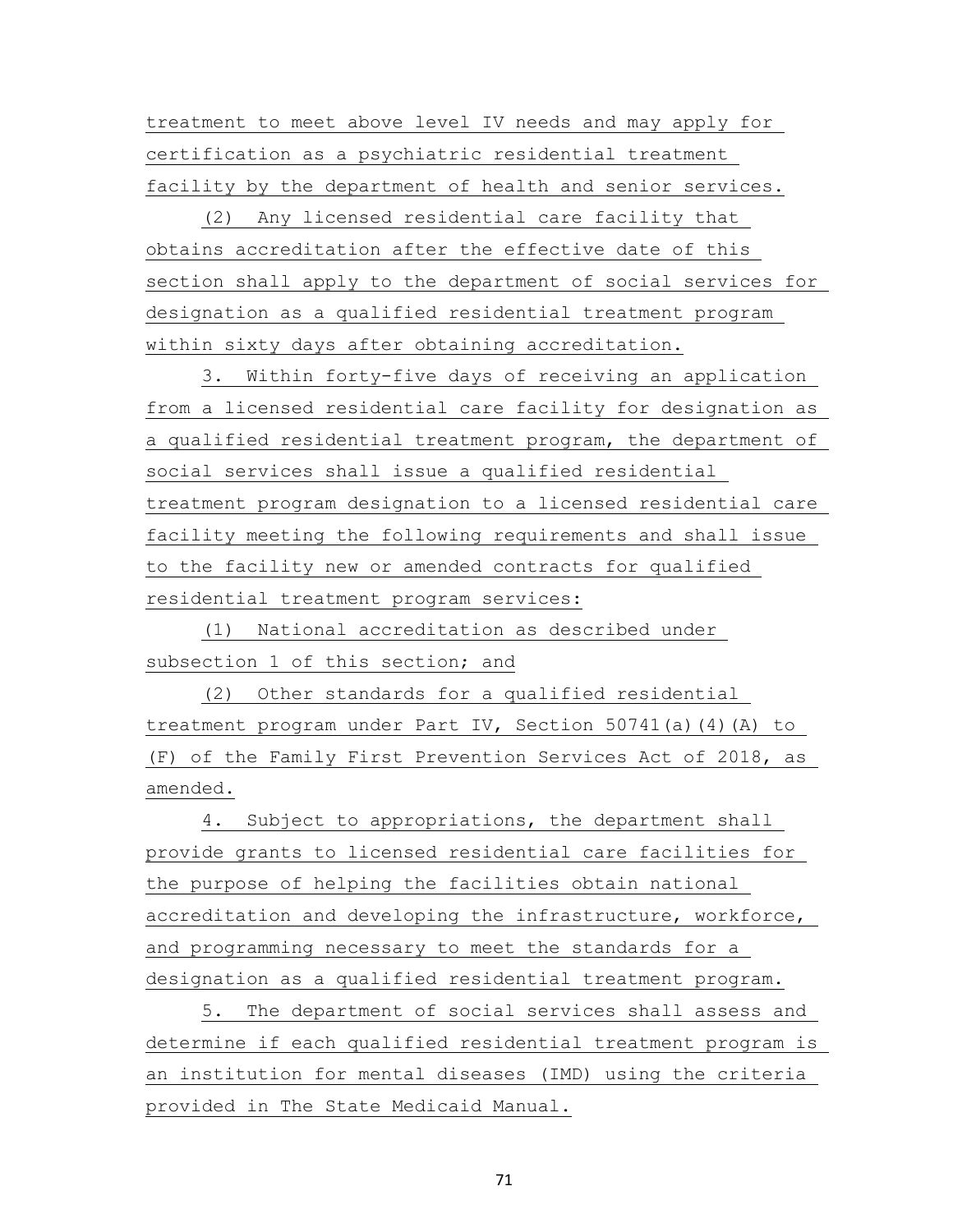6. (1) The department of social services shall seek a section 1115 demonstration waiver of the IMD exclusion for qualified residential treatment programs within ninety days after the effective date of this section.

 (2) No fewer than one hundred eighty days before the expiration of the waiver, the department shall seek an extension or amendment of the waiver or seek a new waiver.

 (3) All licensed residential care facilities designated by the department as a qualified residential treatment program shall follow rules and procedures to limit the use of seclusion and restraint under 42 CFR, Part 483, Subpart G.

 (4) The provisions of this subsection shall not apply to licensed residential care facilities not assessed and determined to be an institution for mental diseases.

 (5) The department has the duty to seek maximum federal funding, and the department shall report to the general assembly the federal financial participation of Title IV-E and Medicaid for licensed residential treatment programs within thirty days after the end of each fiscal quarter in which the waiver is in effect.

 7. The provisions of this section shall apply to licensed residential care facilities licensed by the department of social services, except licensed residential care facilities:

 (1) With a capacity for fewer than seven children or youth;

 (2) With no placement for children or youth beyond fourteen days;

 (3) With a supervised independent living setting for youth eighteen years of age or older;

 (4) That solely provide supportive services for pregnant or parenting youth in foster care;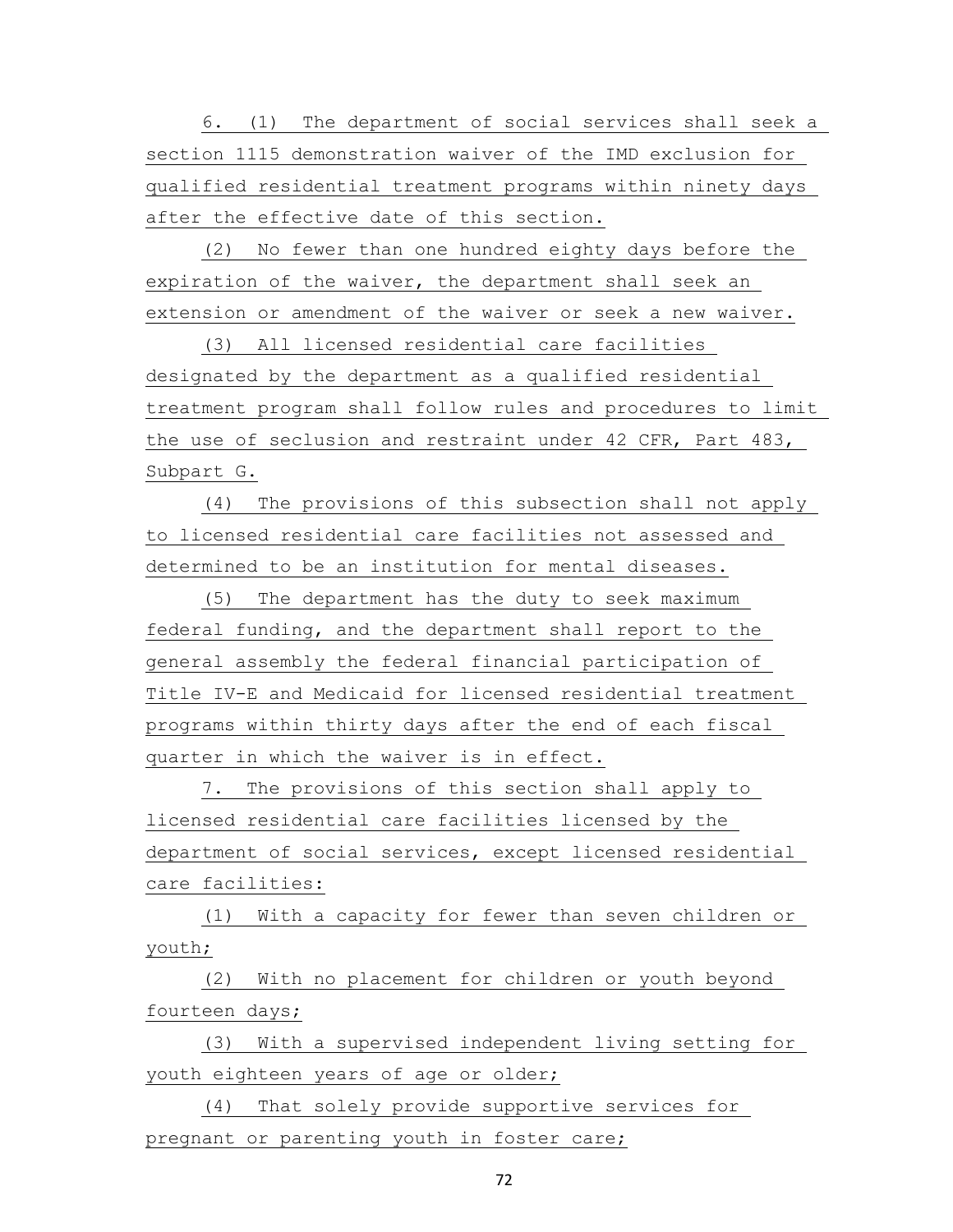(5) That solely provide supportive services for children or youth who have been found to be or are at risk of becoming sex trafficking victims;

 (6) That serve as an emergency shelter with temporary placement for children or youth; or

(7) That solely provide family-based treatment.

 211.081. 1. Whenever any person informs the juvenile officer in writing that a child appears to be within the purview of applicable provisions of section 211.031, the juvenile officer shall make or cause to be made a preliminary inquiry to determine the facts and to determine whether or not the interests of the public or of the child require that further action be taken. On the basis of this inquiry, the juvenile officer may make such informal adjustment as is practicable without a petition or file a petition. Any other provision of this chapter to the contrary notwithstanding, the juvenile court shall not make any order for disposition of a child which would place or commit the child to any location outside the state of Missouri without first receiving the approval of the children's division.

 2. Placement in any **[**institutional**]** residential setting, as defined in section 210.715, shall represent the least restrictive appropriate placement for the child and shall **[**be recommended based upon a psychological or psychiatric evaluation or both**]** meet all requirements set forth in section 210.715. Prior to entering any order for disposition of a child which would order residential treatment or other services inside the state of Missouri, the juvenile court shall enter findings which include the recommendation of the psychological or psychiatric evaluation or both; and certification from the division director or designee as to whether a provider or funds or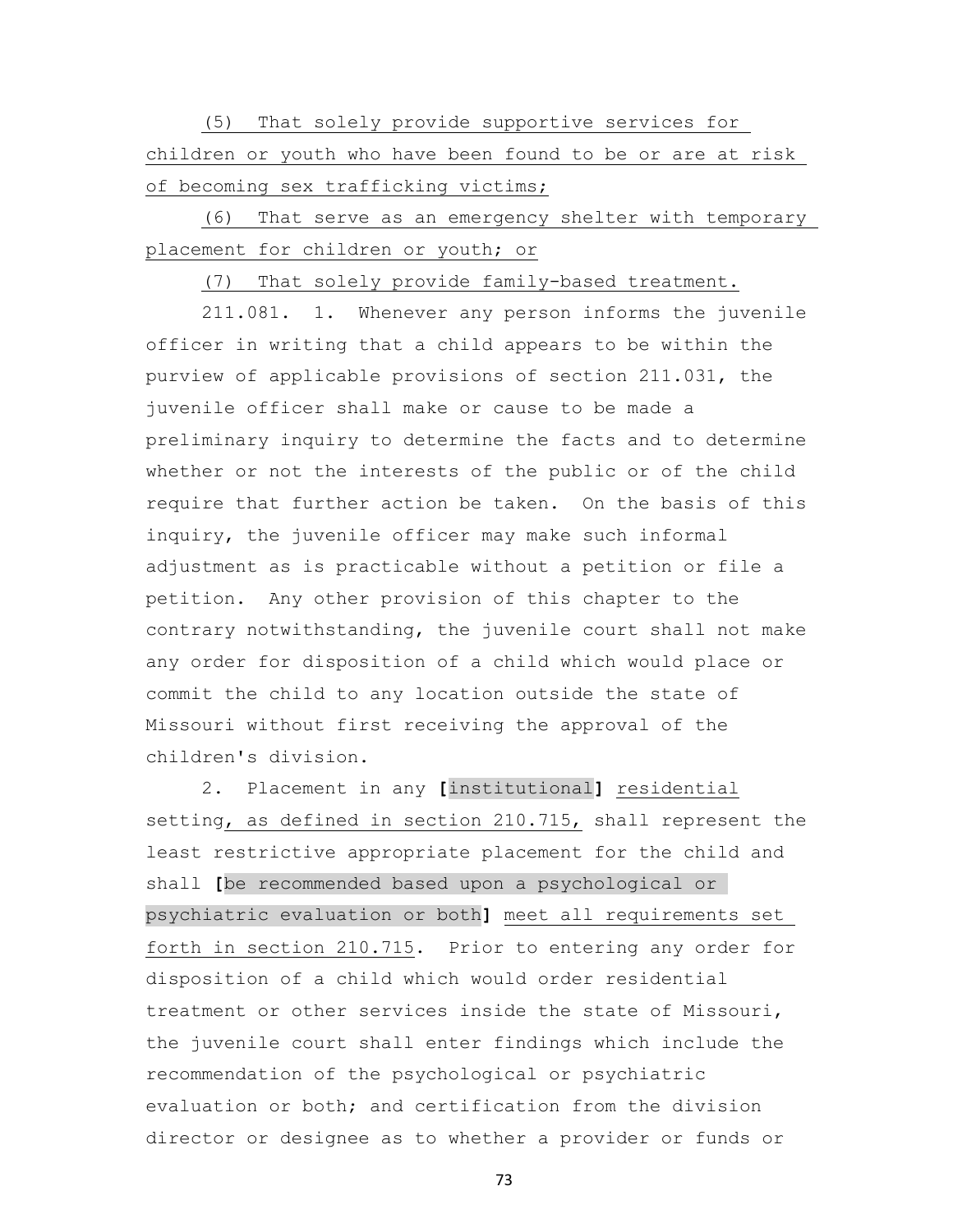both are available, including a projection of their future availability. If the children's division indicates that funding is not available, the division shall recommend and make available for placement by the court an alternative placement for the child. The division shall have the burden of demonstrating that they have exercised due diligence in utilizing all available services to carry out the recommendation of the evaluation team and serve the best interest of the child. The judge shall not order placement or an alternative placement with a specific provider but may reasonably designate the scope and type of the services which shall be provided by the department to the child. For purposes of this subsection, the word "child" shall have the same meaning as in section 210.715.

 3. Obligations of the state incurred under the provisions of section 211.181 shall not exceed, in any fiscal year, the amount appropriated for this purpose.

 302.178. 1. Any person between the ages of sixteen and eighteen years who is qualified to obtain a license pursuant to sections 302.010 to 302.340 may apply for, and the director shall issue, an intermediate driver's license entitling the applicant, while having such license in his or her possession, to operate a motor vehicle of the appropriate class upon the highways of this state in conjunction with the requirements of this section. An intermediate driver's license shall be readily distinguishable from a license issued to those over the age of eighteen. All applicants for an intermediate driver's license shall:

 (1) Successfully complete the examination required by section 302.173;

 (2) Pay the fee required by subsection 4 of this section;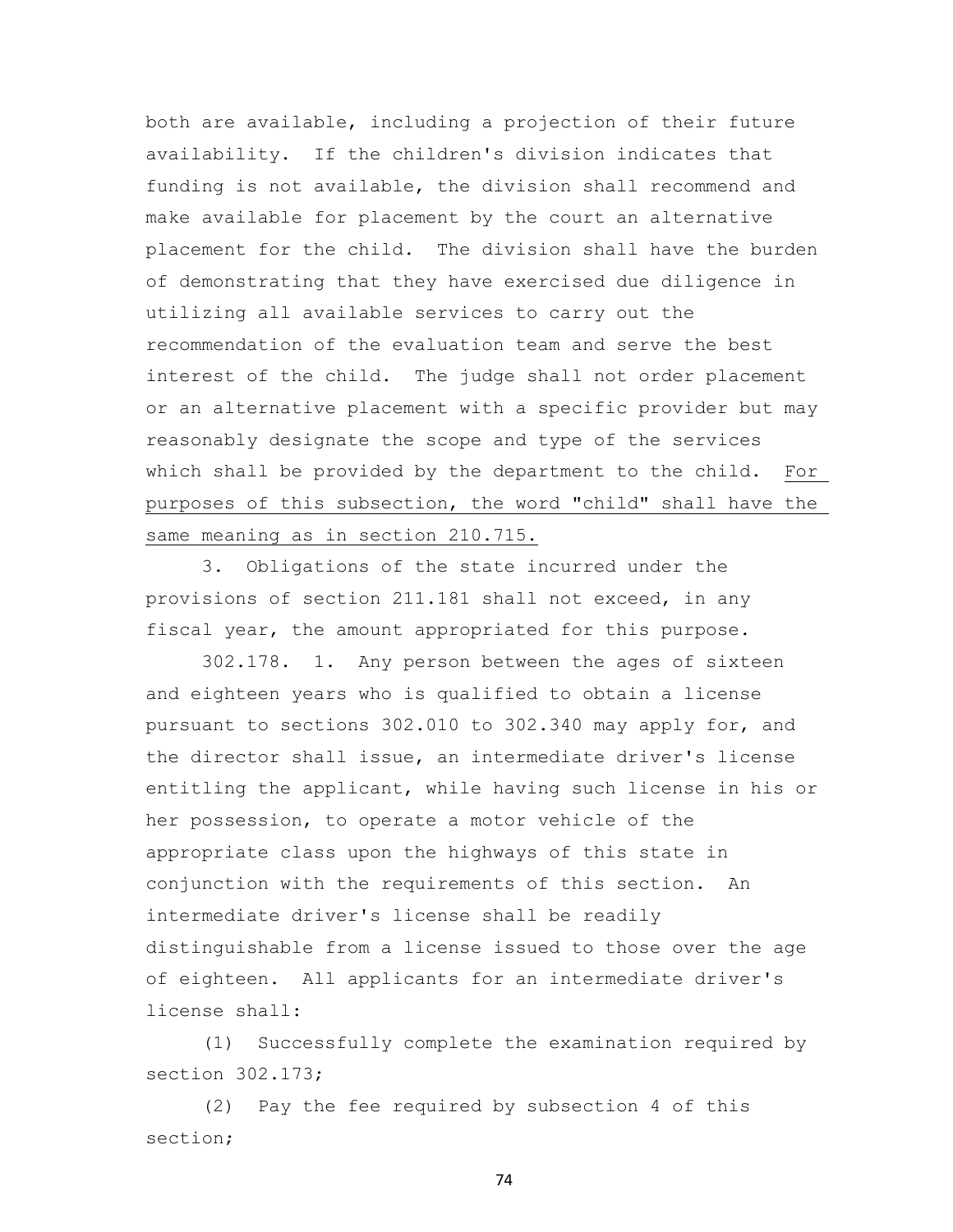(3) Have had a temporary instruction permit issued pursuant to subsection 1 of section 302.130 for at least a six-month period or a valid license from another state; and

 (4) Have a parent, grandparent, legal guardian, or, if the applicant is a participant in a federal residential job training program, a driving instructor employed by a federal residential job training program, sign the application stating that the applicant has completed at least forty hours of supervised driving experience under a temporary instruction permit issued pursuant to subsection 1 of section 302.130, or, if the applicant is an emancipated minor, the person over twenty-one years of age who supervised such driving. For purposes of this section, the term "emancipated minor" means a person who is at least sixteen years of age, but less than eighteen years of age, who:

 (a) Marries with the consent of the legal custodial parent or legal guardian pursuant to section 451.080;

 (b) Has been declared emancipated by a court of competent jurisdiction;

(c) Enters active duty in the Armed Forces;

 (d) Has written consent to the emancipation from the custodial parent or legal guardian; **[**or**]**

 (e) Through employment or other means provides for such person's own food, shelter and other cost-of-living expenses; or

 (f) Qualifies as a homeless child or homeless youth, as defined in subsection 1 of section 167.020, or as an unaccompanied youth as defined in 42 U.S.C. Section 11434a(6), and whose status as such is verified as provided under subsection 10 of this section;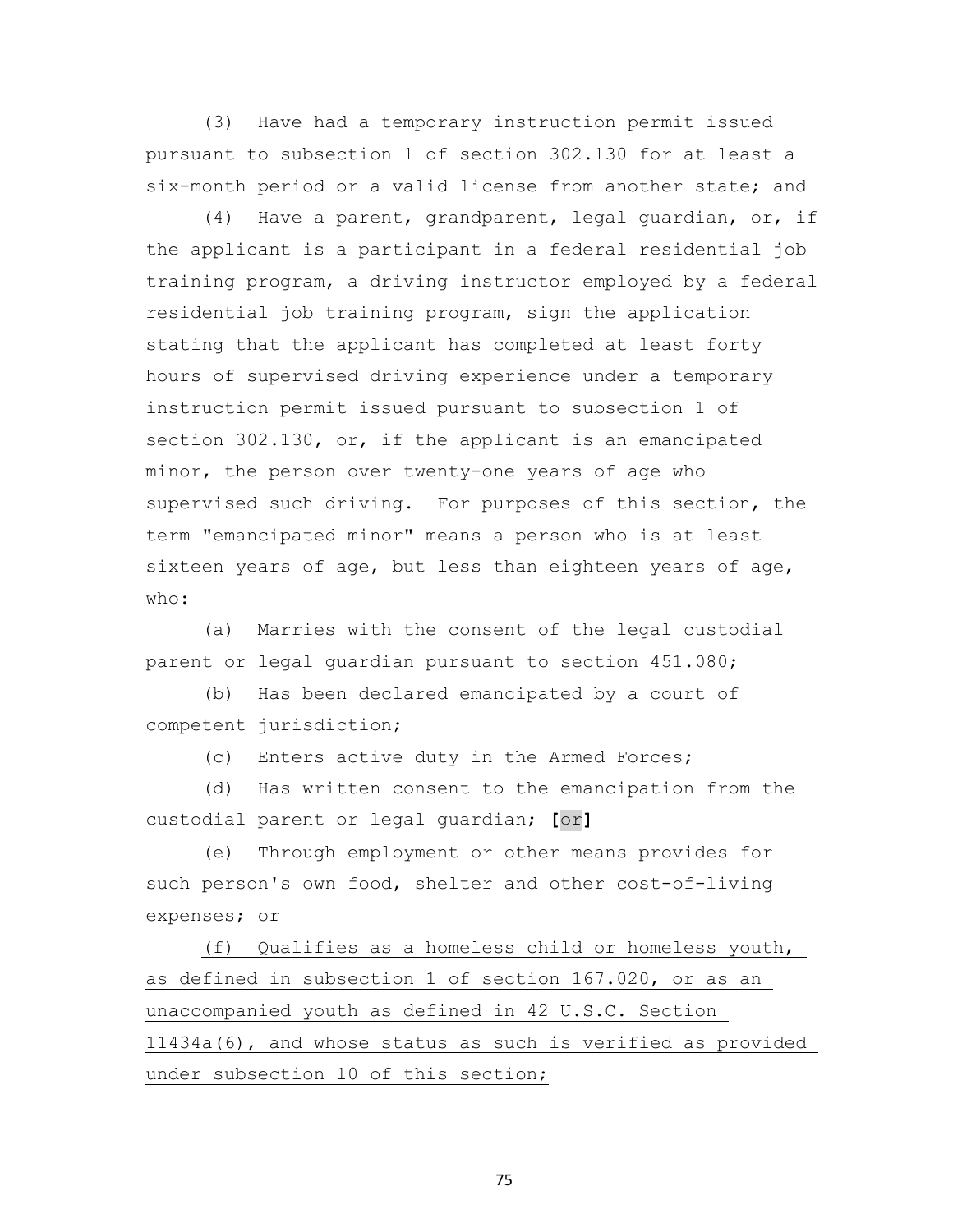(5) Have had no alcohol-related enforcement contacts as defined in section 302.525 during the preceding twelve months; and

 (6) Have no nonalcoholic traffic convictions for which points are assessed pursuant to section 302.302, within the preceding six months.

 2. An intermediate driver's license grants the licensee the same privileges to operate that classification of motor vehicle as a license issued pursuant to section 302.177, except that no person shall operate a motor vehicle on the highways of this state under such an intermediate driver's license between the hours of 1:00 a.m. and 5:00 a.m. unless accompanied by a person described in subsection 1 of section 302.130; except the licensee may operate a motor vehicle without being accompanied if the travel is to or from a school or educational program or activity, a regular place of employment or in emergency situations as defined by the director by regulation.

 3. Each intermediate driver's license shall be restricted by requiring that the driver and all passengers in the licensee's vehicle wear safety belts at all times. This safety belt restriction shall not apply to a person operating a motorcycle. For the first six months after issuance of the intermediate driver's license, the holder of the license shall not operate a motor vehicle with more than one passenger who is under the age of nineteen who is not a member of the holder's immediate family. As used in this subsection, an intermediate driver's license holder's immediate family shall include brothers, sisters, stepbrothers or stepsisters of the driver, including adopted or foster children residing in the same household of the intermediate driver's license holder. After the expiration of the first six months, the holder of an intermediate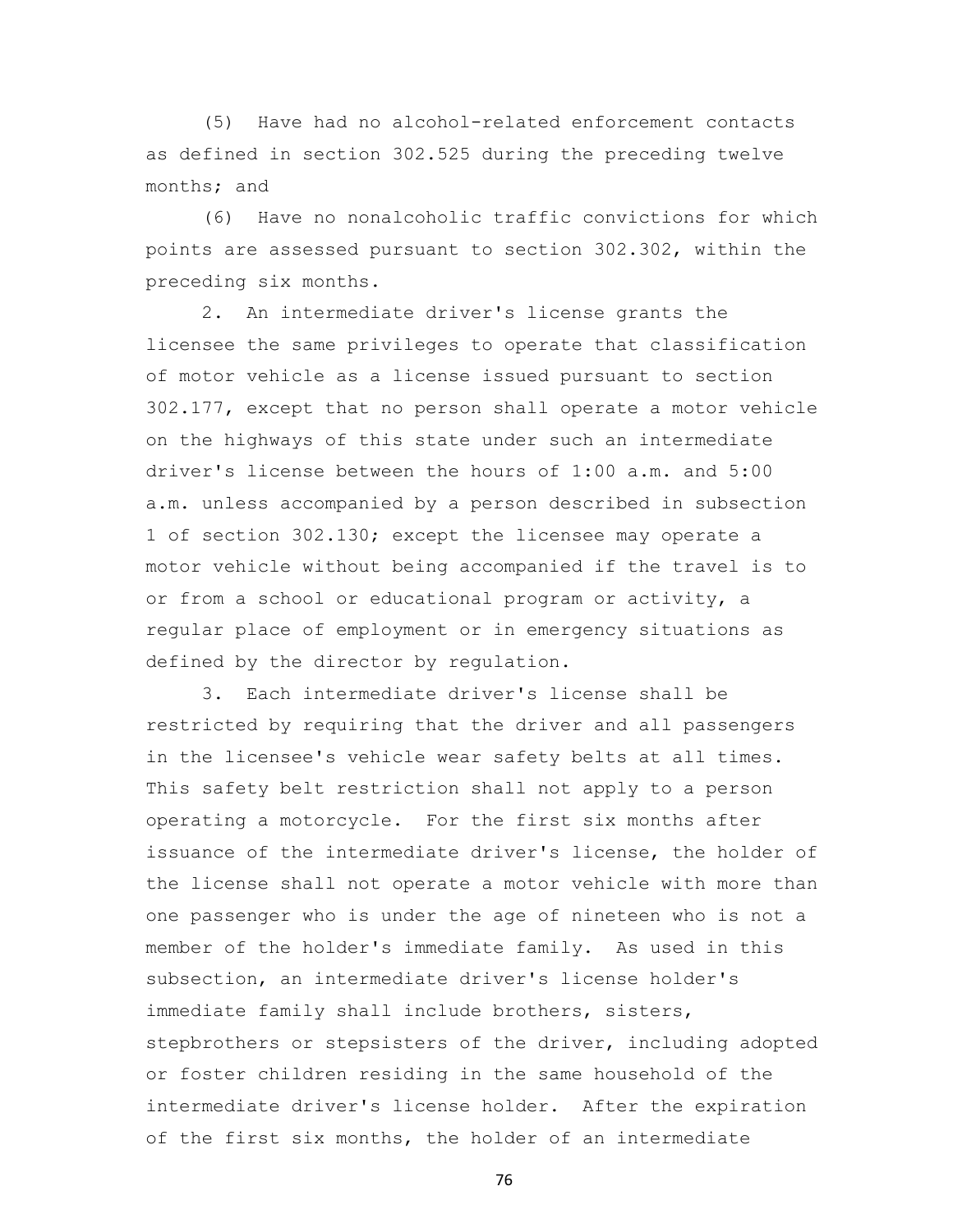driver's license shall not operate a motor vehicle with more than three passengers who are under nineteen years of age and who are not members of the holder's immediate family. The passenger restrictions of this subsection shall not be applicable to any intermediate driver's license holder who is operating a motor vehicle being used in agricultural workrelated activities.

 4. Notwithstanding the provisions of section 302.177 to the contrary, the fee for an intermediate driver's license shall be five dollars and such license shall be valid for a period of two years. Such fee shall be waived for any person qualifying as an emancipated minor under subdivision (4) of subsection 1 of this section.

 5. Any intermediate driver's licensee accumulating six or more points in a twelve-month period may be required to participate in and successfully complete a driverimprovement program approved by the state highways and transportation commission. The driver-improvement program ordered by the director of revenue shall not be used in lieu of point assessment.

 6. (1) An intermediate driver's licensee who has, for the preceding twelve-month period, had no alcohol-related enforcement contacts, as defined in section 302.525 and no traffic convictions for which points are assessed, upon reaching the age of eighteen years or within the thirty days immediately preceding their eighteenth birthday may apply for and receive without further examination, other than a vision test as prescribed by section 302.173, a license issued pursuant to this chapter granting full driving privileges. Such person shall pay the required fee for such license as prescribed in section 302.177.

 (2) If an intermediate driver's license expires on a Saturday, Sunday, or legal holiday, such license shall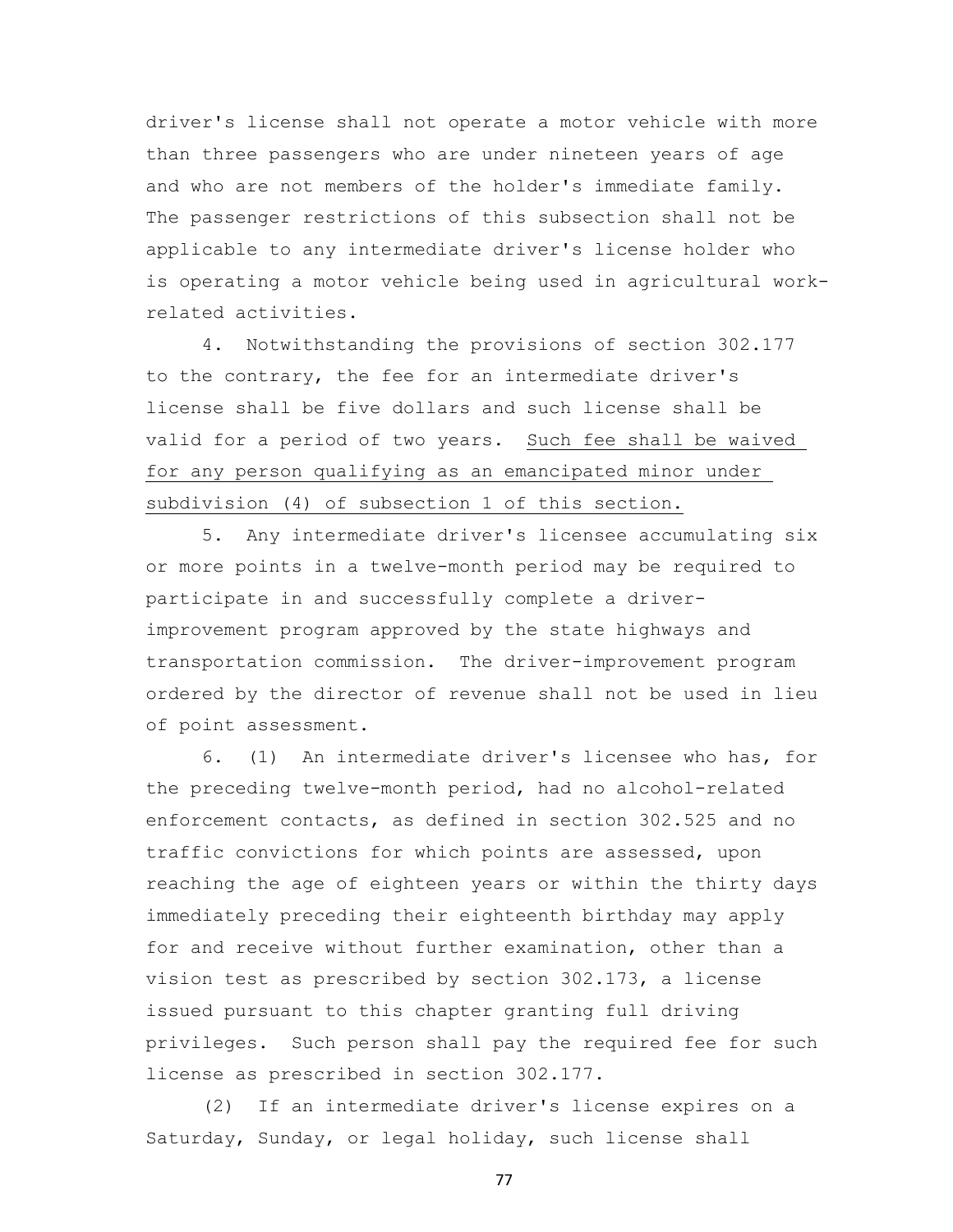remain valid for the five business days immediately following the expiration date. In no case shall a licensee whose intermediate driver's license expires on a Saturday, Sunday, or legal holiday be guilty of an offense of driving with an expired or invalid driver's license if such offense occurred within five business days immediately following an expiration date that occurs on a Saturday, Sunday, or legal holiday.

 (3) The director of revenue shall deny an application for a full driver's license until the person has had no traffic convictions for which points are assessed for a period of twelve months prior to the date of application for license or until the person is eligible to apply for a sixyear driver's license as provided for in section 302.177, provided the applicant is otherwise eligible for full driving privileges. An intermediate driver's license shall expire when the licensee is eligible and receives a full driver's license as prescribed in subdivision (1) of this section.

 7. No person upon reaching the age of eighteen years whose intermediate driver's license and driving privilege is denied, suspended, cancelled or revoked in this state or any other state for any reason may apply for a full driver's license until such license or driving privilege is fully reinstated. Any such person whose intermediate driver's license has been revoked pursuant to the provisions of sections 302.010 to 302.540 shall, upon receipt of reinstatement of the revocation from the director, pass the complete driver examination, apply for a new license, and pay the proper fee before again operating a motor vehicle upon the highways of this state.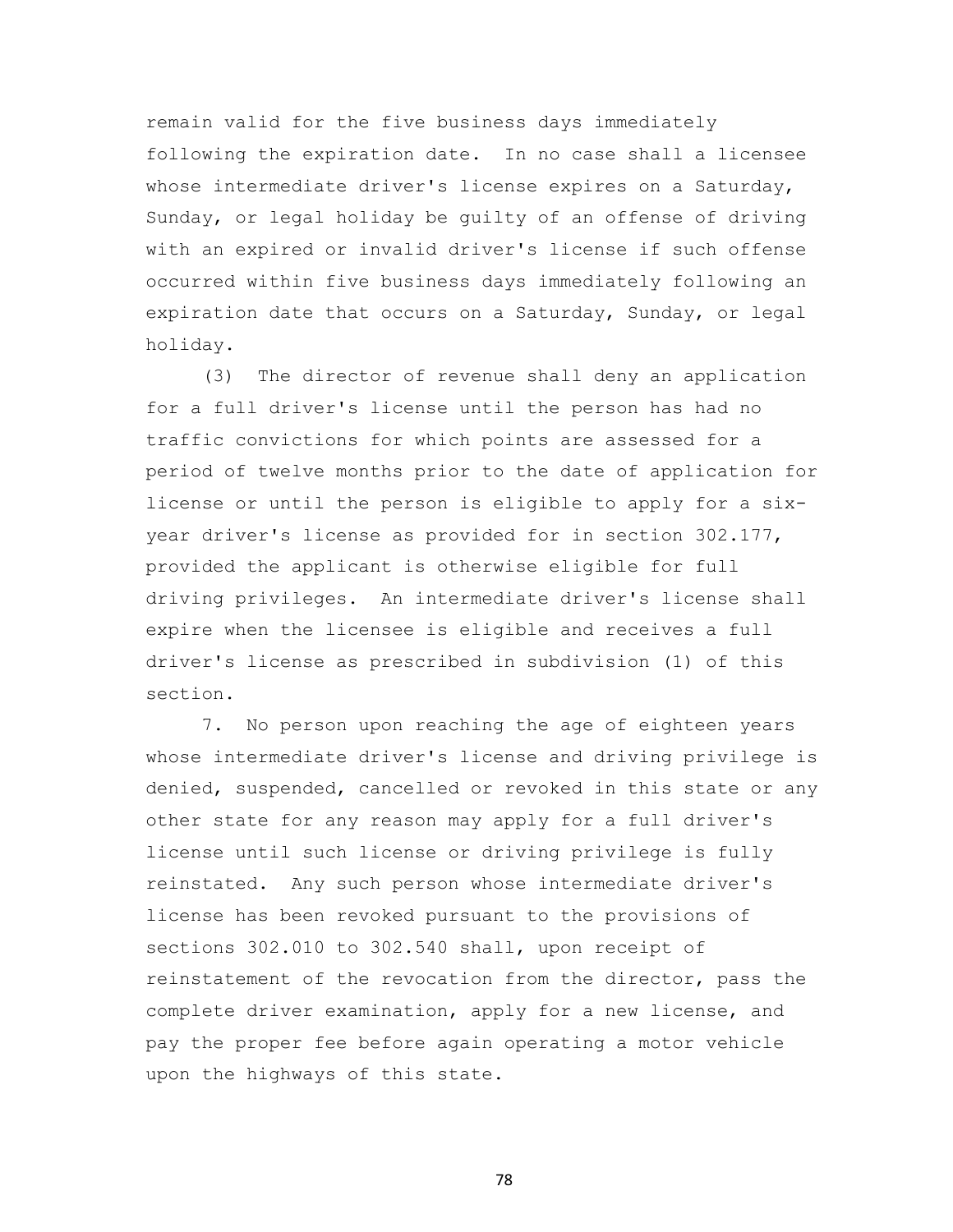8. A person shall be exempt from the intermediate licensing requirements if the person has reached the age of eighteen years and meets all other licensing requirements.

 9. Any person who violates any of the provisions of this section relating to intermediate drivers' licenses or the provisions of section 302.130 relating to temporary instruction permits is guilty of an infraction, and no points shall be assessed to his or her driving record for any such violation.

 10. A person's status as a homeless child or youth or unaccompanied youth under paragraph (f) of subdivision (4) of subsection 1 of this section shall be verified by a letter signed by one of the following persons:

 (1) A director or designee of a governmental or nonprofit agency that receives public or private funding to provide services to homeless persons;

 (2) A local education agency liaison for homeless children and youth designated under 42 U.S.C. Section 11432(g)(1)(J)(ii);

 (3) A licensed attorney representing the minor in any legal matter; or

(4) A school social worker or counselor.

 11. Any rule or portion of a rule, as that term is defined in section 536.010, that is created under the authority delegated in this section shall become effective only if it complies with and is subject to all of the provisions of chapter 536 and, if applicable, section 536.028. This section and chapter 536 are nonseverable and if any of the powers vested with the general assembly pursuant to chapter 536 to review, to delay the effective date or to disapprove and annul a rule are subsequently held unconstitutional, then the grant of rulemaking authority and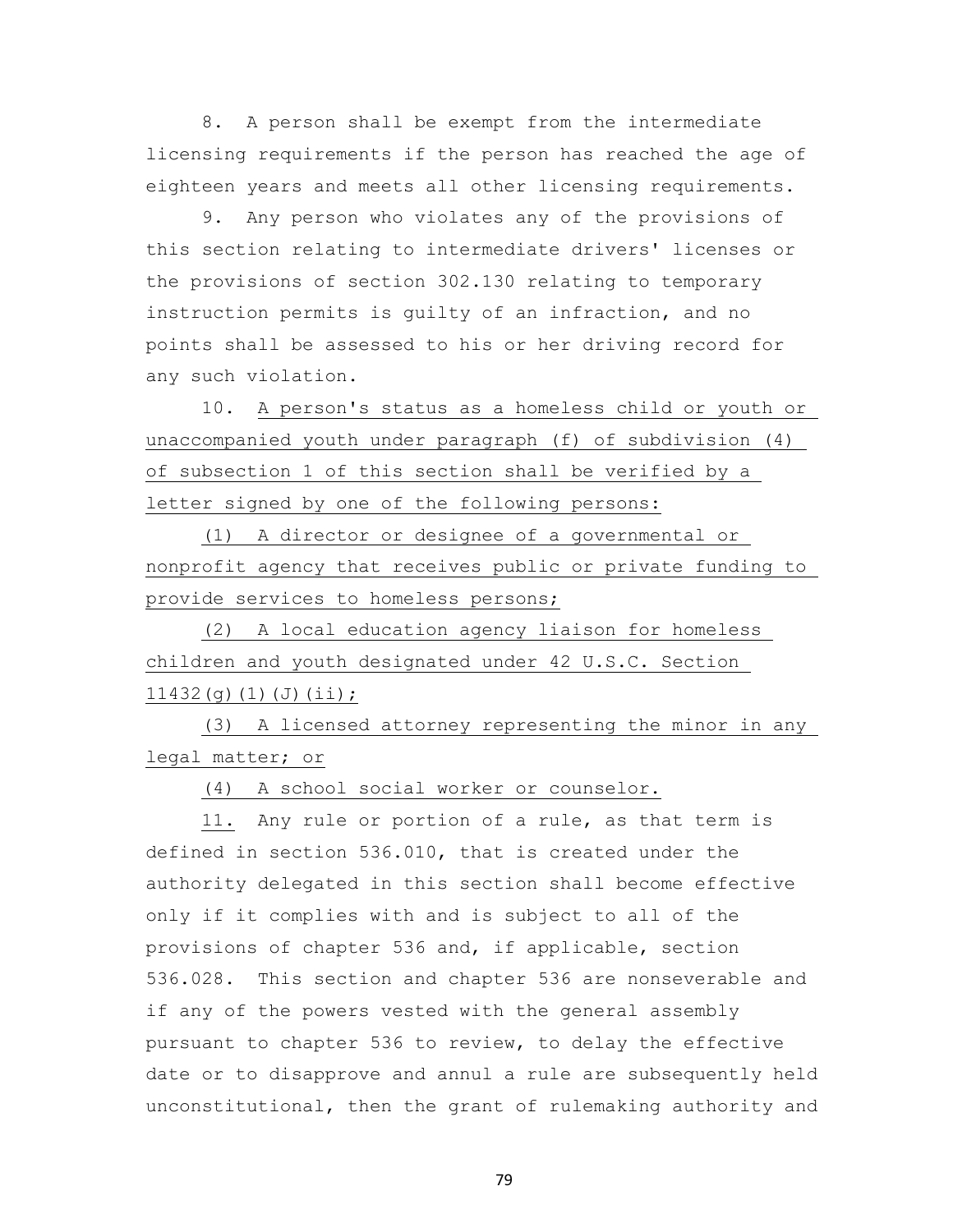any rule proposed or adopted after August 28, 2000, shall be invalid and void.

 302.181. 1. The license issued pursuant to the provisions of sections 302.010 to 302.340 shall be in such form as the director shall prescribe, but the license shall be a card made of plastic or other comparable material. All licenses shall be manufactured of materials and processes that will prohibit, as nearly as possible, the ability to reproduce, alter, counterfeit, forge, or duplicate any license without ready detection. The license shall also bear the expiration date of the license, the classification of the license, the name, date of birth, residence address including the county of residence or a code number corresponding to such county established by the department, and brief description and colored digitized image of the licensee, and a facsimile of the signature of the licensee. The director shall provide by administrative rule the procedure and format for a licensee to indicate on the back of the license together with the designation for an anatomical gift as provided in section 194.240 the name and address of the person designated pursuant to sections 404.800 to 404.865 as the licensee's attorney in fact for the purposes of a durable power of attorney for health care decisions. No license shall be valid until it has been so signed by the licensee. If any portion of the license is prepared by a private firm, any contract with such firm shall be made in accordance with the competitive purchasing procedures as established by the state director of the division of purchasing.

 2. All digital images produced for licenses shall become the property of the department of revenue.

 3. The license issued shall be carried at all times by the holder thereof while driving a motor vehicle, and shall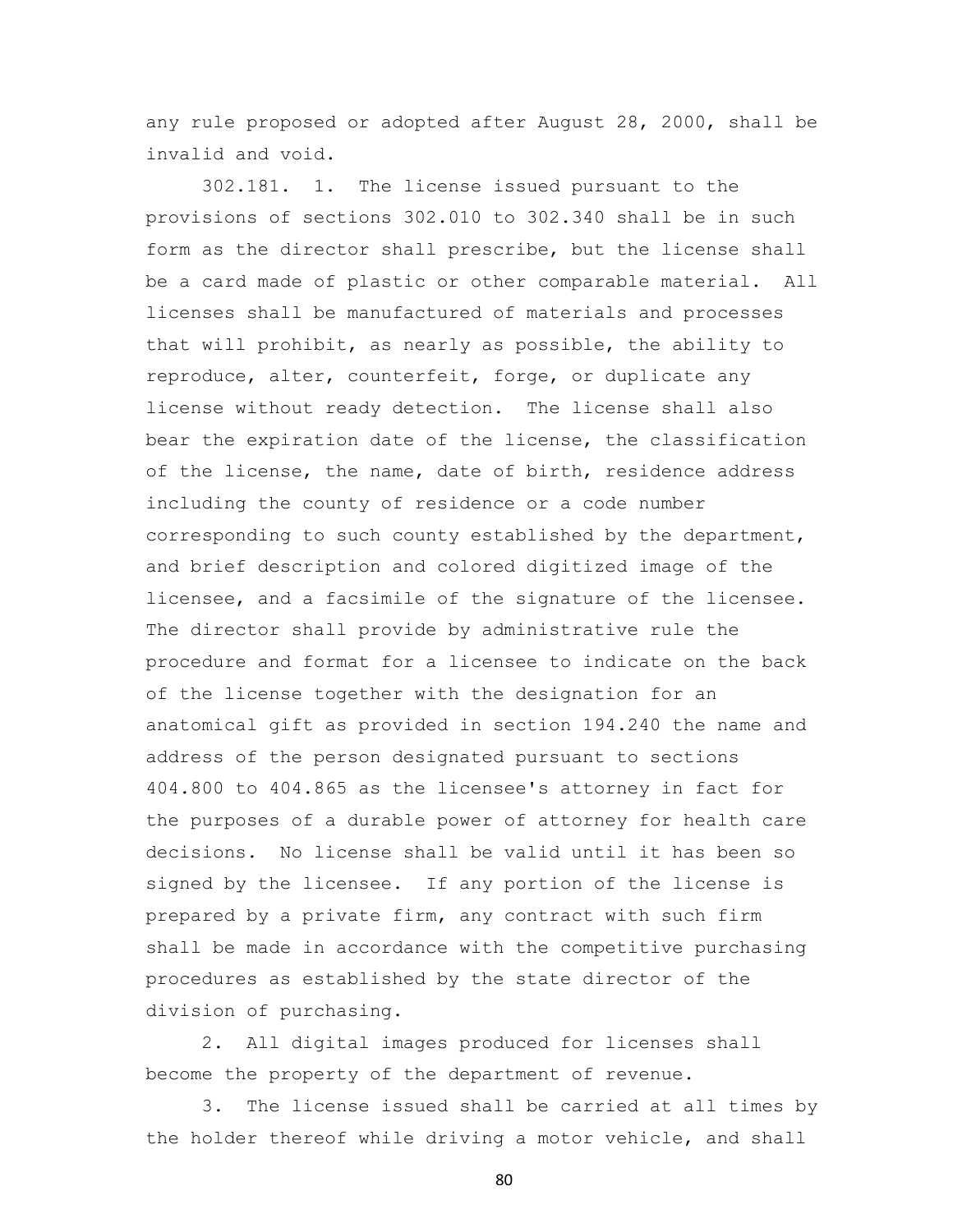be displayed upon demand of any officer of the highway patrol, or any police officer or peace officer, or any other duly authorized person, for inspection when demand is made therefor. Failure of any operator of a motor vehicle to exhibit his or her license to any duly authorized officer shall be presumptive evidence that such person is not a duly licensed operator.

 4. The director of revenue shall not issue a license without a facial digital image of the license applicant, except as provided pursuant to subsection 7 of this section. A digital image of the applicant's full facial features shall be taken in a manner prescribed by the director. No digital image shall be taken wearing anything which cloaks the facial features of the individual.

 5. The department of revenue may issue a temporary license or a full license without the photograph or with the last photograph or digital image in the department's records to members of the Armed Forces, except that where such temporary license is issued it shall be valid only until the applicant shall have had time to appear and have his or her picture taken and a license with his or her photograph issued.

 6. The department of revenue shall issue upon request a nondriver's license card containing essentially the same information and photograph or digital image, except as provided pursuant to subsection 7 of this section, as the driver's license upon payment of six dollars. All nondriver's licenses shall expire on the applicant's birthday in the sixth year after issuance. A person who has passed his or her seventieth birthday shall upon application be issued a nonexpiring nondriver's license card. Notwithstanding any other provision of this chapter, a nondriver's license containing a concealed carry endorsement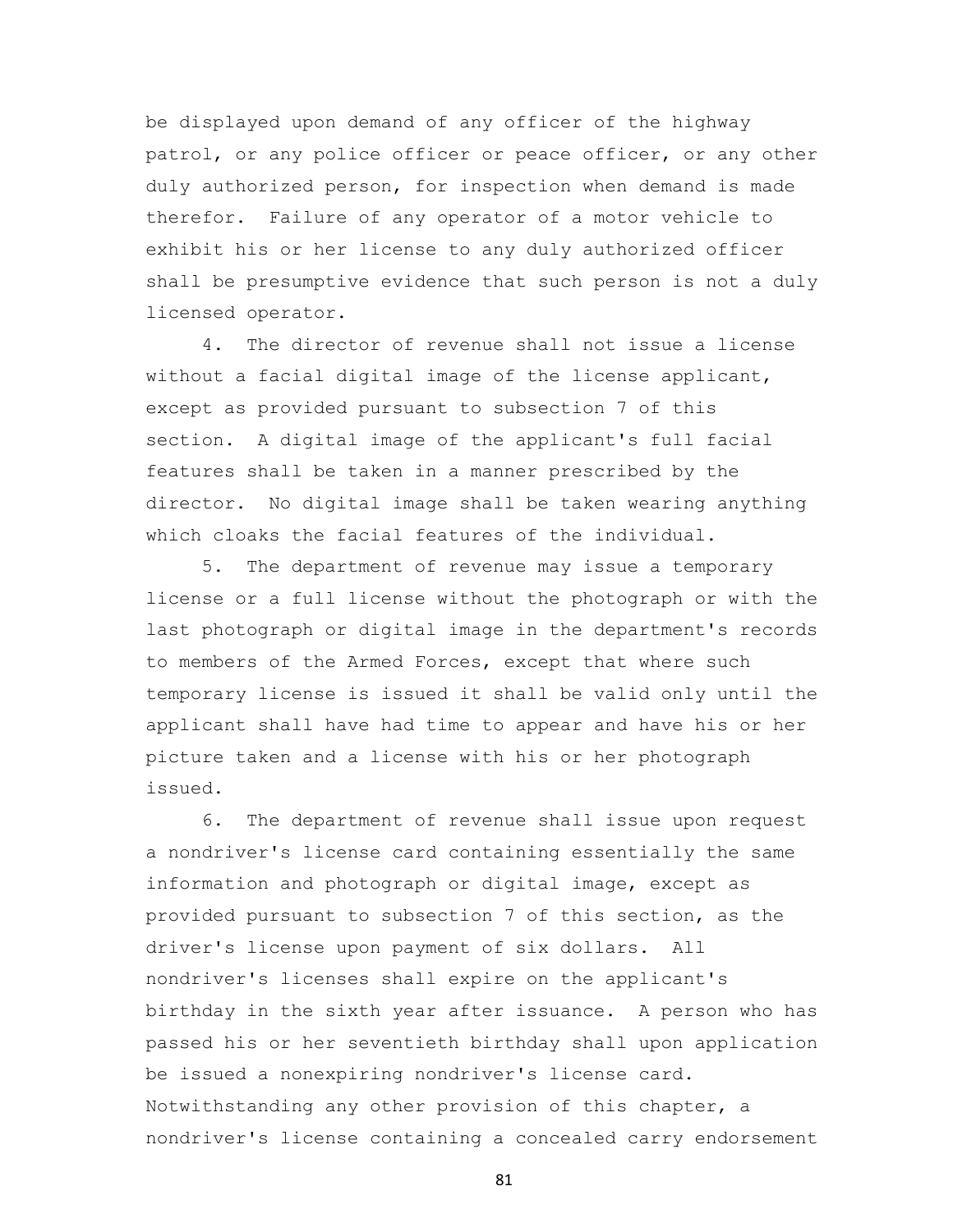shall expire three years from the date the certificate of qualification was issued pursuant to section 571.101, as section 571.101 existed prior to August 28, 2013. The fee for nondriver's licenses issued for a period exceeding three years is six dollars or three dollars for nondriver's licenses issued for a period of three years or less. The nondriver's license card shall be used for identification purposes only and shall not be valid as a license. No fee shall be required or collected from a homeless child or homeless youth, as defined in subsection 1 of section 167.020, or unaccompanied youth, as defined in 42 U.S.C. Section 11434a(6), for a first nondriver's license card issued under this subsection. Such person's status as a homeless child or youth or unaccompanied youth shall be verified by a letter signed by one of the following persons:

 (1) A director or designee of a governmental or nonprofit agency that receives public or private funding to provide services to homeless persons;

 (2) A local education agency liaison for homeless children and youth designated under 42 U.S.C. Section 11432(g)(1)(J)(ii);

 (3) A licensed attorney representing the minor in any legal matter; or

(4) A school social worker or counselor.

 7. If otherwise eligible, an applicant may receive a driver's license or nondriver's license without a photograph or digital image of the applicant's full facial features except that such applicant's photograph or digital image shall be taken and maintained by the director and not printed on such license. In order to qualify for a license without a photograph or digital image pursuant to this section the applicant must: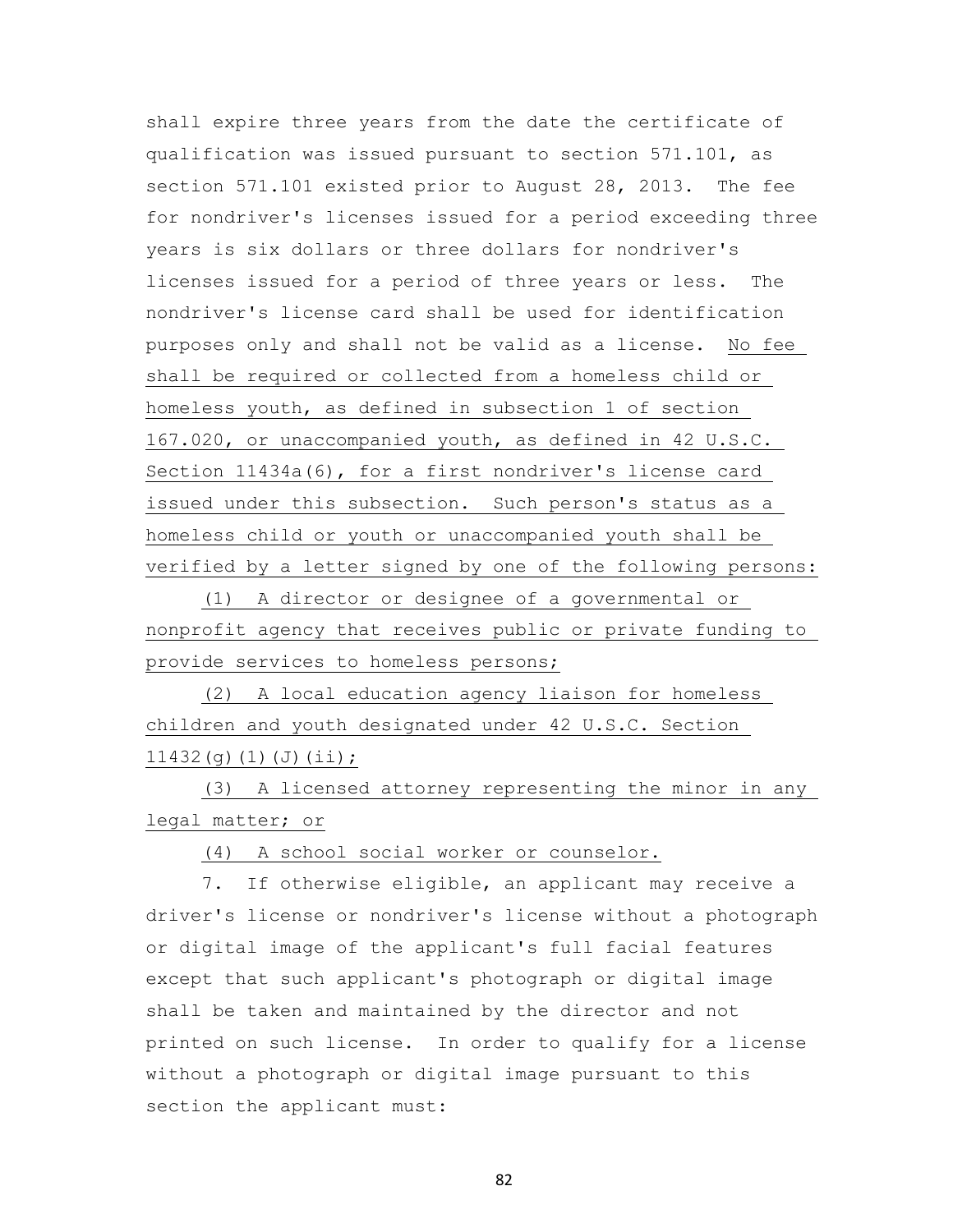(1) Present a form provided by the department of revenue requesting the applicant's photograph be omitted from the license or nondriver's license due to religious affiliations. The form shall be signed by the applicant and another member of the religious tenant verifying the photograph or digital image exemption on the license or nondriver's license is required as part of their religious affiliation. The required signatures on the prescribed form shall be properly notarized;

 (2) Provide satisfactory proof to the director that the applicant has been a United States citizen for at least five years and a resident of this state for at least one year, except that an applicant moving to this state possessing a valid driver's license from another state without a photograph shall be exempt from the one-year state residency requirement. The director may establish rules necessary to determine satisfactory proof of citizenship and residency pursuant to this section;

 (3) Applications for a driver's license or nondriver's license without a photograph or digital image must be made in person at a license office determined by the director. The director is authorized to limit the number of offices that may issue a driver's or nondriver's license without a photograph or digital image pursuant to this section.

 8. The department of revenue shall make available, at one or more locations within the state, an opportunity for individuals to have their full facial photograph taken by an employee of the department of revenue, or their designee, who is of the same sex as the individual being photographed, in a segregated location.

 9. Beginning July 1, 2005, the director shall not issue a driver's license or a nondriver's license for a period that exceeds an applicant's lawful presence in the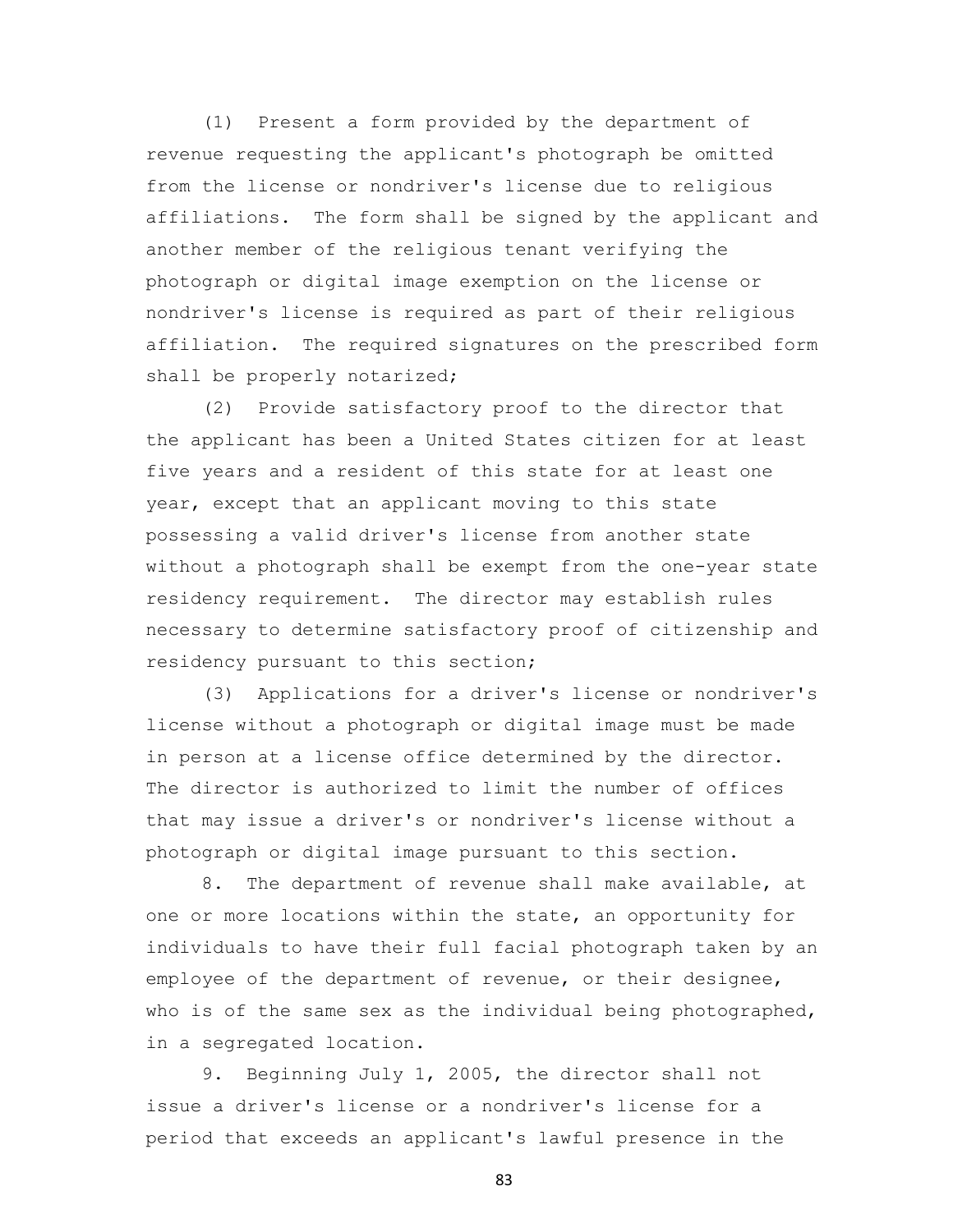United States. The director may, by rule or regulation, establish procedures to verify the lawful presence of the applicant and establish the duration of any driver's license or nondriver's license issued under this section.

 10. (1) Notwithstanding any biometric data restrictions contained in section 302.170, the department of revenue is hereby authorized to design and implement a secure digital driver's license program that allows applicants applying for a driver's license in accordance with this chapter to obtain a secure digital driver's license in addition to the physical card-based license specified in this section.

 (2) A digital driver's license as described in this subsection shall be accepted for all purposes for which a license, as defined in section 302.010, is used.

 (3) The department may contract with one or more entities to develop the secure digital driver's license system. The department or entity may develop a mobile software application capable of being utilized through a person's electronic device to access the person's secure digital driver's license.

 (4) The department shall suspend, disable, or terminate a person's participation in the secure digital driver's license program if:

 (a) The person's driving privilege is suspended, revoked, denied, withdrawn, or cancelled as provided in this chapter; or

 (b) The person reports that the person's electronic device has been lost, stolen, or compromised.

 11. The director of the department of revenue may promulgate rules as necessary for the implementation of this section. Any rule or portion of a rule, as that term is defined in section 536.010 that is created under the